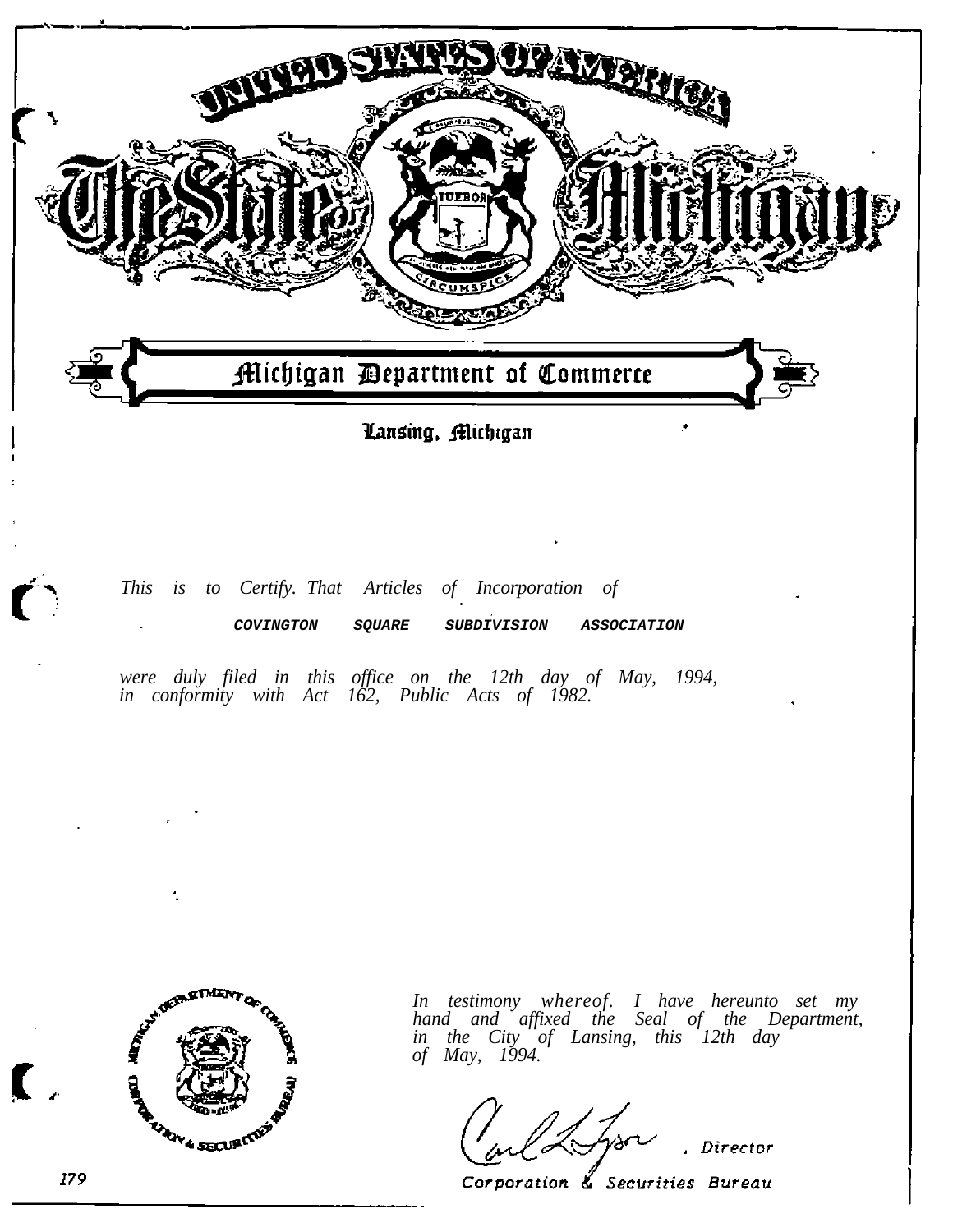| C&S 502 (992)                                                          | 74 LEN5057<br>6510<br><b>JRG4FI</b><br>120.                                 |
|------------------------------------------------------------------------|-----------------------------------------------------------------------------|
|                                                                        | MICHIGAN DEPARTMENT OF COMMERCE - CORPORATION AND SECURITIES BUREAU<br>ملية |
| Date Received                                                          | (FOR BUREAU USE ONLY)                                                       |
| MAY 10 1994                                                            |                                                                             |
|                                                                        | <b>FILED</b>                                                                |
| Name                                                                   | MAY 12 1994                                                                 |
| ROBERT A. JACOBS ESQ.                                                  | Administrator                                                               |
| <b>Address</b><br>3270 W. BIG BEAVER ROAD, SUITE 440                   | MICHIGAN DEPARTMENT OF COMMERCE<br>Corporation & Securities Bureau          |
| City<br>State<br>MI<br><b>TROY</b>                                     | ZIP Code<br>48084                                                           |
| t Document will be returned to the name and address you enter above. t | <b>EFFECTIVE DATE:</b>                                                      |



# **ARTICLES OF INCORPORATION**

**For use by Domestic Nonprofit Corporations** 

(Please read information and instructions on last page)

Pursuant to the provisions of Act 162, Public Acts of 1982, the undersigned corporation executes the fol

**Pursuant to the provisions of Act 162, Public Acts of 1982, the undersigned corporation executes the following Articles:** 

**ARTICLE I.** 

**The name of the corporation is:** 

**COVINGTON SQUARE SUBDIVISION ASSOCIATION** 

**ARTICLE II.** 

**The purpose or purposes for which the corporation is organized are: To provide for the improvement, maintenance and preservation of the areas and improvements described in the Plat of COVINGTON SQUARE SUBDIVISION, as recorded in Liber 106, Pages 89 through 94, inclusive of Plats, Wayne County Records and to exercise all powers and privileges and to perform all duties and obligations of the Association as set forth in the Declaration of Restrictions as such may be amended from time to time, recorded in 27287, Page 284, Wayne County Records, as well as such lands, if any, which may hereafter be owned by the Association for the benefit of its members and without limiting the generality thereto, the Association may exercise any of the following powers:**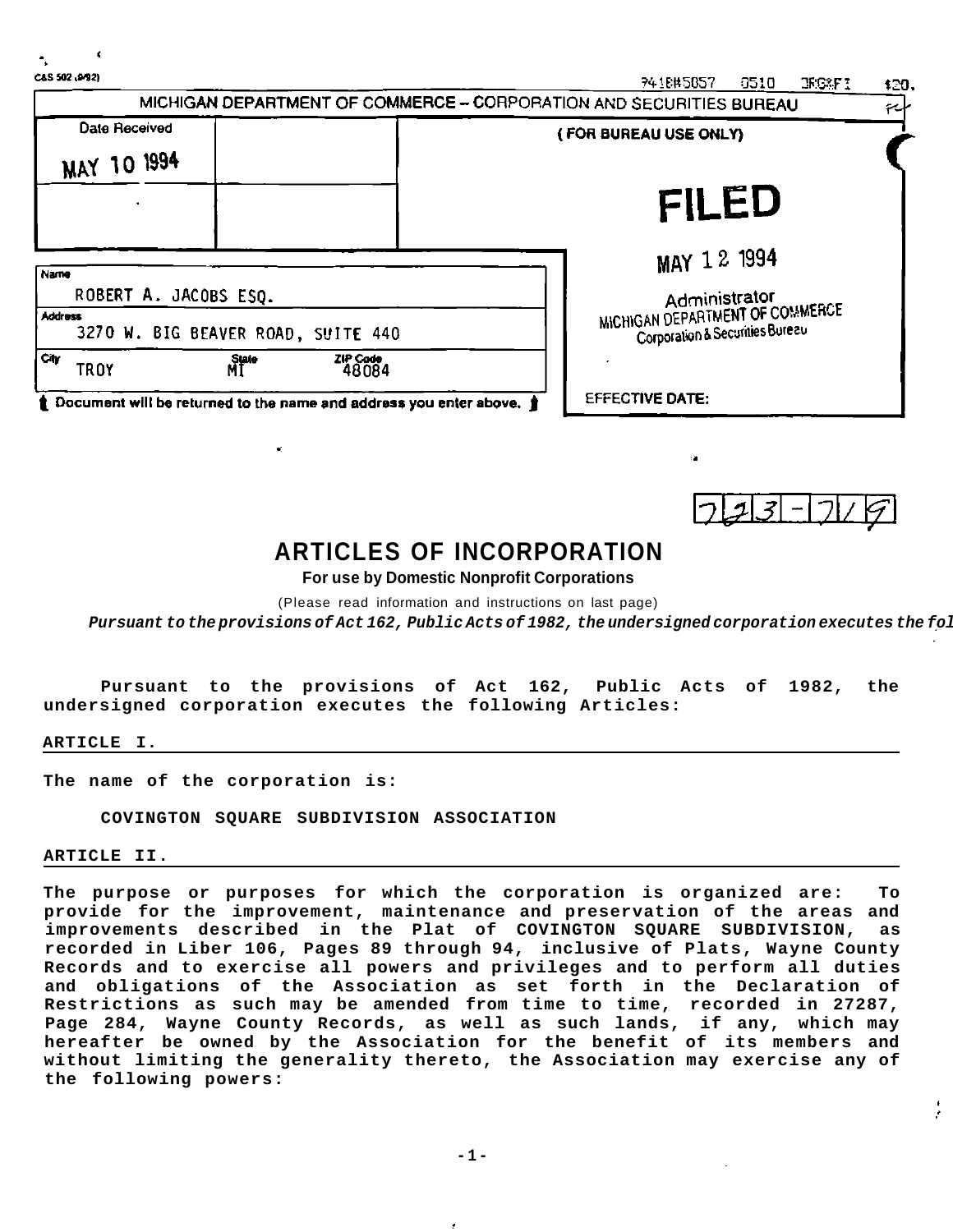**Exercise all of the powers and privileges of the Association as set forth in the Declaration of Restrictions for COVINGTON SQUARE SUBDIVISION and the By-Laws as such may be amended from time to time.** 

**B. Cause the improvements, berms, twenty-five feet (25') landscape buffer along Lilley Road, roads and streets and any pedestrian footbridge over the Truesdell Drain, if any, as set forth in a certain Consent Judgment entered on June 14, 1993 in the Wayne County Circuit Court in Case No. 93-310833 CZ entitled Grand/Sakwa Properties, Inc. v. Charter Township of Canton, et al, (the "Judgment"), to be maintained in accordance with the purposes stated in the Declaration of Restrictions.** 

 $\blacksquare$ 

÷.

- **C. To comply with the obligations and duties set forth in the Declaration of Restrictions, including those for private road maintenance and operation and maintenance of the storm water drainage system.**
- **D. Represent the members of the Association on matters of mutual interest before any governmental and administrative bodies, boards and agencies.**
- **E. Establish and enforce rules and regulations for utilization of the common areas and improvements and facilities located for members of the Association and all other lawful users and for such other purposes as are permitted under the Declaration of Restrictions.**
- **F. Fix and levy against and collect from the members of the Association dues, fees, charges and assessments to be used for the improvement and maintenance of the Subdivision entranceways now or hereafter owned by the Association, and facilities and improvements thereon, and other property under the control of the Association; for the repair, maintenance and reconstruction of the Subdivision streets and roads, pedestrian footbridge over the Truesdell Drain and/or walkways, if any; for maintenance of the landscaped buffer area along Lilley Road, as set forth in the Judgment; for planting and maintenance of trees, shrubs, flowers and grass within the entranceways; for construction, operation and maintenance of all other facilities and improvements for benefit of the members; for repair and maintenance of any sedimentation, detention, retention facilities and street lighting if any; for caring for vacant lots, including weed cutting; for providing community services; for the protection of the owners; for maintenance and preservation of any wetland or woodland areas designated on the Plat of COVINGTON SQUARE SUBDIVISION, as described in the recorded Declaration of Restrictions; for maintenance and repair of any internal sidewalks and/or bike paths, if any; for maintenance and repair of any Subdivision signs, fountains, sprinkling or irrigation systems serving the entranceways, common areas and improvements; for the maintenance, repair and replacement of the subdivision entrance landscaping and landscaping in the common areas for the maintenance and operation of the storm water drainage system as set forth within the Declaration of Restrictions; for payment of legal, accounting, professional fees and insurance; and for such personnel and employees as may be required to fulfill the obligations herein.**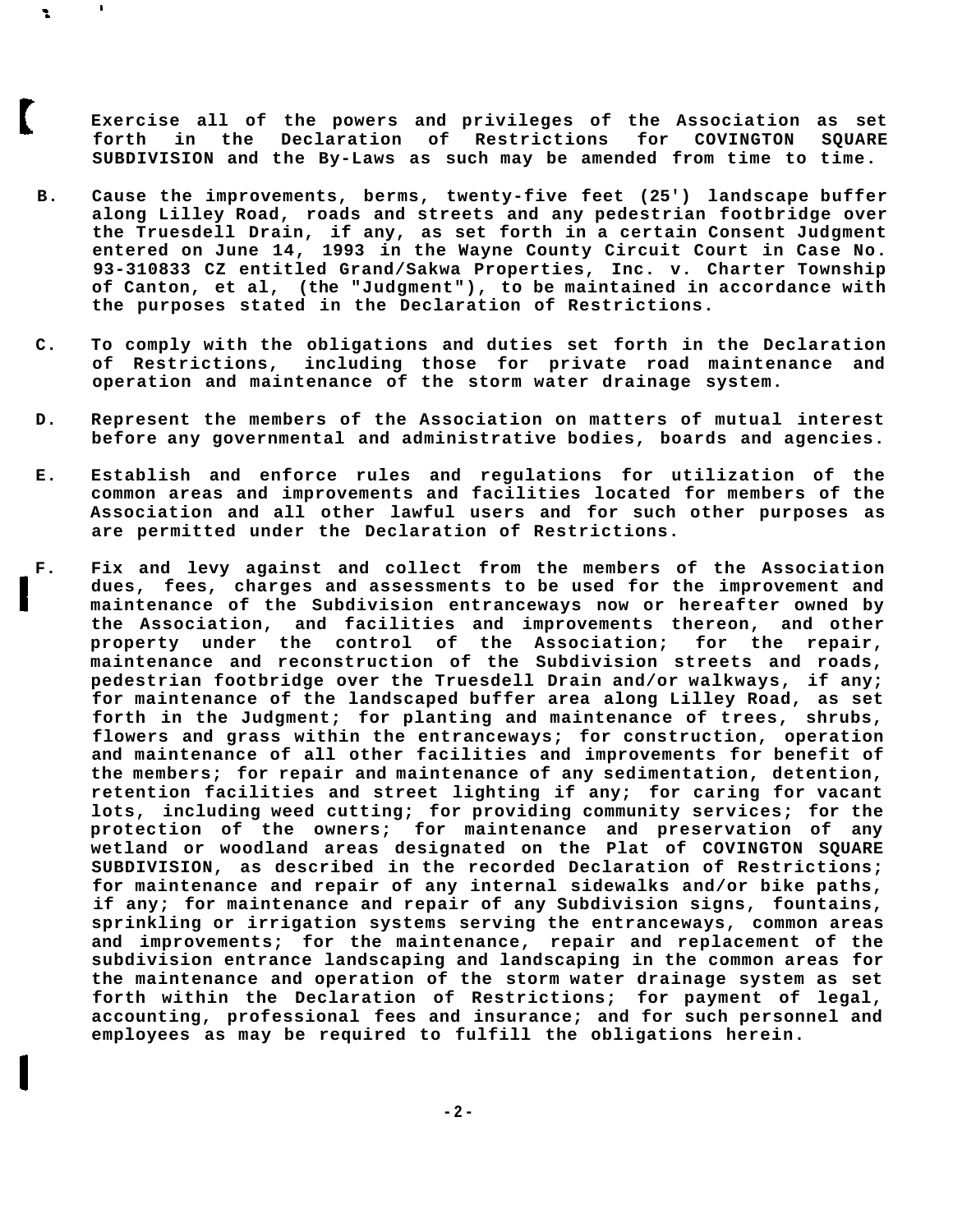- **G. Acquire (by gift, purchase or otherwise), own, hold, improve, build upon, operate, maintain, convey, sell, lease, license, transfer, dedicate for public use or otherwise dispose of real or personal property in accordance with the Declaration of Restrictions and any amendments thereto in fulfillment of the purposes of the Association and in connection with the lawful affairs of the Association.**
- **H. Borrow money and mortgage, pledge, secure or hypothecate any and all of its real or personal property as security for money borrowed or debts incurred in fulfillment of the purposes of and in connection with the lawful affairs of the Association.**
- **I. Arrange and contract for maintenance, landscaping, security, management and any other functions on behalf of members of the Association.**
- **J. In general, do all acts necessary to perform, enforce and administer any duties, powers and rights conferred upon the Association by the Declaration of Restrictions and any amendments thereto and the By-Laws and to have and exercise any and all powers, rights and privileges which a corporation organized under the Non-profit Corporation Act of the State of Michigan by law may now or hereafter have or exercise.**

#### **ARTICLE III.**

**The corporation is organized upon a non-stock basis. (stock or non-stock)** 

**1. If organized on a stock basis, the total number of shares which the corporation has authority to issue is . If the shares are, or are to be, divided into classes, the designation of each class, the number of shares in each class, and the relative rights, preferences and limitations of the shares of each class are as follows:** 

**N/A** 

**2. (A) If organized on a non-stock basis, the description and value of its real property assets are: (if none, insert "none")** 

**None.** 

**(B) The description and value of its personal property assets are: (if none, insert "none")** 

**None.** 

**(C) The corporation is to be financed under the following general plan:** 

**This Association is empowered by restrictive covenants (Declaration) to levy and collect annual charges and assessments from each lot owner and subsequent lot owner(s) within COVINGTON SQUARE SUBDIVISION, as set forth within such Declaration.** 

**- 3-**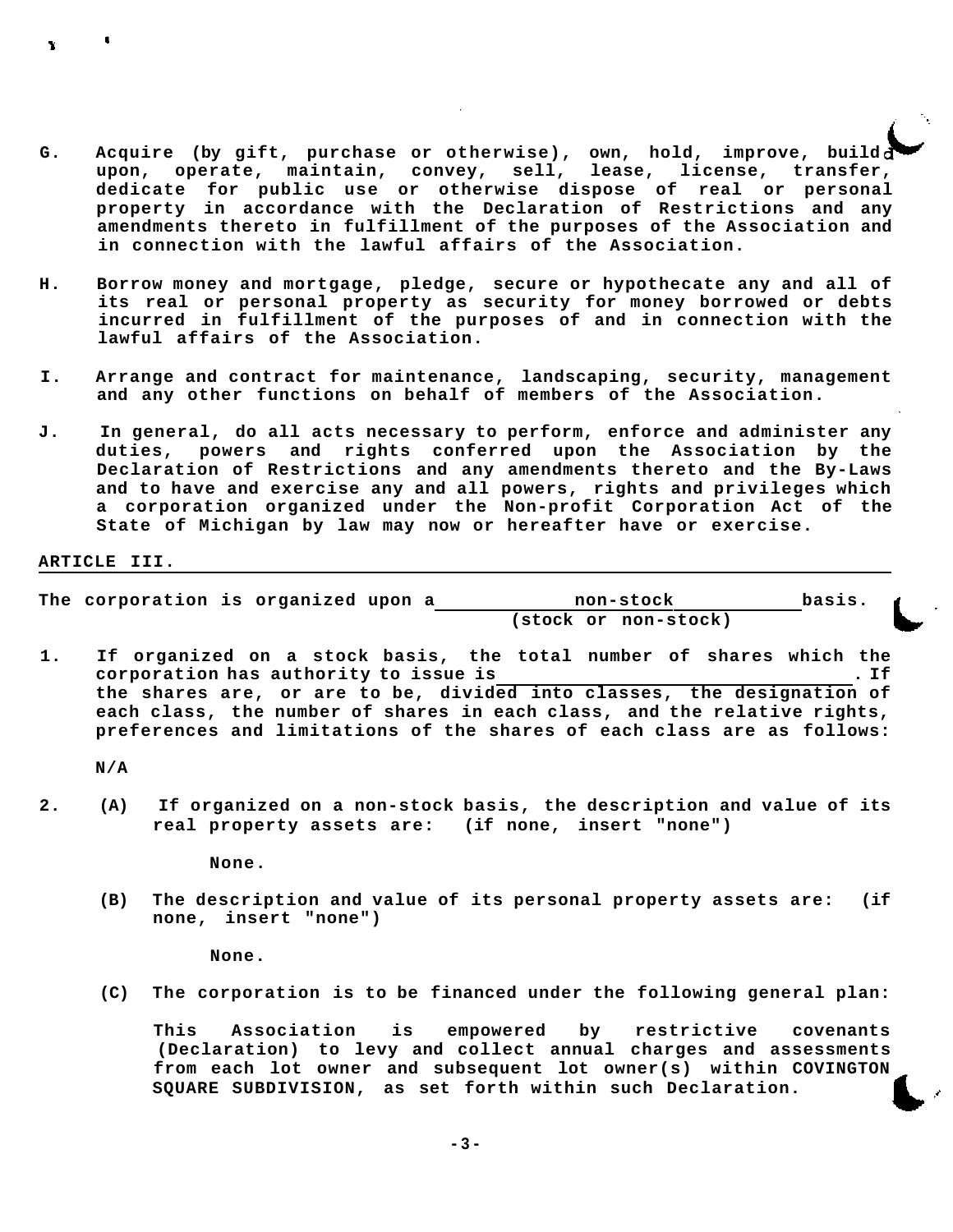|            |                                                                                                  |               | (membership/dictatorship)  |            |
|------------|--------------------------------------------------------------------------------------------------|---------------|----------------------------|------------|
|            |                                                                                                  |               |                            |            |
|            | ARTICLE IV.                                                                                      |               |                            |            |
| 1.         | The address of the registered office is:                                                         |               |                            |            |
|            | 4850 Coolidge Hwy                                                                                |               | Troy , Michigan 48073-1023 |            |
|            | (Street Address)                                                                                 | (City)        |                            | (ZIP Code) |
| 2.         | The mailing address of the registered office if different than the<br>registered office address: |               |                            |            |
|            |                                                                                                  |               | , Michigan                 |            |
|            | (P.O. Box)                                                                                       | (City)        |                            | (ZIP Code) |
| 3.         | The name of the resident agent at the registered office is:                                      |               |                            |            |
|            |                                                                                                  | Stephen Grand |                            |            |
| ARTICLE V. |                                                                                                  |               |                            |            |
|            | The name(s) and address(es) of the incorporator(s) is (are) as follows:                          |               |                            |            |
| Name       |                                                                                                  |               | Residence Address          |            |
|            | Stephen Grand 4850 Coolidge Hwy., Royal Oak. Michigan 48073-1023                                 |               |                            |            |

**Use space below for additional Articles or for continuation of previous Articles. Please identify any Article being continued or added. Attach additional pages if needed.** 

#### **ARTICLE VI.**

 $\bullet$ 

年。

#### **MEMBERSHIP AND VOTING RIGHTS**

**Section l. Every Owner of a lot in the COVINGTON SQUARE SUBDIVISION and any future subdivision annexed shall be a mandatory member of the Association by virtue of the recorded Declaration of Restrictions. Membership shall be appurtenant to and may not be separated from ownership of any lot which is subject to assessment.** 

**Section 2. The Association shall have two classes of voting membership:**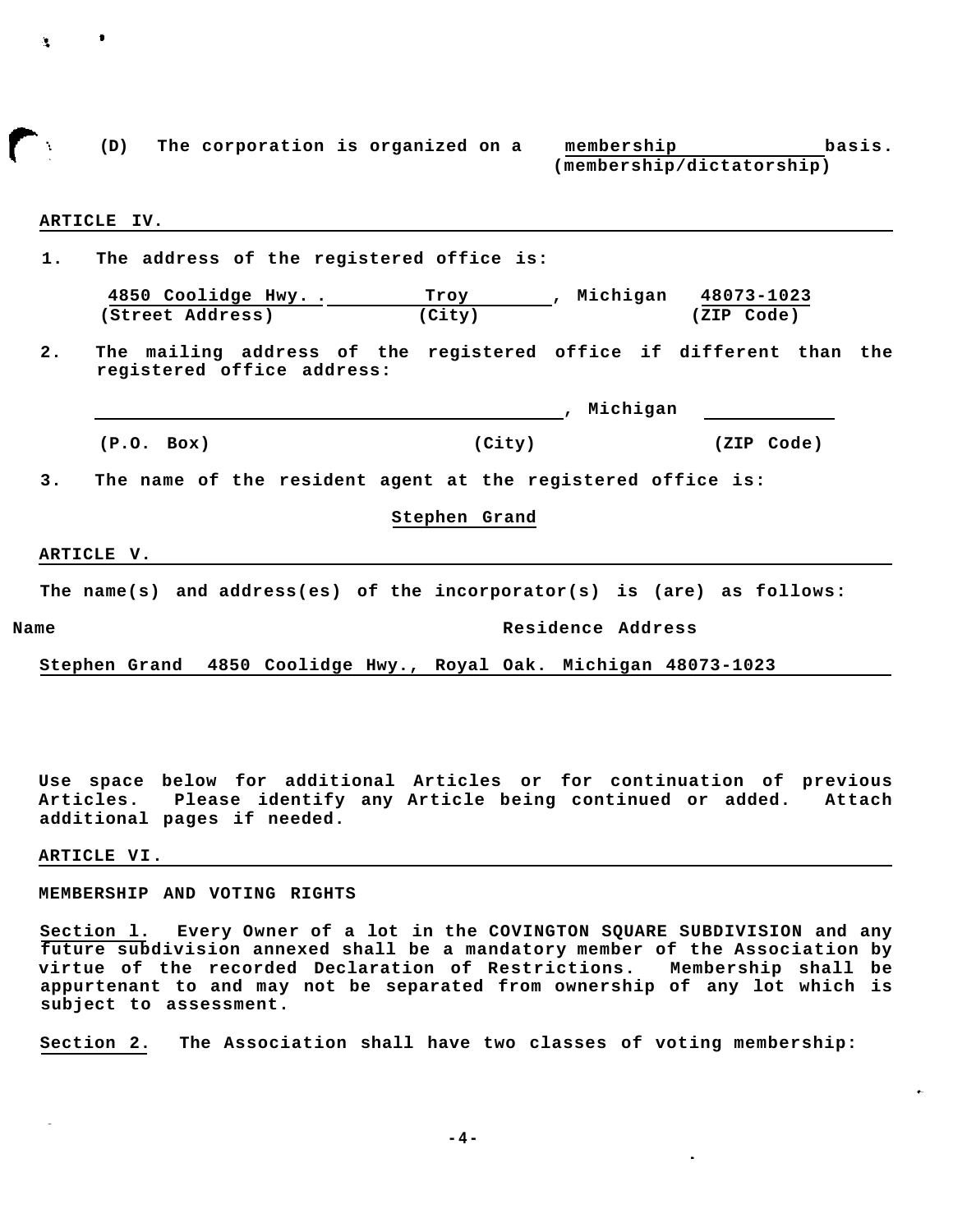- **CLASS A: Class A members shall be all Owners, with the exception of the Declarant and its builder/purchasers. Class A members shall have no voting rights until the first to occur of the following:** 
	- **(a) The Class A members having attained at least seventy-five (75%) percent or more of the number of votes of the original Class B members as hereinafter defined; or**
	- **(b) Four (4) years from the date of recording of the plat of Covington Square Subdivision; or**
	- **(c) The date that the Class B members elect in writing to waive the requirements of Section 2 (a) and (b).**

**Upon happening of the first to occur of said events, the class A members shall be entitled to one vote for each lot owned. When more than one person holds an interest in any lot\*, all such persons collectively shall be members, and the vote for each such lot shall be exercised as they determine; provided that in no event shall more than one vote be cast with respect to any one lot.** 

**CLASS B: The Class B members shall be the Declarant its successor and assigns and/or its builder/purchasers. Class B members shall be entitled to one vote for each lot owned.** 

# **ARTICLE VII.**

# **LIMITATION OF LIABILITY OF DIRECTORS**

**No volunteer director, as that term is defined in Act 162, Public Acts of 1982, as amended ("Act"), shall be personally liable to the corporation or its members for monetary damages for breach of fiduciary duty as a director, provided that the foregoing shall not eliminate the liability of a director for any of the following: (i) breach of the director's duty of loyalty to the corporation or its members; (ii) acts or omissions not in good faith or that involve intentional misconduct or a knowing violation of law; (iii) a violation of Section 551 (1) of the Act; (iv) a transaction from which the director derived an improper personal benefit; or (v) an act or omission that is grossly negligent. If the Act hereafter is amended to authorize the further elimination or limitation of the liability of directors, then the liability of a director of the corporation, in addition to the limitation on personal liability contained herein, shall be limited to the fullest extent permitted by the amended Act. No amendment or repeal of this Article VII shall apply to or have any affect on the liability of any director of the corporation or with respect to any acts or omissions of such director occurring prior to such amendment or repeal. The corporation shall indemnify, defend and save harmless the Director from any and all claims, demands and damages, including payment of attorney fees incurred, to the fullest extent and as permitted by applicable law.** 

**- 5-**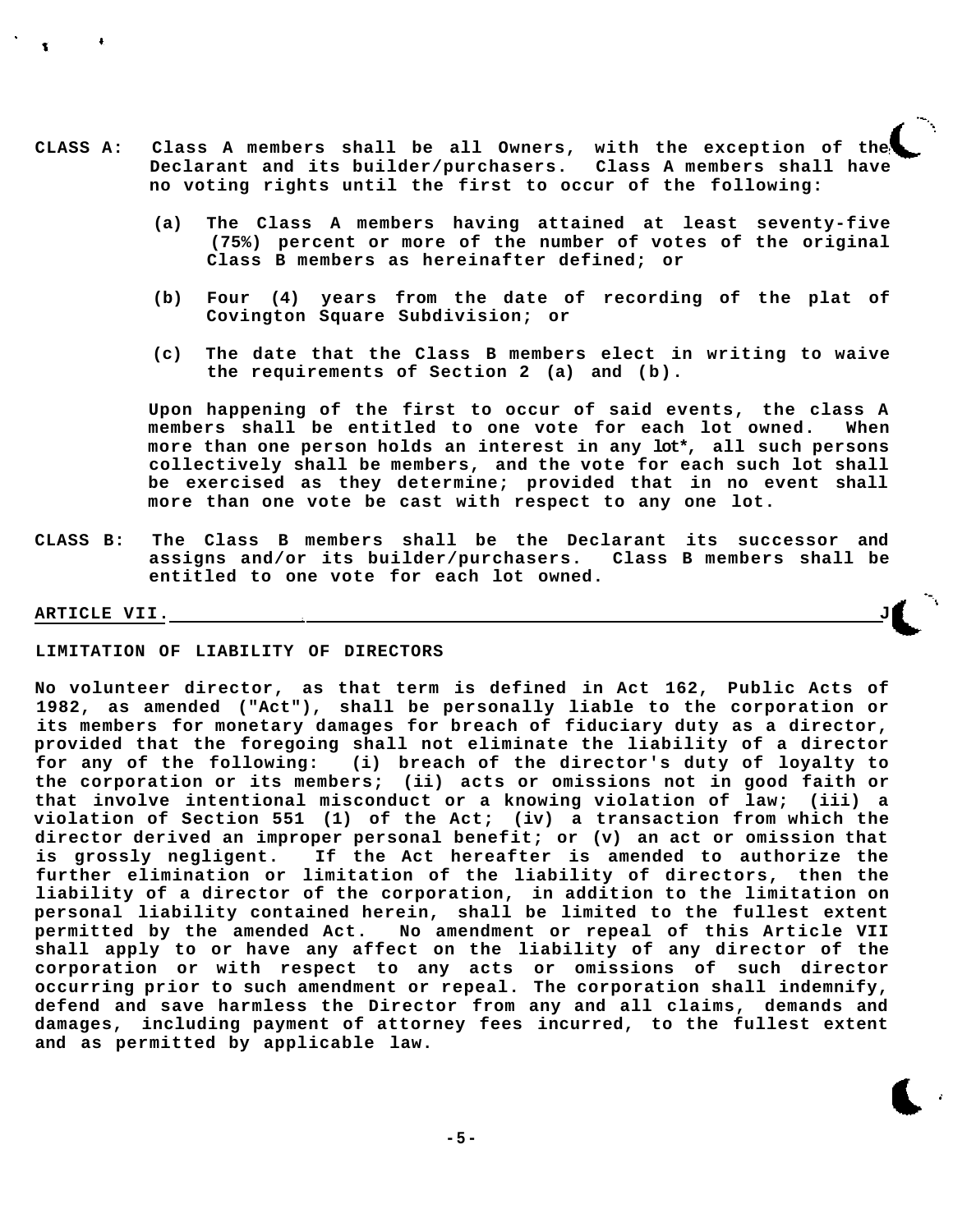| $\bigwedge_{\ell \neq j}^{N}$ | 1994. | the incorporator(s) sign my (our) name(s) this $4/4$ day of |  |  |  |
|-------------------------------|-------|-------------------------------------------------------------|--|--|--|
|                               |       | $\sqrt{122}$                                                |  |  |  |
| STEPHEN                       |       |                                                             |  |  |  |

**DOCUMENT WILL BE RETURNED TO NAME AND MAILING ADDRESS INDICATED BELOW.** 

**Robert A. Jacobs, Esq. JACOBS AND SIMAN 3270 W. Big Beaver Road, Suite 440 Troy, Michigan 48084** 

**NAME OF PERSON OR ORGANIZATION REMITTING FEES:** 

**Robert A. Jacobs, Esq.** 

 $\mathcal{L}^{\mathcal{L}}(\mathbf{A})$  and  $\mathcal{L}^{\mathcal{L}}(\mathbf{A})$  and  $\mathcal{L}^{\mathcal{L}}(\mathbf{A})$ 

**PREPARE'S NAME AND BUSINESS TELEPHONE NUMBER:** 

 $\alpha$ 

**Robert A. Jacobs, Esq. (313) 643-4700** 

 $\bullet$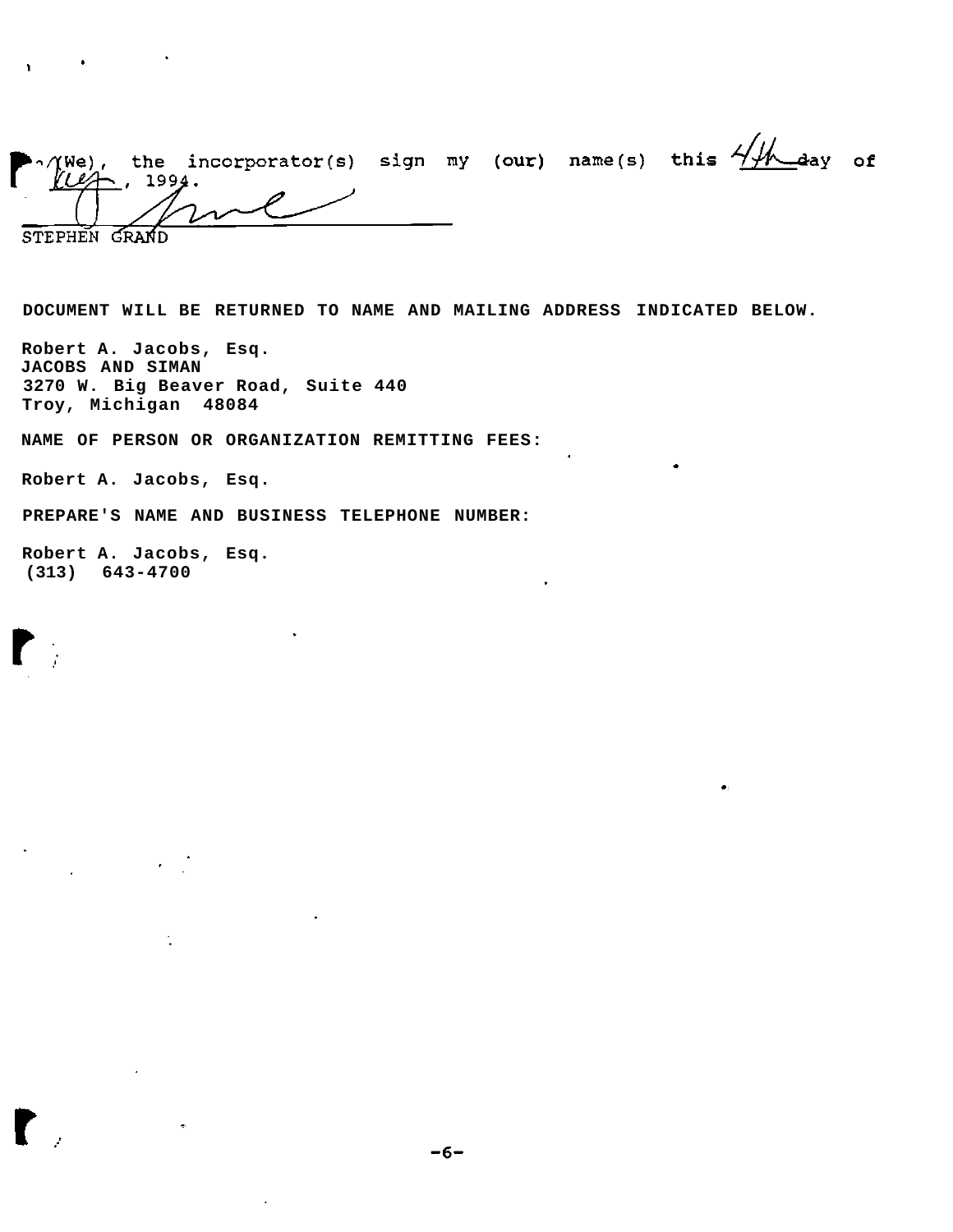## **BY-LAWS**

**OF** 

# **COVINGTON SQUARE SUBDIVISION ASSOCIATION**

## **ARTICLE I**

#### **NAME AND LOCATION**

**The name of this Corporation is COVINGTON SQUARE SUBDIVISION ASSOCIATION, hereinafter referred to as the "Association". The principal office of the Association shall be located at 48 50 Coolidge Highway, Royal Oak, Michigan 48073-1023, but meetings of members and directors may be held at such places within the State of Michigan as may be designated by the Board of Directors.** 

# **ARTICLE II**

#### **DEFINITIONS**

**Section l. "Association" shall mean and refer to the COVINGTON SQUARE SUBDIVISION HOMEOWNER'S ASSOCIATION, a Michigan Non-profit Corporation, its successors and assigns.** 

**Section 2. "Owner shall mean and refer to the record Owner, whether one or more persons or entities of the fee simple title to a lot, including land contract purchasers, but excluding those having such interest merely as security for the performance of an obligation. When more than one person or entity has an interest in the fee title of a lot, the interest of all such persons collectively shall be that of a single Owner.** 

**Section 3. "Lot" shall mean and refer to any numbered lot shown on any recorded Plat of COVINGTON SQUARE SUBDIVISION or any other lot shown on a recorded Plat of COVINGTON SQUARE SUBDIVISION which is subject to the Declaration of Restrictions.** 

**Section 4. "Declarant" shall mean and refer to Grand/Sakwa of Canton, a Michigan Co-Partnership, its successors and assigns.** 

**Section 5. "Declaration" shall mean and refer to the Declaration of Restrictions for COVINGTON SQUARE SUBDIVISION as recorded in Liber 27287, Page 284 Wayne County Records and any further Amendments thereto.** 

**Section 6. "Member" shall mean and refer to those persons entitled to membership in the Association, as provided in the Declaration and its Amendments.** 

**Section 7. "Common Areas" shall mean those areas of land within Covington Square Subdivision, (including the improvements thereto), now or hereafter**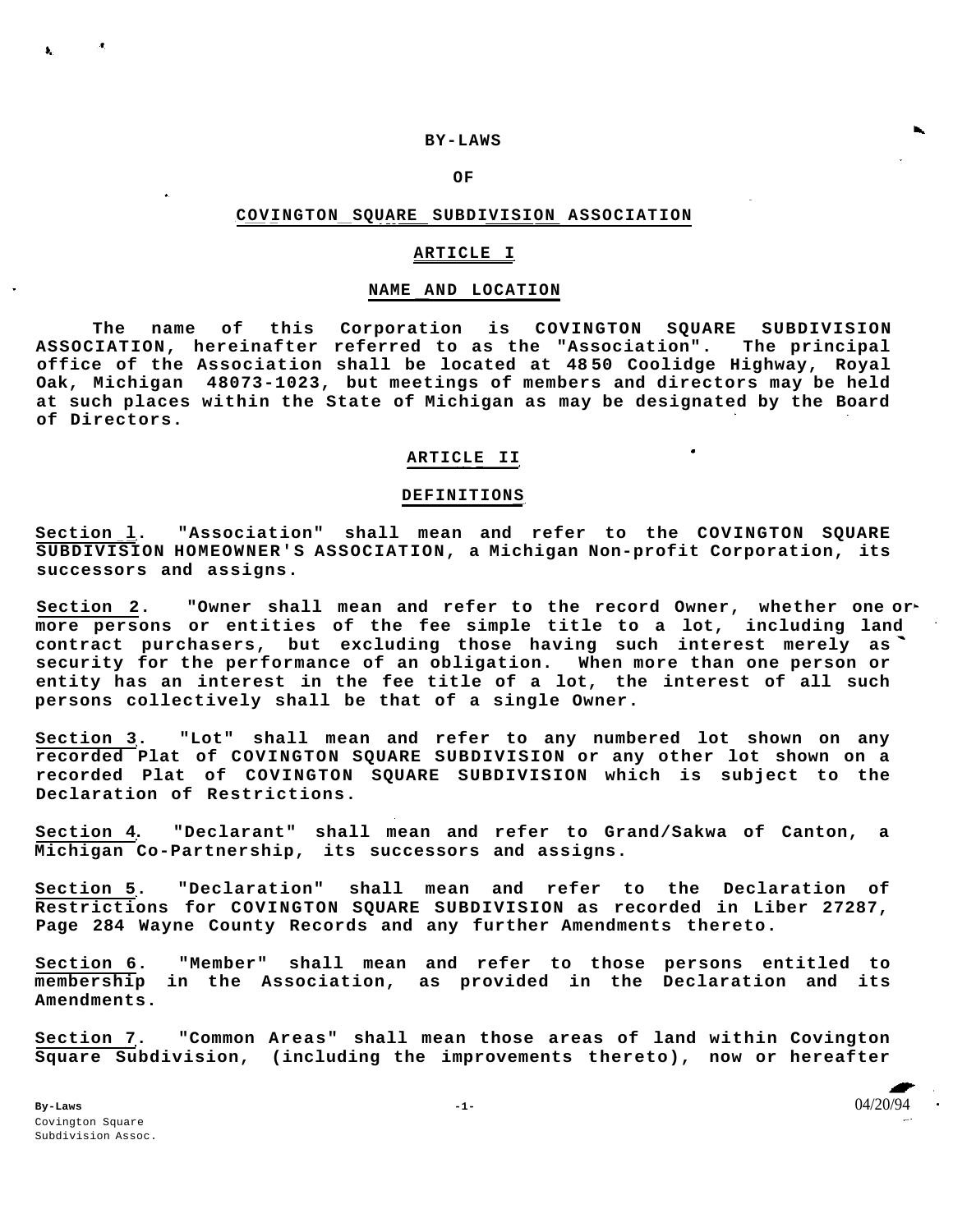**owned by the Association for the common use and enjoyment of the owners and will also include, with private streets and roads, plantings, shrubs, trees and sprinkling systems within any right-of-way or cul-de-sac, entrance walls or monuments, entrance, directional and subdivision identification signs, interior bike paths and walks, other subdivision signs, street lighting, if any, detention, retention and sedimentation ponds, if any; berms; a twenty-five foot (25') landscape buffer along Lilley Road and a pedestrian footbridge over the Truesdell Drain, if any, pursuant to the consent Judgment, and all other improvements as may be provided from time-to-time. The Common Areas to be owned by the Association shall be all areas designated on the plat as it now exists or as it may from time-to-time be modified or extended, as parks or park areas and all other areas designated on the plat, if any, as Common Areas.** 

**Section 8. "Subdivision" shall refer to COVINGTON SQUARE SUBDIVISION .** 

**Section 9. "Wetlands" shall mean that area described within the recorded plat of Covington Square Subdivision and identified within such plat as a wetland.** 

**Section 10. "Woodlands" shall mean that area within the recorded plat of Covington Square Subdivision if identified as a woodland area.** 

**Section 11. "Consent Judgment" shall mean that Judgment entered on June 14, 1993 in the Wayne County Circuit Court being Case No. 93-310833 CZ entitled Grand/Sakwa Properties, Inc. v. Charter Township of Canton, et al.** 

**Section 12. "Committee" shall mean the Architectural Control Committee appointed and maintained in accordance with Article II of the Declaration of Restrictions.** 

# **ARTICLE III**

## **MEMBERSHIP AND VOTING RIGHTS**

**Section 1. Every Owner of a lot in the Subdivision shall be a mandatory member of the Association. Membership shall be appurtenant to and may not be separated from ownership of any lot which is subject to assessment.** 

**Section 2. The Association shall have two classes of voting membership:** 

**CLASS A. Class A members shall be all Owners, with the exception of the Declarant and its builder/purchasers. class A members shal1 have no voting rights until the first to occur of the following.** 

**(a) The Class A members having attained at least seventy-five (75%) percent or more of the number of votes of the original Class B members as hereinafter defined; or** 

**-2- 04/20/94 •**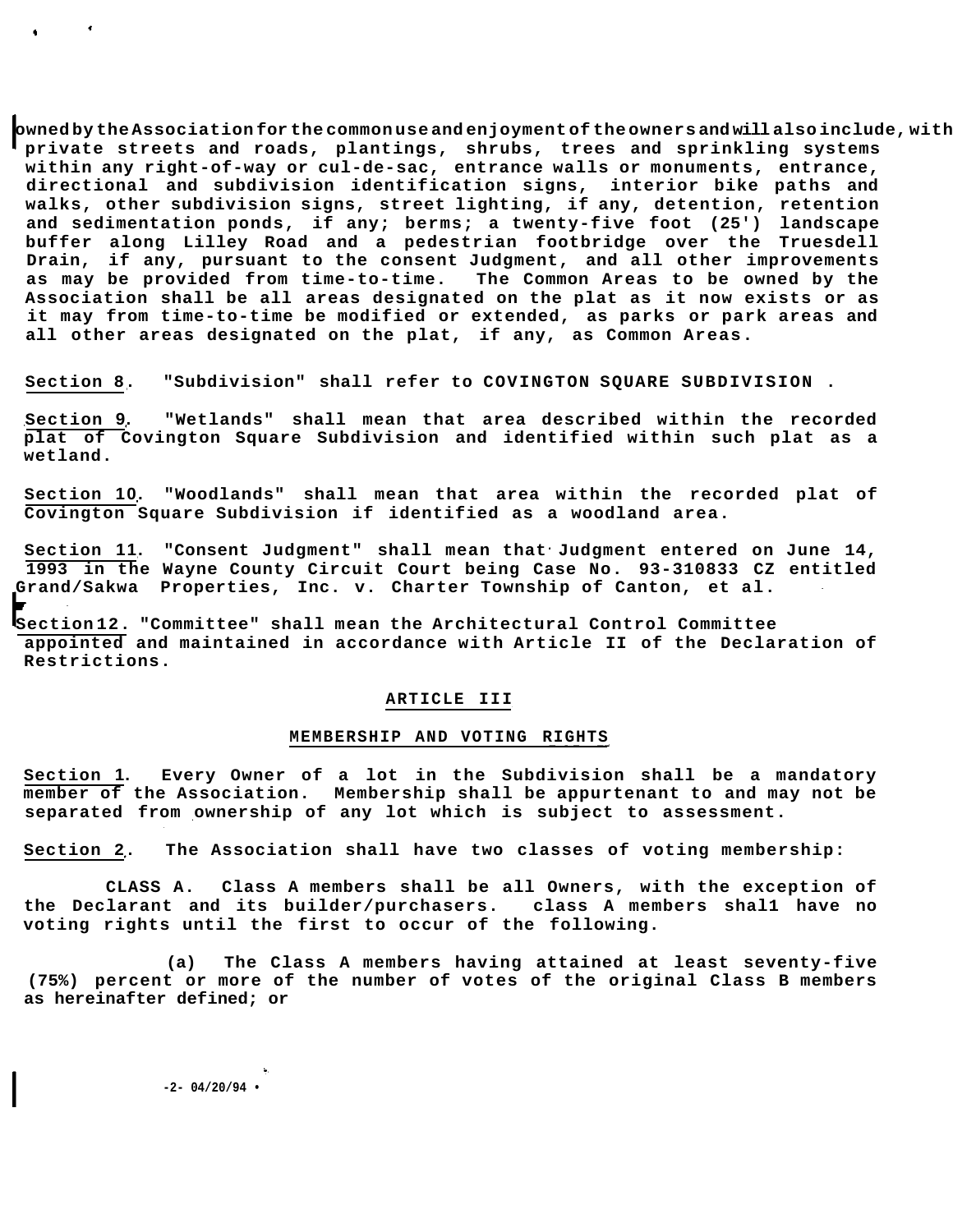**(b) Four (4) years from the date of recording of the plat of Covington Square Subdivision; or** 

**(c) The date that the Class B members elect in writing to waive the requirements of 2(a) and <b) above, whichever occurs first.** 

**Upon the happening of the first to occur of said events, the Class A members shall be entitled to one vote for each lot owned. When more than one person holds an interest in any lot, all such persons collectively shall be members, and the vote for each such lot shall be exercised as they determined; provided that in no event shall more than one vote be cast with respect to any one lot.** 

**CLASS B. The Class B members shall be the Declarant, its successors and assigns and/or its builder/purchasers. Class B members shall be entitled to one vote for each lot owned.** 

# **ARTICLE IV**

# PROPERTY RIGHTS

**section l. owner's Easements of Enjoyment. Every Owner shall have a right and easement of enjoyment in and to the Common Areas if any, which shall be appurtenant to and shall pass with the title to every lot, whether or not specifically set forth in the deed of conveyance of said lot, subject to the following provisions: ^** 

**(a) the right of the Association to charge reasonable admission and other fees for the use of any recreational facility situated upon the Common Areas;** 

**(b) the right of the Association to suspend the voting rights and the right to use the recreational facilities by an Owner of any period during which any assessment against the Owner's Lot remains unpaid; and for a period not to exceed sixty (60) days for any infraction of its published rules and regulations;** 

**(c) the right of the Association to dedicate or transfer all or any part of the Common Areas to any public agency, authority or utility for such purposes and subject to such conditions as may be agreed to by a majority of the members.** 

**No such dedication or transfer shall be effective until an instrument agreeing to such dedication or transfer having been signed by 2/3rds of the members entitled to vote has been recorded with the Wayne County Register of Deeds.** 

**(d) the Common Areas, if any, may be used for all passive forms of recreation, including hiking, nature study, picnicking and similar pursuits in keeping with the nature of the area, as well as for the storage of surface** 

÷.

÷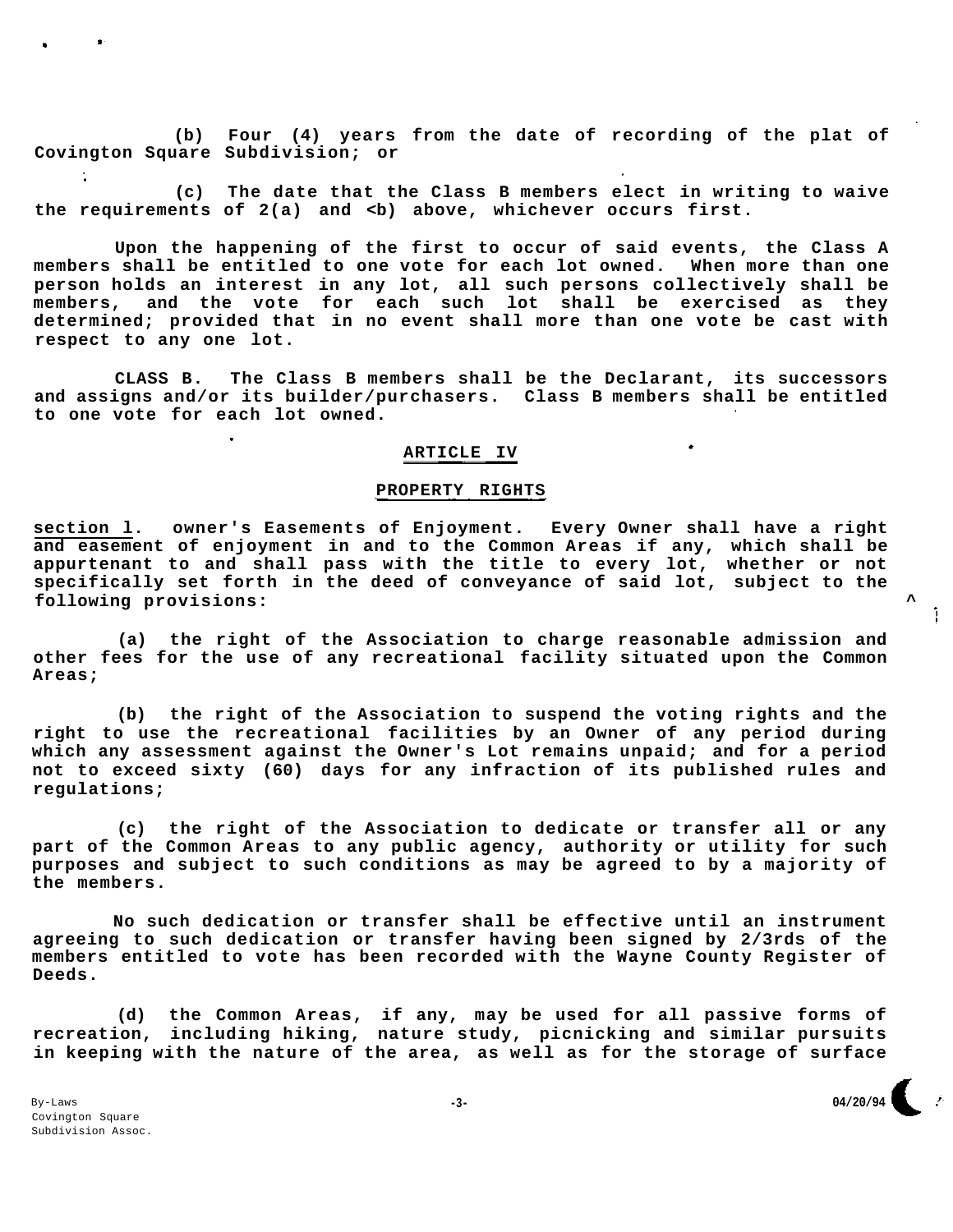$\prime$ water.No change shall be permitted in any Common Areas which would alter by storm water and surf **of other facilities constructed thereon, if any, except as set forth in the Declaration of Restrictions. Recreational Facilities, including but not limited to bridges, bike paths, picnic shelters, grills and similar items, may be constructed in any Common Areas by the Association or the Declarant, provided such does not violate the Restrictions or any designated wetland or woodland, or ordinance, administrative order or law regulating such areas. Nothing in this paragraph, however, shall be construed to create any obligation whatsoever to construct any recreational facilities by the Association or the Declarant. All members of the Association, and guests accompanying said members, shall have equal access to any Common Areas and all facilities located thereon, subject to rules and regulations established by the Association, including, but not limited to the right to place limitations on the number of guests or to prohibit guests at certain prescribed times. All efforts shall be utilized by the Association and the membership to preserve and maintain all trees,. shrubs and landscaping, if any, within any common areas. No Owner may remove trees and/or shrubs from the common area(s) for planting upon his property.** 

**Additional uses for the Common Areas may be established if approved in writing by not less than fifty-one (51%) percent of the members of the Association then entitled to vote and ratified by the Declarant.** 

**Section 2. Delegation of Use. Any owner may Delegate in accordance with the By-Laws, his right of enjoyment in and to the Common Areas and facilities to a member's family, his tenant(s) , or his land contract purchasers.** 

#### **ARTICLE V**

# **COVENANT FOR MAINTENANCE ASSESSMENTS**

**Section l. Creation of the Lien and Personal Obligation of Assessments. Each Owner of a lot, by acceptance of a deed therefore, whether or not it shall be so expressed in such deed, is deemed to covenant and agree to pay to the Association: (1) annual general assessments or charges, and (2) special assessments for capital improvements, such assessments to be established and collected as hereinafter provided. The annual general and special assessments, together with interest thereon, collection costs, including reasonable attorney's fees, shall be a charge on the land and shall be a continuing lien upon the property against which each such assessment is made. Each such assessment, together with interest thereon, costs of collection thereof, including reasonable attorney's fees, shall also be the personal obligation of the person who was the Owner of such property at the time when the assessment fell due. The personal obligation for delinquent assessments shall not pass to a successor in title unless expressly assumed by them, but shall remain a lien upon the property, unless paid.** 

**Section 2. Membership Fees and Purpose. In order to pay the cost of carrying out its responsibilities hereunder, including the maintenance of the** 

04/20/94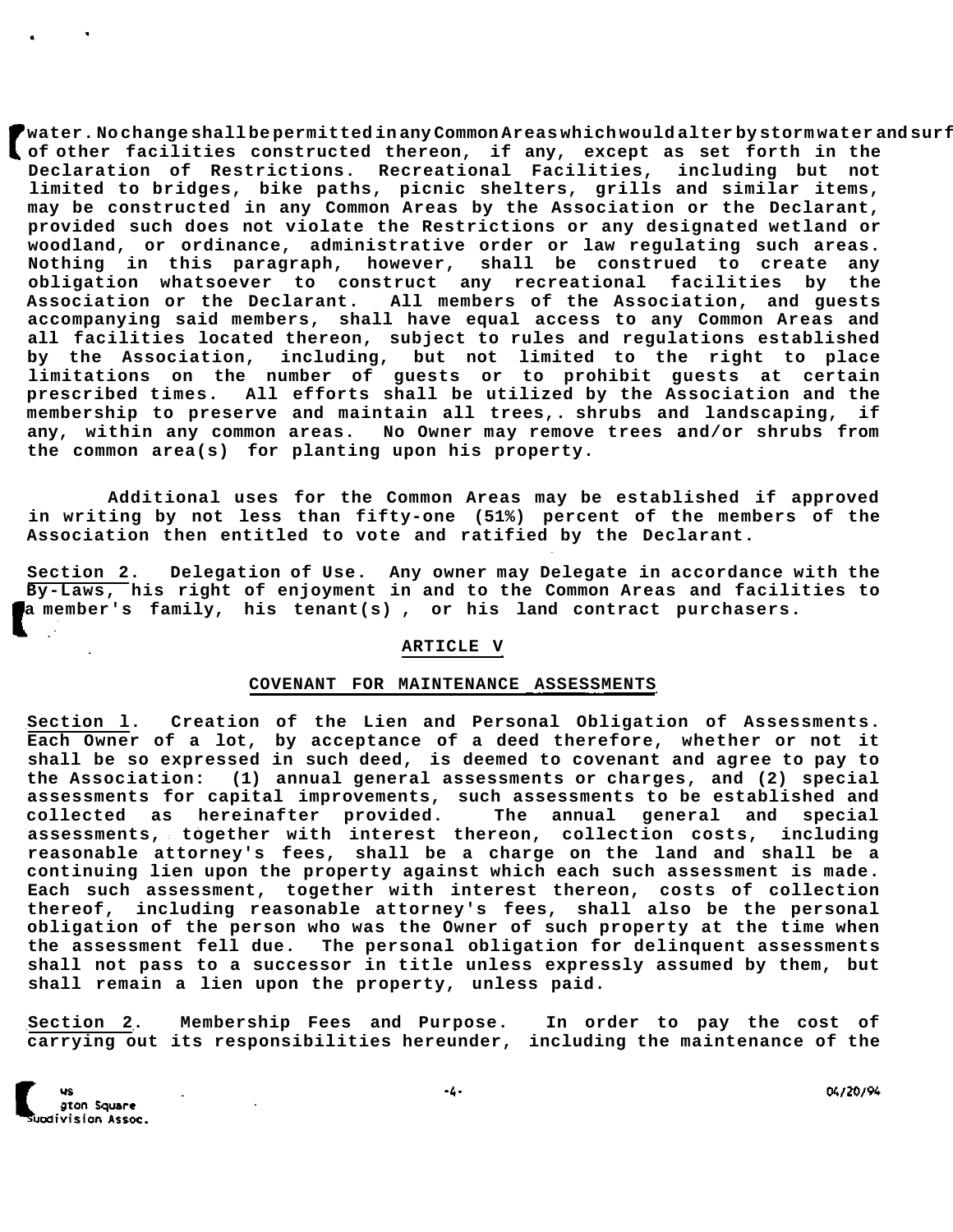**roads as provided in Article IV of the Declaration of Restrictions, the Association shall levy fees, dues or assessments on each lot in the Subdivision, whether or not the lot owner is ar active member of the Association, Lots owned by Declarant or by a builder prior to occupancy shall only be subject to fees, dues or assessments on each lot for the cost of maintenance of the streets and roads as set forth in Article IV of the Declaration of Restrictions. In no event shall Declarant or such a builder be obligated to pay fees, dues or assessments to the Association other than those required for the maintenance of the Subdivision roads as provided in Article IV of the Declaration of Restrictions. All fees, dues or assessments shall be charged equally to each lot and may be enforced through the lien provided for herein and the Declaration, or by any other lawful means of collecting debts.** 

**The fees, dues or assessments levied by the Association shall be used exclusively to promote the recreation, health, safety and welfare of the residents in the Subdivision and in particular, for the improvement and maintenance of the Common Areas, Subdivision entrance-ways now or hereafter owned by the Association and facilities thereon, the maintenance and repair of the Subdivision streets and roads as set forth in Article IV of the Declaration, and other property under the control of the Association; for planting and maintenance of trees, shrubs and grass; for construction, operation and maintenance of recreational facilities and all other facilities and improvements for the benefit of the members; for repair, maintenance and reconstruction of any pedestrian footbridge over the Truesdell Drain, if any and for the maintenance of the landscape buffer area along Lilley Road and berm as set forth in the Consent Judgment; for repair and maintenance, reconstruction of any retention, detention and sedimentation facilities; for street lighting, if any; for caring for vacant lots; for providing community services; for the protection of the owners; for maintenance and preservation of any wetland and woodland areas designated on any Plat; for maintenance and repair of any Subdivision signs, internal sidewalks and/or bike paths, if any; for maintenance and repair of any sprinkling or irrigation systems serving common areas and/or improvements; for payment of legal, accounting, professional fees and insurance; and for such personnel and employees as may be required to fulfill the obligations herein.** 

**Anything contained herein to the contrary notwithstanding, there shall be no membership fee due for any lot until a home is constructed on the lot and the home is first occupied by a purchaser.** 

**Section 3. Special Assessments for Capital Improvements. In addition to the annual assessments authorized above and special assessments as provided by law, the Association may levy against each owner, in any assessment year, a special assessment applicable to that year only, for the purpose of defraying, in whole or in part, the cost of any reconstruction, major repair or replacement of the Subdivision streets and roads or of any improvement upon the Common Areas, including any pedestrian footbridge and other areas under the control of the Association, including Subdivision entrances, retention, detention and sedimentation ponds, the Subdivision landscaping,** 

By-Laws Covington Square Subdivision Assoc. -5- **04/20/94**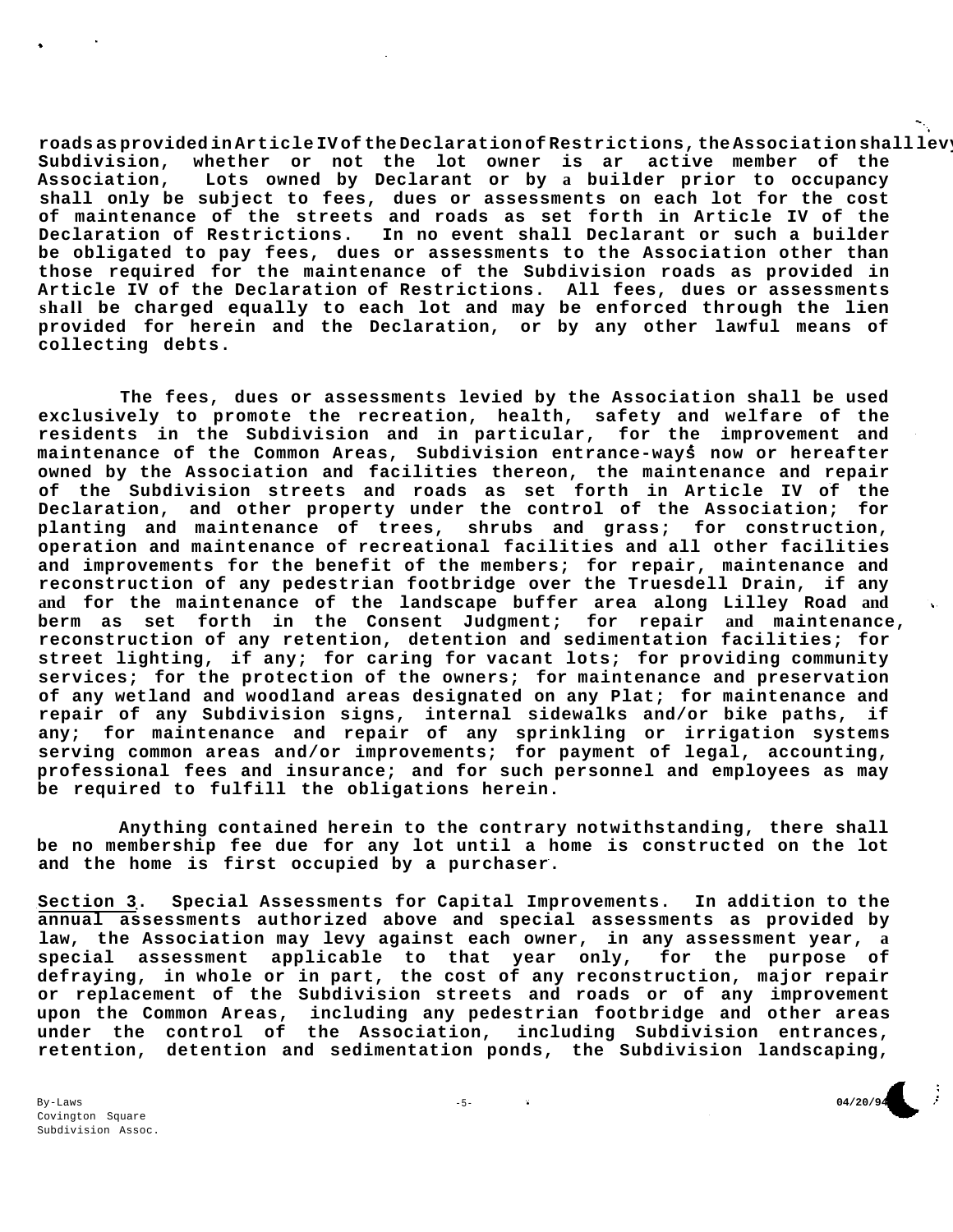**fixtures and personal property, provided that any such assessment shall have the assent of two-thirds (2/3rds) of the votes of members who are then intititled to vote, voting in person or by proxy, at a meeting duly called for that purpose.** 

**Section 4. Notice and Quorum for Actions Authorized Under Section 3. Written notice of any meeting called for the purpose of taking any action authorized under Section 4 shall be sent to all members entitled to vote not less than fifteen (15) days nor more than thirty (30) days in advance of the meeting. At the first such meeting called, the presence of members or of proxies entitled to cast forty (40%) percent of all votes of each class of membership shall constitute a quorum. If the required quorum is not present, another meeting may be called subject to the same notice requirement, and the required quorum at the subsequent meeting shall be one-half (1/2) of the required quorum at the preceding meeting. No subsequent meeting shall be held more than sixty (60) days following the preceding meeting.** 

**Section 5. Rate of Assessment. Both the general and the special assessments shall be set by the Board of Directors at the uniform rate for the owners of all Lots and may be collected on a monthly or an annual basis. However, notwithstanding anything to the contrary contained herein or elsewhere in this Declaration, no assessment shall be levied against the Declarant, or any builder who has purchased one or more Lots for the purpose of construction of a residence thereon for sale to an Owner.** 

**Section 6. Date of Commencement of Annual Assessments: Due Dates. The annual assessments provided for herein shall commence as to all Lots on the first day of the month following the conveyance of the first Lot to an Owner. A conveyance to a builder who has purchased a Lot for the purpose of constructing a residence thereon for sale to an Owner shall not be deemed to be a conveyance to an Owner. The first annual assessment shall be adjusted according to the number of months remaining in the calendar year. The Board of Directors shall fix the amount of the annual assessment against each Lot at least thirty (30) days in advance of each annual assessment period. Written notice of the annual assessment shall be sent to every Owner subject thereto. The due dates shall be established by the Board of Directors. The Association shall, upon demand, and for a reasonable charge, furnish a certificate signed by an officer of the Association setting forth whether the assessments on a specified Lot have been paid. A properly executed certificate of the Association as to the status of assessments on a Lot is binding upon the Association as of the date of its issuance.** 

**Section 7. Effect of Nonpayment of Assessments: Remedies of the Association. In order to defray the costs of collection, any assessment not pain in full within thirty (30) days after its due date shall bear interest from the due date at the highest lawful interest rate per annum until paid and shall be subject to a late payment fee in the amount of Fifty and 00/100 (\$50.00) Dollars. The Association may bring an action at law against the Owner personally obligated to pay the same, or foreclose the lien against such Owner's lot. The Owner shall be responsible to pay for any attorneys**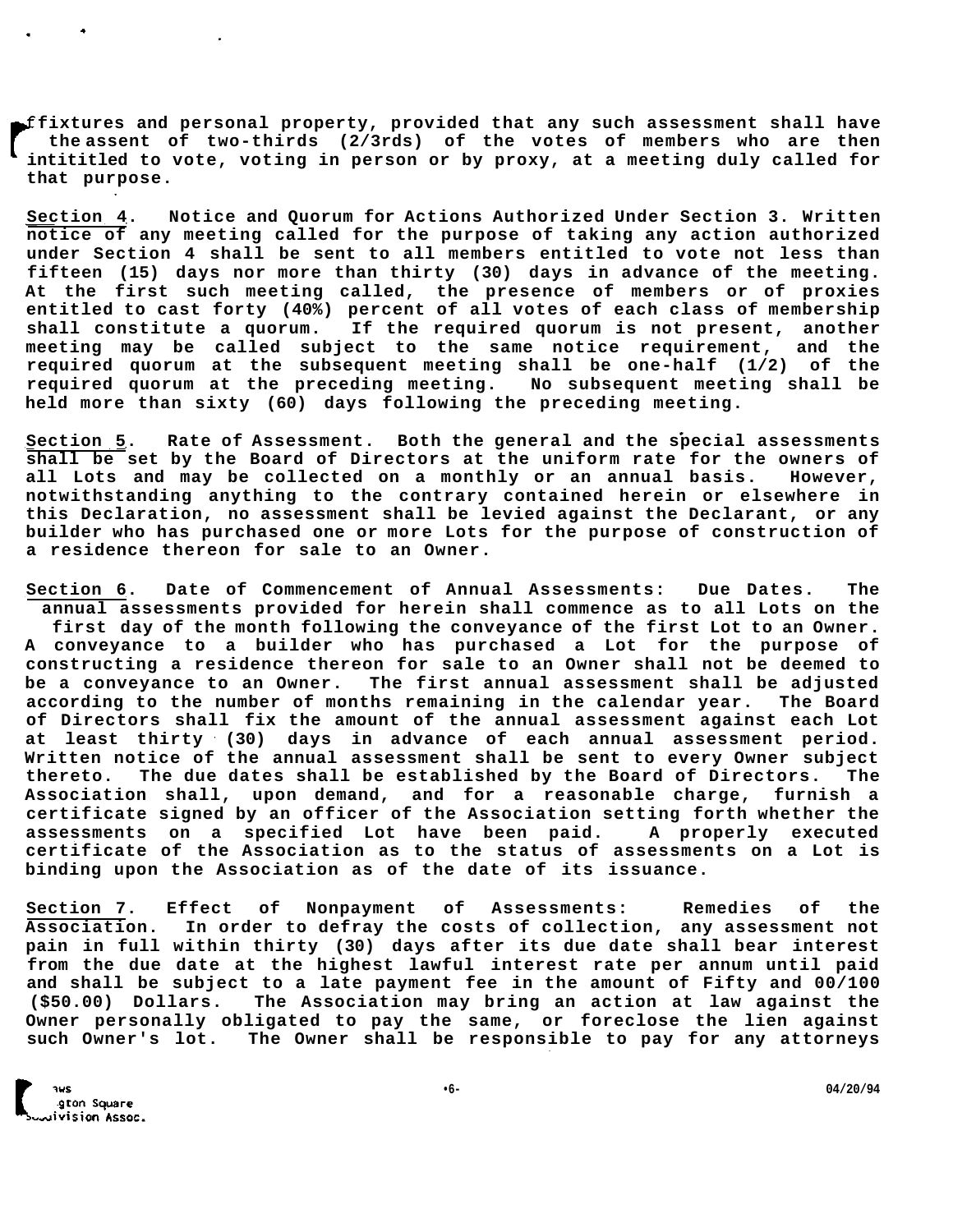**fees and other expenses incurred by the Association in collecting the amount due. No Owner may waive or otherwise escape liability for the assessments provided for herein by non-use of the Common Areas or abandonment of his lot.** 

**Section 8. Exempt Property. All property exempt from taxation by state or local governments and dedicated for public use shall be exempt from the assessments, charge and lien created herein, including the Subdivision roads, if such are ever conveyed or dedicated to a governmental and/or municipal body and/or agency and accepted for maintenance by such entity.** 

**Section 9. subordination of the Lien to Mortgages. The lien of the assessments provided for herein shall be subordinate to the lien of any first mortgage. Sale or transfer of any lot shall not affect the assessment lien. The sale or transfer or any lot pursuant to mortgage foreclosure proceedings or a judgment of foreclosure, shall extinguish the lien of such assessments as to payments which became due prior to such foreclosure sale but shall not relieve such lot from liability for any future assessments thereafter becoming due or from the lien thereafter created.** 

**Section 10. Liability of Board Members. Neither any Member of the Board nor the Declarant shall be personally liable to any Owner, or to any other party, for the damage, loss or prejudice suffered or claimed on account of any act or omission of the Association, the Board, the Declarant or any other representatives or employees of the Association, to the fullest extent permitted by law.** 

**Section 11. Transfer of Subdivision Streets to a Governmental, Regulatory or Municipal Body: The Association shall have the right, at any time, to transfer and convey to any governmental, regulatory or municipal body, all right, title and interest in and to the Subdivision streets and roads, free of encumbrance, provided such entity will accept all future responsibility and obligation for the repair and maintenance of such roads. Upon conveyance, transfer or dedication of the Subdivision roads and acceptance by such body, the Association shall have no further responsibility, obligation or liability for their repair and/or maintenance.** 

## **ARTICLE VI**

## **MEETINGS OF MEMBERS**

**Section l. Annual Meetings. The first annual meeting of those members entitled to vote shall be held within one (1) year from the date of incorporation of the Association, and each subsequent regular annual meeting of the members shall be held on the same day of the same month of each year thereafter, at the hour of five (5:00) o'clock p.m. If the day for the annual meeting of the members is a legal holiday, the meeting will be held at the same hour on the first day following which is not a legal holiday.** 

**section 2. Special Meetings. Special meetings of the members may be called at any time by the president or by vote of the Board of Directors, or upon** 

**\*** 

**-7- 04/20/94** 

 $\mathbb{Z}^2$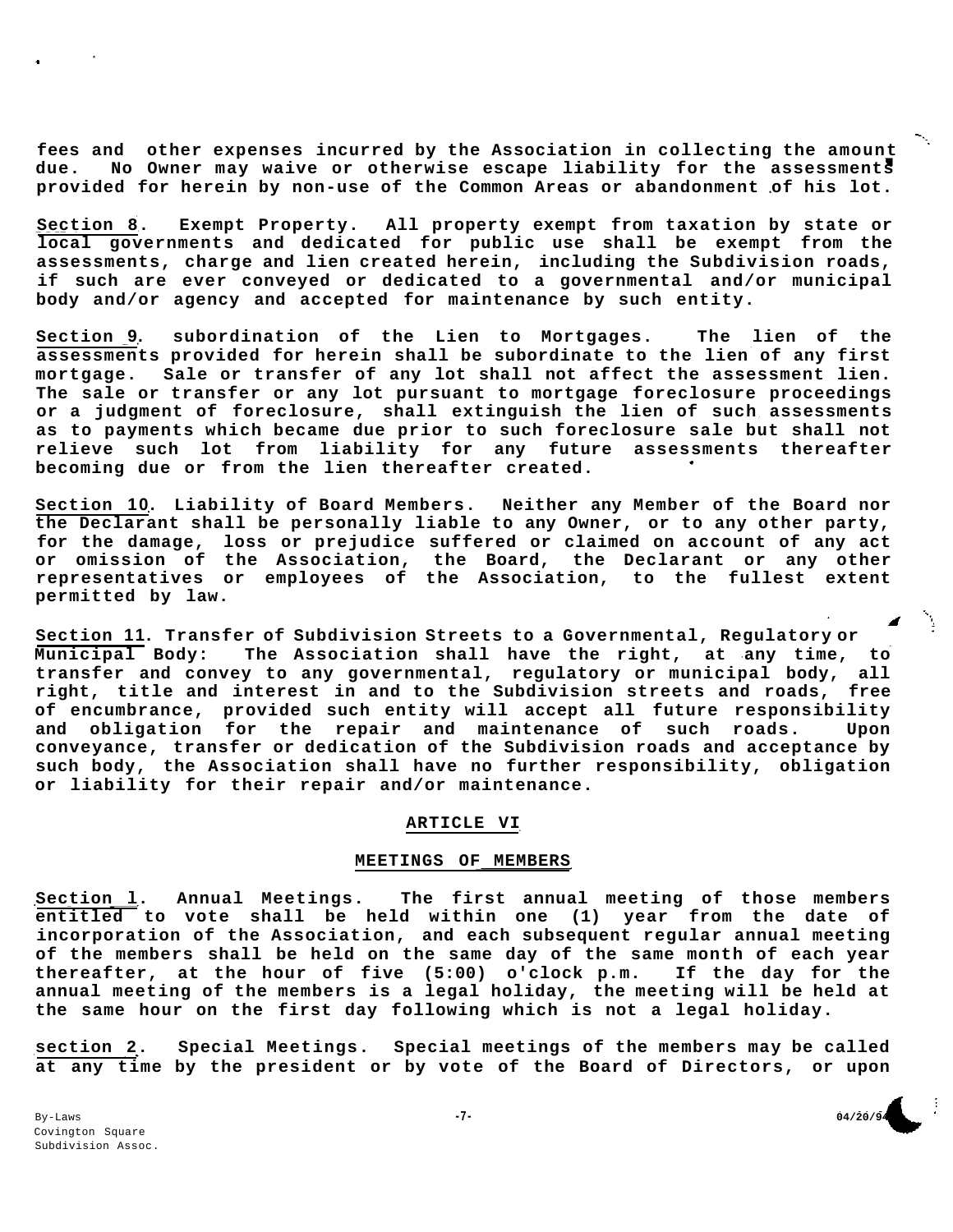**written request of the members who are entitled to vote one-half (1/2) of all the votes of the Class A membership.** 

i

**Section 3. Notice of Meetings. Written notice of each meeting of the members shall be given by, or at the direction of, the secretary or person authorized to call the meeting, by mailing a copy of such notice, postage prepaid, at least ten (10) days before such meeting of each member entitled to vote thereat, addressed to the member's address last appearing on the books of the Association, or supplied by such member to the Association for the purpose of notice. Each member shall register his address with the secretary, and notices of meetings shall be mailed to him at such address. Such notice shall specify the place, date and hour of the meeting, and in the case of a special meeting, the purpose of the meeting. If business of any meeting shall involve any special assessments authorized, notice of such meeting shall be given or sent as provided in Article V.** 

**Section 4. Quorum. The presence at the meeting of the members entitled to cast, or of proxies entitled to cast, one-tenth (l/10th) of the votes of each class of membership shall constitute a quorum for any action except as otherwise provided in the Articles of Incorporation, the Declaration, or these By-Laws. If, however, such quorum shall not be present or represented at any meeting, the members entitled to vote thereat shall have power to adjourn the meeting from time to time, without notice other than announcement at the meeting, until a quorum as aforesaid shall be present or be represented.** 

**Section 5. Proxies. At all meetings of members, each member may vote in person or by proxy. All proxies shall be in writing and filed with the secretary. Every proxy shall be revocable and shall automatically cease upon conveyance by the member of his lot.** 

# **ARTICLE VII**

#### **BOARD OF DIRECTORS: SELECTION: TERM OF OFFICE**

**Section l. Number. The affairs of this Association shall be managed by a Board of not less than three (3), but not more than fifteen (15) Directors who need not be members of the Association. Such Board of Directors shall be appointed by the Declarant until such time as not less than seventy-five (75%) percent of the residential lots in the Subdivision shall have been sold to Owners or from that date that Declarant transfers voting rights to the Owners or four (4) years from the date of recording of the subdivision plat of Covington Square Subdivision, whichever is first to occur. Thereafter, the Board of Directors shall be elected by the Owners.** 

**Section 2. Transfer of Right to Appoint Directors. In the event that following the transfer of operating rights by the Declarant, the Owners are unwilling or unable to elect a Board of Directors who desire to serve as directors, the Declarant reserves the right to grant to a Management Agent of the Association or to such other designee chosen by Declarant the right to**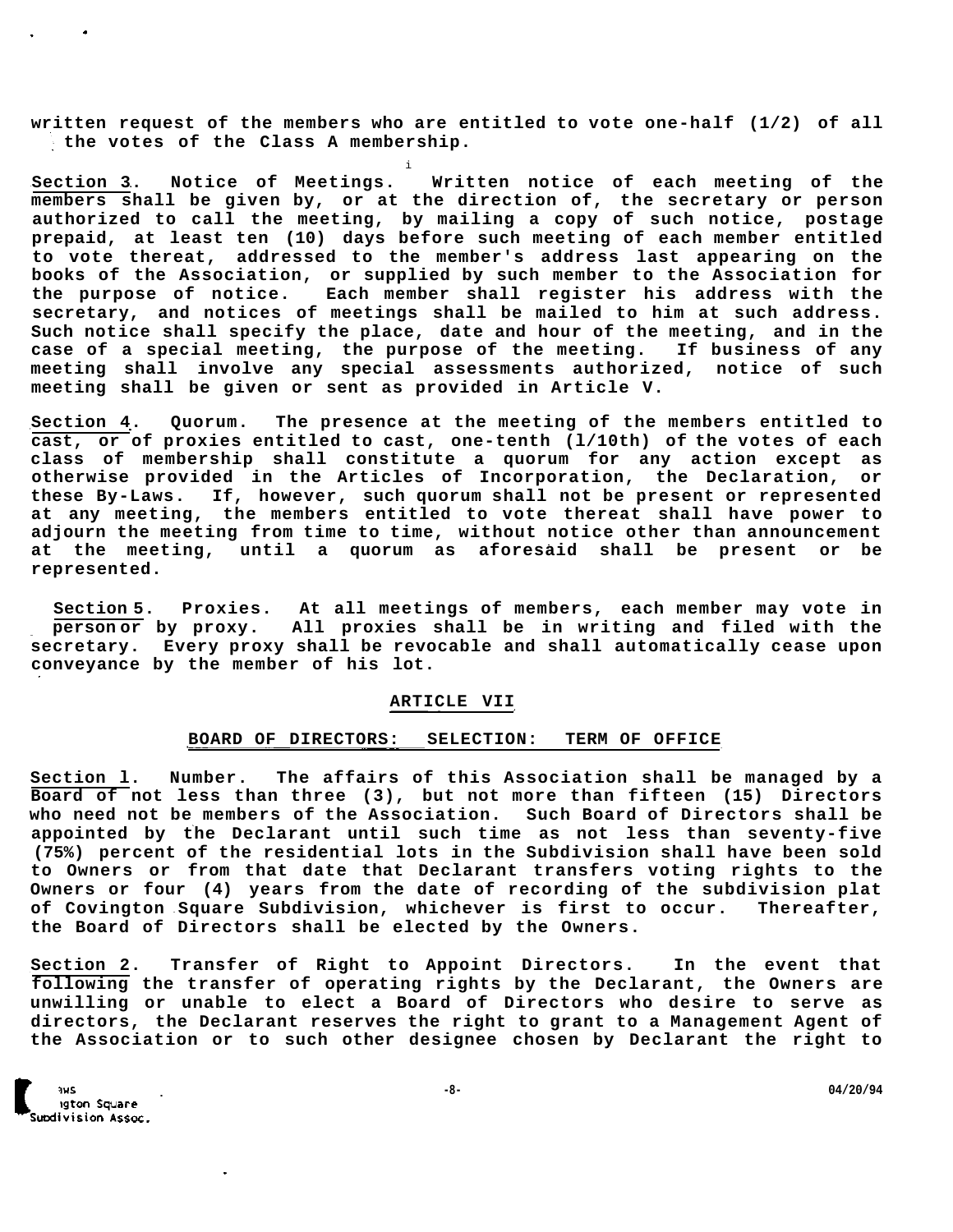**appoint a Board of Directors composed of either Owners or non-Owners, or some combination thereof. The fee charged by such Management Agent or other designee and by the directors shall be paid directly by the Association. The right of the Management Agent or other designee to appoint the Board of Directors shall continue until the next annual meeting of the members at which the Owners are willing and able to elect a Board of Directors of Owners who desire to serve as directors.** 

**Section 3. Term of Office. At the first annual meeting, and at each annual meeting thereafter, the members of the Association entitled to vote shall elect at least three (3) Directors for a term of one (1) year. A Director shall hold office for the term for which he is elected and until his successor is elected and qualified or until his resignation or removal.** 

**Section 4. Removal. Any Director may be removed from the Board, with or without cause, by a majority vote of the members of the Association then entitled to vote.** 

**Section 5. Vacancies. Vacancies in the Board of Directors caused by death, resignation or removal of a Director shall be filled by appointment by and upon the vote of a majority of the remaining Directors, and such Director or Directors, so appointed, shall serve for the unexpired term of his predecessor.** 

**Section 6. Compensation. No Director other than as set forth in Section 2, shall receive compensation for any service he may render to the Association. However, any Director may be reimbursed for his actual expenses incurred in the performance of his duties. ^** 

## **ARTICLE VIII**

## **MEETINGS OF DIRECTORS**

**Section l. Place of Meeting. The Directors may hold their meetings in such place or places within or without this State as a majority of the Board of Directors may, from time to time determine.** 

**Section 2. Meetings. Meetings of the Board of Directors may be called at any time by the president or the secretary or by a majority of the Board of Directors. The Directors shall be notified in writing of the time, place and purpose of all meetings of the Board at least three (3) days prior to the date scheduled for said meeting with the exception of the annual meeting of the Board of Directors, for which no notice shall be provided, and which shall be held immediately after the annual meeting of the members. Attendance of a Director at a meeting constitutes a waiver of notice of said meeting, except where the Director attends the meeting for the express purpose of objecting to the transaction of any business because the meeting is not lawfully called or convened.** 

**-**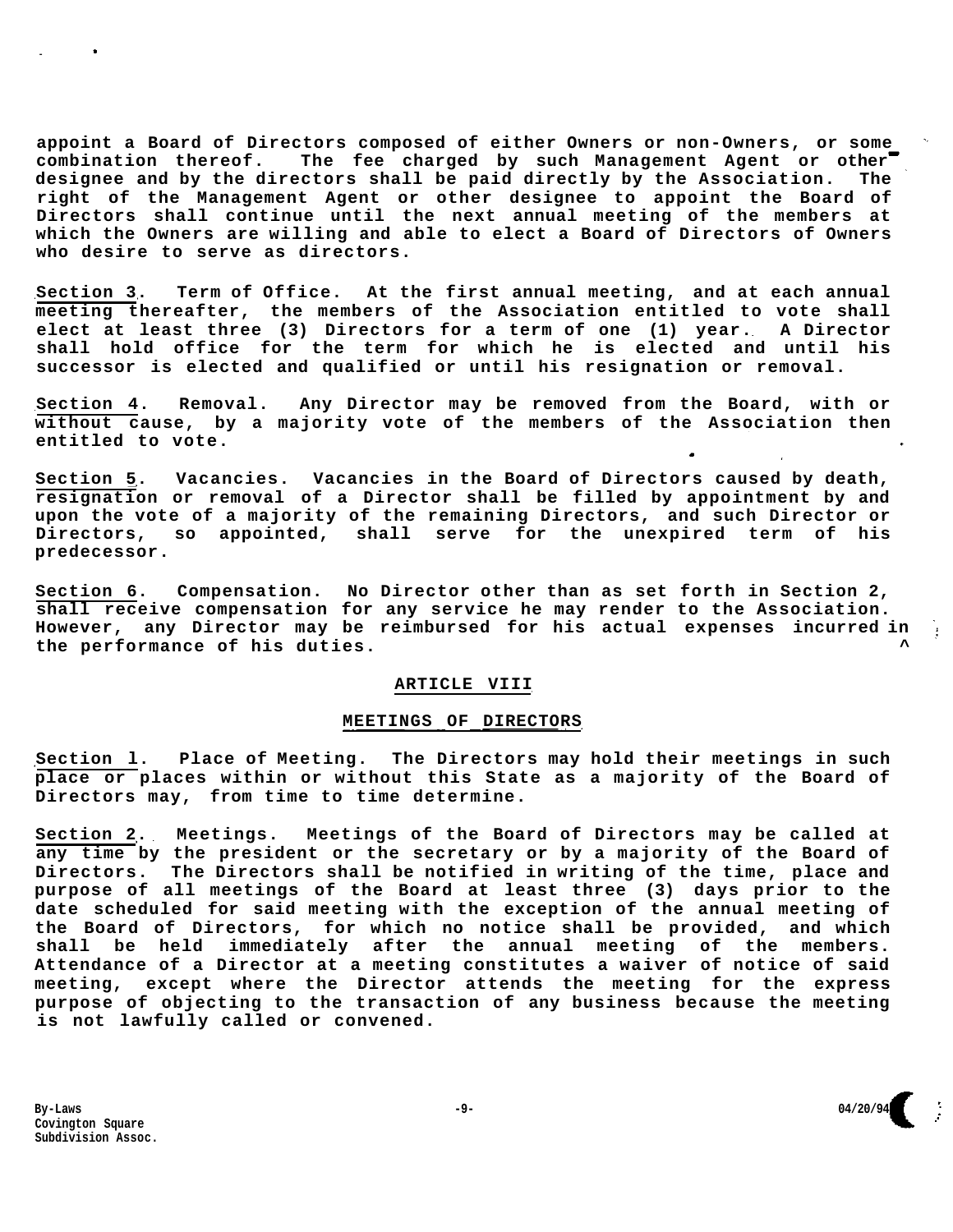**Section 3. Quorum. A majority of the members of the Board then in office constitutes a quorum for the transaction of business. The vote of the majority of members present at a meeting at which a quorum is present constitutes the action of the Board; provided that amendment of the By-Laws by the Board of Directors requires the vote of not less than a majority of the members of the Board then in office.** 

**Section 4. Action Without a Meeting. Any action which might be taken at a meeting of the Board may be taken without a meeting if before or after the said action all members of the Board consent thereto in writing. The written consents shall be filed with the Minutes of the proceedings of the Board. The consent has the same effect as a vote of the Board for all purposes.** 

# **ARTICLE IX**

# **POWERS AND DUTIES OF THE BOARD OF DIRECTORS**

**Section l. Powers. The Board of Directors shall have power to, in addition to any and all powers conferred by Statute, to:** 

**(a) Adopt and publish rules and regulations governing the use of the Common Areas and facilities, and the personal conduct of the members and their guests thereon, and to establish penalties for the infraction thereof;** 

**(b) Suspend the voting rights and right to use of the recreational facilities of a member during any period in which such member shall be in** 

default in the payment of any assessment levied by the Association. Suchrights may also be s **exceed sixty (60) days for infraction of the published rules and regulations;** 

**(c) Exercise for the Association all powers, duties and authority vested in or delegated to this Association and not reserved to the membership by other provisions of these By-Laws, the Articles of Incorporation, the Declaration, or any Open Space Agreement, if any;** 

**(d) Declare the office of a member of the Board of Directors to be vacant in the event such member shall be absent from three (3) consecutive scheduled meetings of the Board of Directors;** 

**(e) Employ a manager, an independent contractor, professional maintenance contractors or such other employees as they deem necessary, and to prescribe their duties; and** 

**(f) To delegate to the appropriate officers the carrying out of its policies and directives.** 

**Section 2. Duties. The Board of Directors shall:** 

**(a) Fix the amount of the annual assessment against each lot at least thirty (30) days in advance of each annual assessment period;** 

**-10- 04/20/94**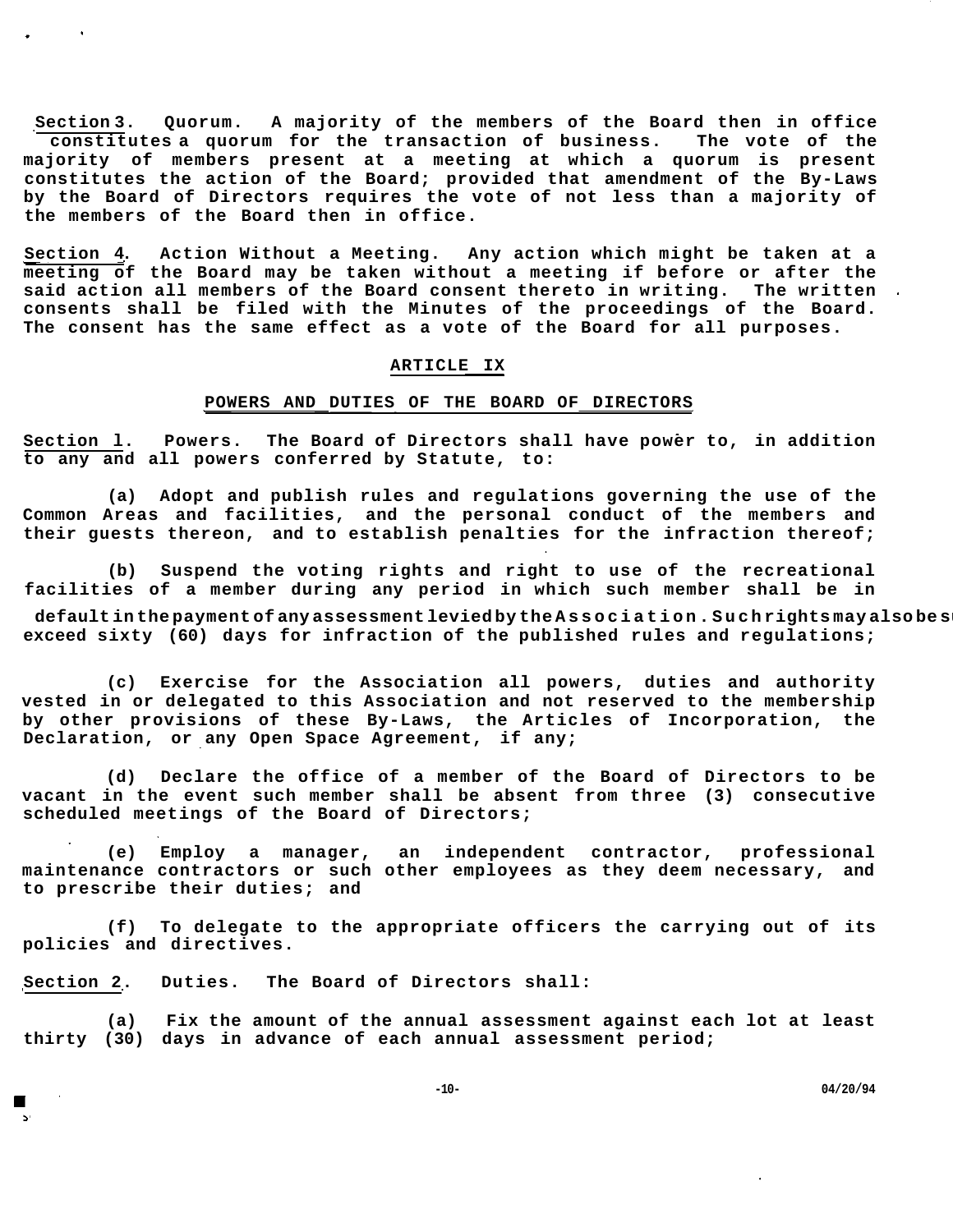**(b) Send written notice of each assessment to every Owner subject thereto at least thirty (30) days in advance of each annual assessment period;** 

**(c) Initiate collection of delinquent assessments including, in their discretion, the foreclosure of the lien against any property for which assessments are not paid after due or to bring an action at law against the Owner personally obligated to pay the same;** 

**(d) Issue, or to cause an appropriate officer to issue, upon demand by any person, a certificate setting forth whether or not any assessment has been paid. A reasonable charge may be made by the Board for the issuance of these certificates. If a certificate states an assessment has been paid, such certificate shall be conclusive evidence of such payment;** 

**(e) Procure and maintain adequate liability and hazard insurance on property owned by the Association;**   $\bullet$ 

**(f) Cause the Common Areas, if any, and improvements to be maintained and preserved, as is more fully defined in the Declaration and these By-Laws;** 

**(g) To exercise for the Association all powers, duties and authority vested in or delegated to the Association.** 

#### **ARTICLE X**

# **OFFICERS**

**Section 1. At the annual meeting of the Board of Directors the Board shall select a president, a secretary and a treasurer and may select one or more vice presidents, assistant secretaries and assistant treasurers who shall serve for the period of one (l) year or until their successors shall be chosen. Two or more offices may be held by the same person but an officer shall not execute, acknowledge or verify an instrument in more than one capacity if the instrument is required by law or the Articles of Incorporation or By-Laws to be executed and acknowledged or verified by two (2) or more officers.** 

**Section 2. The Board of Directors may also appoint such other officers and agents as they may deem necessary for the transaction of the business of the Corporation, including a Managing Agent. All officers and agents shall respectively have such authority and perform such duties in the management of the property and affairs of the Association as may be designated by the Board of Directors. The Board of Directors may remove any officer or agent whenever, in their judgment, the interests of the Association will be served thereby.** 

**Section 3. The Board of Directors may secure the fidelity of any or all of such officers by bond or otherwise.** 

**By-Laws -11- 04/20/94 Covington Square Subdivision Assoc.** 

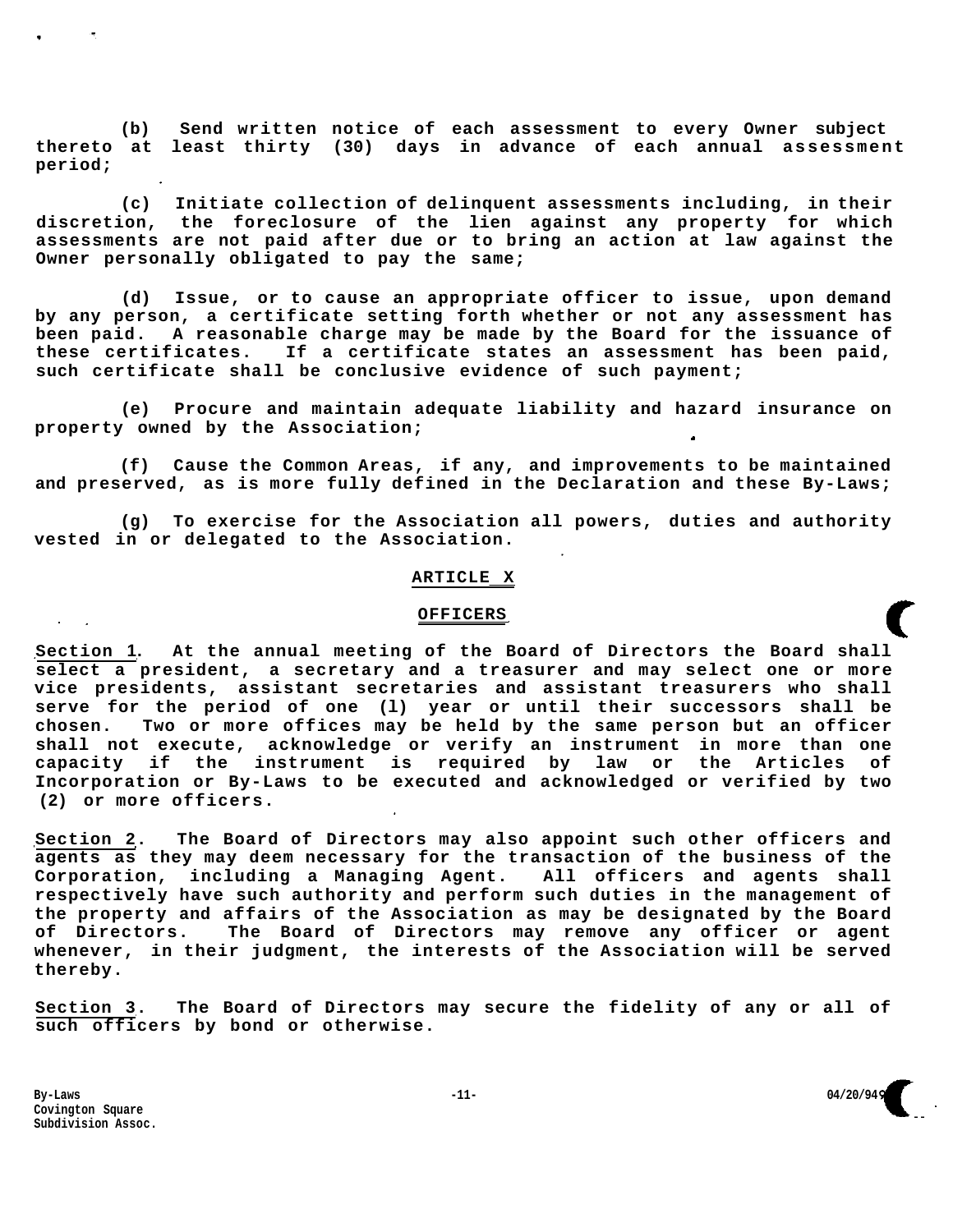#### **ARTICLE XI**

#### **DUTIES OF OFFICERS**

**Section 1. President. The President shall be the chief executive officer of the Association, and in the recess of the Board of Directors shall have the general control and management of its business and affairs, subject, however, to the right of the Board of Directors to delegate any specific power except such as may be by statute exclusively conferred upon the President, to any other officer or officers of the Association. He shall preside at all meetings of the Directors and all meetings of the members.** 

**Section** *2.* **Vice-President. In case of the office of President shall become vacant by death, resignation, or otherwise, or in case of the absence of the President, or his disability to discharge the duties of his office, such duties shall, for the time being, devolve upon the Vice-President who shall do and perform such other acts as the Board of Directors may, from time to time, authorize him to do.** 

**Section 3. Treasurer. The Treasurer shall have custody and keep account of all money, funds and property of the Association, unless otherwise determined by the Board of Directors, and he shall render such accounts and present such statement to the Directors and President as may be required of him. He shall deposit all funds of the Association which may come into his hands in such bank or banks as the Board of Directors may designate. He shall keep his bank accounts in the name of the Association, and shall exhibit his books and** 

**accounts, at all reasonable times, to any Director of the Association upon publication at the office of the Association during business hours. He shall pay out money as the affairs of the Association require upon the order of the property constituted officer or officers of the Association, taking proper vouchers therefor; provided, however, the Board of Directors shall have power by resolution to delegate any of the duties of the Treasurer to other officers, and to provide by what officers, if any, all bills, notes, checks, vouchers, orders or other instruments shall be countersigned. He shall perform, in addition, such other duties as may be delegated to him by the Board of Directors.** 

**Section 4. Secretary. The Secretary of the Association shall keep the minutes of all the meetings of the members and Board of Directors in books provided for that purpose; he shall attend to the giving and receiving of all notices of the Association to the members, he shall have charge of the books and papers as the Board of Directors may direct; all of which, shall, at all reasonable times, be open to the examination of any Director upon application at the office of Secretary, and in addition such other duties as may be delegated to him by the Board of Directors; and shall keep appropriate records of the names and addresses of the members.** 

**Section 5. Contracts Signed by Officers. Any of the following officers, President, Vice President, Secretary or Treasurer may sign any contracts of the Association unless otherwise provided by the Board of Directors.** 

**-12- 04/20/94**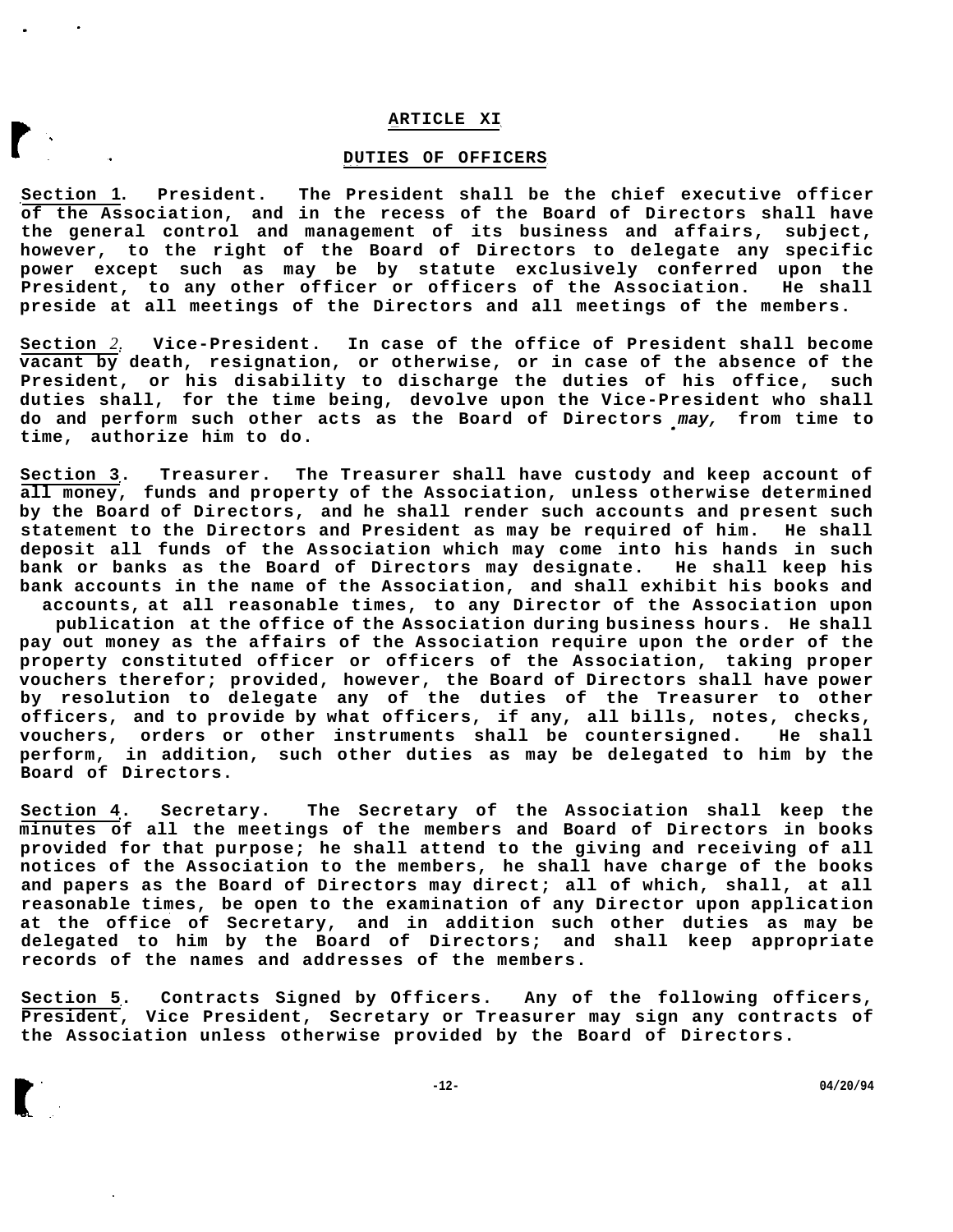#### **ARTICLE XII**

#### **COMMITTEES**

**The Board of Directors may appoint such committees as deemed appropriate in carrying out its purposes.** 

# **ARTICLE XIII**

#### **PROXIES**

**Section 1. At all meetings of members, each member entitled to vote may vote in person or by proxy.** 

**section 2. All proxies shall be in writing and filed with the Secretary. No proxy shall extend beyond a period of eleven (11) months, and every proxy shall automatically cease upon sale by the member of his lot.** 

## **ARTICLE XIV**

# **CORPORATE SEAL**

**No seal shall be required to be adopted as the corporate seal of this Association for the regular conduct of its business. In the event a seal should be required for any transaction, then any blank corporate seal may be utilized as the seal for this Association.** 

# **ARTICLE XV**

#### **AMENDMENTS**

**Section 1. These By-Laws may be amended, at a regular or special meeting of the members, by a vote of two-thirds (2/3rds) of each class of members present, either in person or by proxy, and entitled to vote, provided that any matter stated herein to be or which is in fact governed by the Declaration of Restrictions or to any future Open Space Agreement applicable to the Subdivision(s), and recorded, may not be amended except as provided in such Declaration of Restrictions or Open Space Agreement, if any.** 

**section 2. In the case of any conflict between the Articles of Incorporation and these By-Laws, the Articles shall control.** 

#### **ARTICLE XVI**

# **MISCELLANEOUS**

**The fiscal year of the Association shall begin on the first day of January and end on the 31st day of December of every year, except the first fiscal year shall begin on the date of incorporation.** 

**By**-Laws **Covington Square Subdivision Assoc.** 

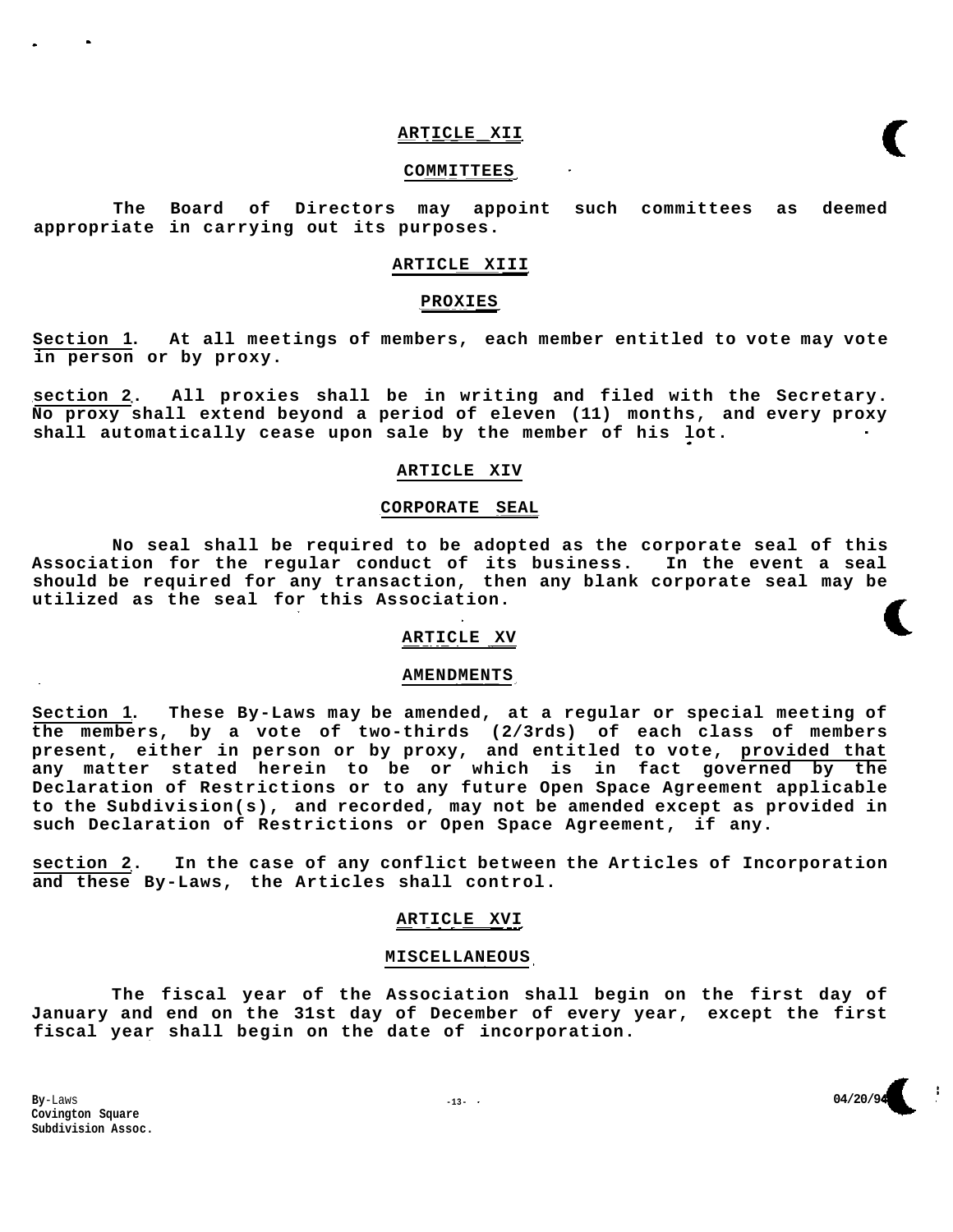#### **ARTICLE XVII**

# **INDEMNITY**

**Limitation of Liability of Directors. No volunteer director, as that term is defined in Act 162, Public Acts of 1982, as amended ("Act") , shall be personally liable to the Association or its members for monetary damages for breach of fiduciary duty as a director, provided that the foregoing shall not eliminate the liability of a director for any of the following: (i) breach of the director's duty of loyalty to the Association or its members; (ii) acts or omissions not in good faith or that involve intentional misconduct or a knowing violation of law; (iii) a violation of Section 551 (l) of the Act; (iv) a transaction from which the director derived an improper personal benefit; or (v) an act or omission that is grossly negligent. If the Act hereafter is amended to authorize the further elimination or limitation of the liability of directors, then the liability of a director of the Association, in addition to the limitation on personal liability contained herein, shall be limited to the fullest extent permitted by the amended Act. No amendment or repeal of this Article XVII shall apply to or have any affect on the liability of any director of the Association or with respect to any acts or omissions of such director occurring prior to such amendment or repeal. Notwithstanding the aforegoing, the Corporation shall indemnify, defend and save harmless each Director from any and all claims, demands, damages, including payment of attorney fees incurred, to the fullest extent and as permitted by applicable law.** 

#### **ARTICLE XVIII**

#### **ANNEXATION OF ADDITIONAL LOTS AND/OR COMMON AREA**

**The Declarant reserved in the Declaration the right in its' sole and absolute discretion at any time or times in the future to amend the Declaration and by recording such with the Wayne County Register of Deeds Office to add to it one or more lots or one or more additional subdivisions of land contiguous and adjacent to the subdivision, hereafter developed and platted by Declarant or its assigns. Such Amendment need only to be signed by the Declarant. Additional lots and/or subdivisions may or may not contain additional common areas, wetlands, woodlands and/or improvements. Any such amendment(s) to the Declaration shall provide that the owners of all of the residential lots added to the Subdivision or in additional subdivisions shall be required to be members of the Association and shall be subject to the covenants, restrictions, easements, charges and 1iens set forth in the Declaration. Such amendment(s) shall also provide that the common area contained within the Subdivision and all common areas later added to the Subdivision or future subdivisions shall be for the benefit and use of all Owners of all Lots in the subdivisions. Additional common area so added shall be owned and maintained by the Association in accordance with the terms of the Deed Restrictions. Annexation by action of the association shall require the consent of two-thirds (2/3rds) of its members then entitled to vote.**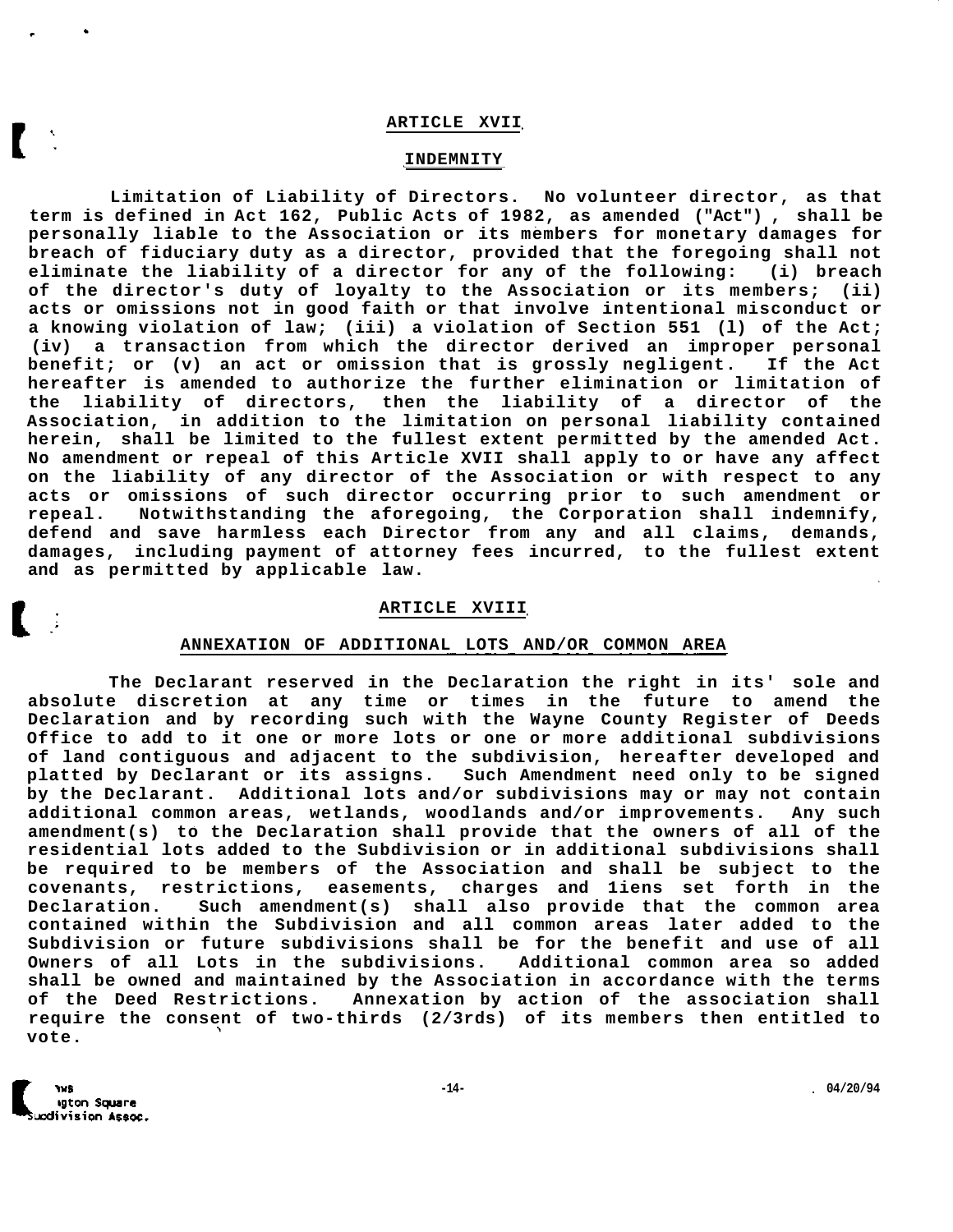# **CERTIFICATION**

I the undersigned, do hereby certify:

**That I am the duly elected and acting secretary of COVINGTON SQUARE SUBDIVISION ASSOCIATION; and that the above is a true copy of the By-Laws of this Association adopted by the Association on the above date.** 

**Secretary** 

By-Laws Covington Square Subdivision Assoc.

 $\ddot{\phantom{a}}$ 

**-15 - 04/20/94**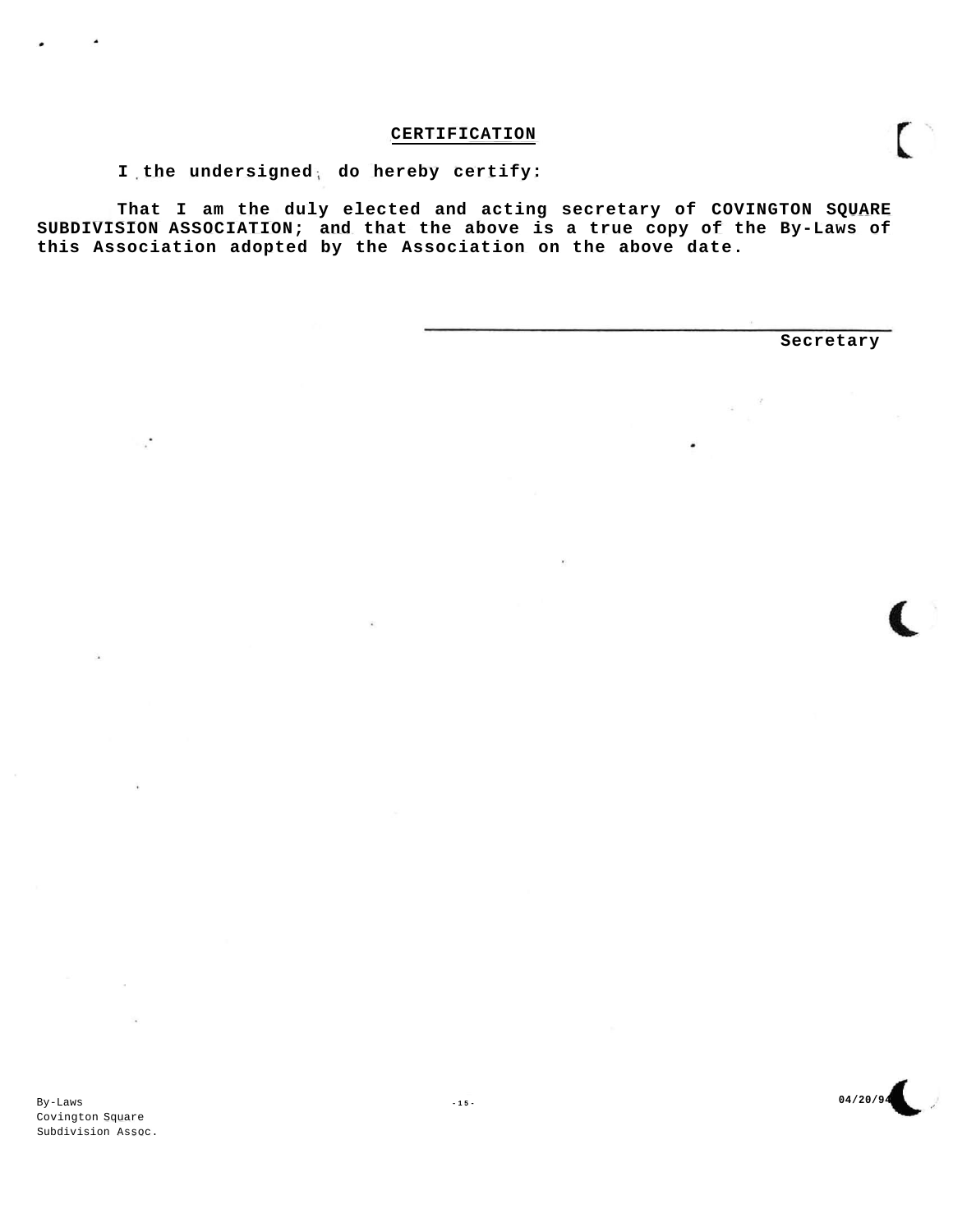COVINISTON SQUARE u27287N284

# 94082591

DECLARATION OF RESTRICTIONS FOR COVINGTON SQUARE BUBDIVISION

WHEREAS, the undersigned, GRAND/SAKWA OF CANTON, a Michigan Co-<br>Partnership, whose address is 4850 Coolluge Highway, Royal Oax, Hichigan<br>48073-1023, (hereinafter referred to as "Declarant"), is the owner in fee almple of the lands hereinafter described and hereinafter referred to as the "Subdivision", desires to create a planned communit, with private park(s), hereinafter called "Common Areas" for the benefit of all of the residents of the Subdivision, which is located in the Township of Canton, County of Wayne,<br>State of Michigan on real property more particularly described as follows:

Lots 1 through 141, inclusive, of Covington Square Subdivision, according to the Plat thereof as recorded in Liber \_\_\_\_\_\_ of Plats, Pages  $\pm$  through  $\_\_\_\$ , Wayne County Records.

WHEREAS, Declarant desires to provide for the preservation and<br>enhancement of the property values and amenities in the Subdivision and for<br>the maintenance of the Common Areas and to this and, desire to subject the<br>Subdivis charges and liens hereinsfter set forth, each and all of which is and are for the benefit of the Subdivision and each Owner of a lot therein: and

WHEREAS, Declarant has doomed it desirable, for the afficient<br>preservation of the values and amenities in the Subdivision, to create a legal entity to own, maintain and administer the Common Areas and facilities that may be constructed thoroon, the subdivision private roads and streets, that may be constructed thoroch, the subdivision private roads and strests,<br>signs, antrances, including without limiting the generality thoroof,<br>plantings, shrups trees, sprinkling systems, if any, within any right-of-way<br> (heroinafter the "Consent Judgment"), sedimentation, retention and detention ponds and to maintain and preserve any wotlands and woodlands and to collact and disburse the assessments and charges hereinafter created for such<br>purposes and to pay for maintenance and insurance and to promote the<br>recreation, health, safety and walfare of the residents.

NOW, THEREFORE, in consideration of the mutual bonefits to be dorived by the undersigned, its successors and assigns, and all intending purchasers and the undersigned, its successors and assigns, and all intending purchasers and discussions and turns of the various lots comprising the Subdivisi various lots comprising the subdivision, that the same will and shall be used, held, and/or sold expressly subject to the following conditions, restrictions, covenants and agreements which shall be incorporated by

bacturation of iteracialism)<br>Covington Aquare Subdivisit

11 S 10 1-10 16

was a communication of the communication

03/10/94

CANTON

48188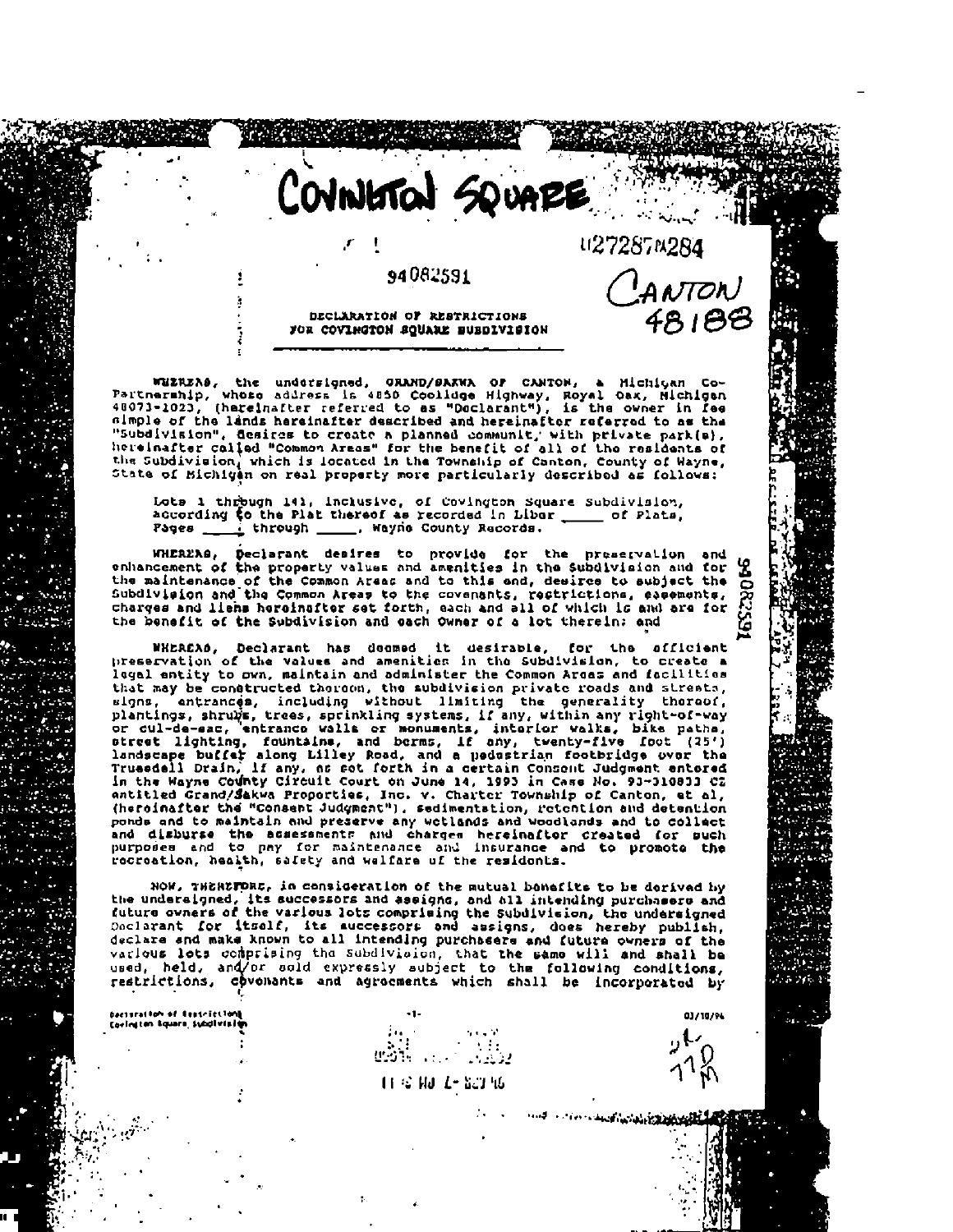**reference in all deeds of conveyance and contracts for the sale of said lots and shall run with the land and be binding upon all grantees of individual lots in the Subdivision and their respective heirs, personal representatives, successors and assigns.** 

# **ARTICLE I - DEFINITIONS**

**A. "Association" shall mean and refer to the Covington Square subdivision Association, a Michigan Non-profit Corporation, its successors and assigns.** 

**B. "Owner" shall mean and refer to the record owner, whether one or more persons or entities, of the fee simple title to any lot which is a part of the Subdivision or the land contract purchaser thereof, but excluding those having any interest merely as security for the performance of an obligation.** 

**C. "Common Areas" shall mean those areas of land within Covington Square Subdivision, (including the improvements thereto), now or hereafter owned by the Association for the common use and enjoyment of the owners and shall also include, without limiting the generality thereof, the Subdivision private streets and roads, plantings, shrubs, trees and sprinkling systems within any right-of-way or cul-de-sac, entrance walls or monuments, entrance, directional and subdivision identification signs, interior bike paths and walks, other subdivision signs, street lighting, if any, detention, retention and sedimentation ponds, if any; berms; a twenty-five foot (25') landscape buffer along Lilley Road and a pedestrian footbridge over the Truesdel Drain, if any, pursuant to the Consent Judgment, and all other improvements as may be provided from tirae-to-time. The Common Area to be owned by the Association shall be all areas designated on the plat as it now exists or as it may from time-to-time be modified or extended, as parks or park areas and all other areas designated on the plat, if any, as Common Areas.** 

**D. "Lot" shall mean and refer to any numbered lot shown on the recorded plat of the subdivision.** 

**E. "Declarant" shall mean the individual or entity executing these Deed Restrictions and any successor or assign.** 

**F. "Declaration" shall mean and refer to this Declaration of Restrictions, as recorded in the office of the Wayne County Register of Deeds, State of Michigan.** 

**G. "Member" shall mean and refer to those persons entitled to membership in the Association, as provided in this Declaration.** 

**H. "Committee" shall mean the Architectural Control Committee appointed and maintained in accordance with Article II hereof.**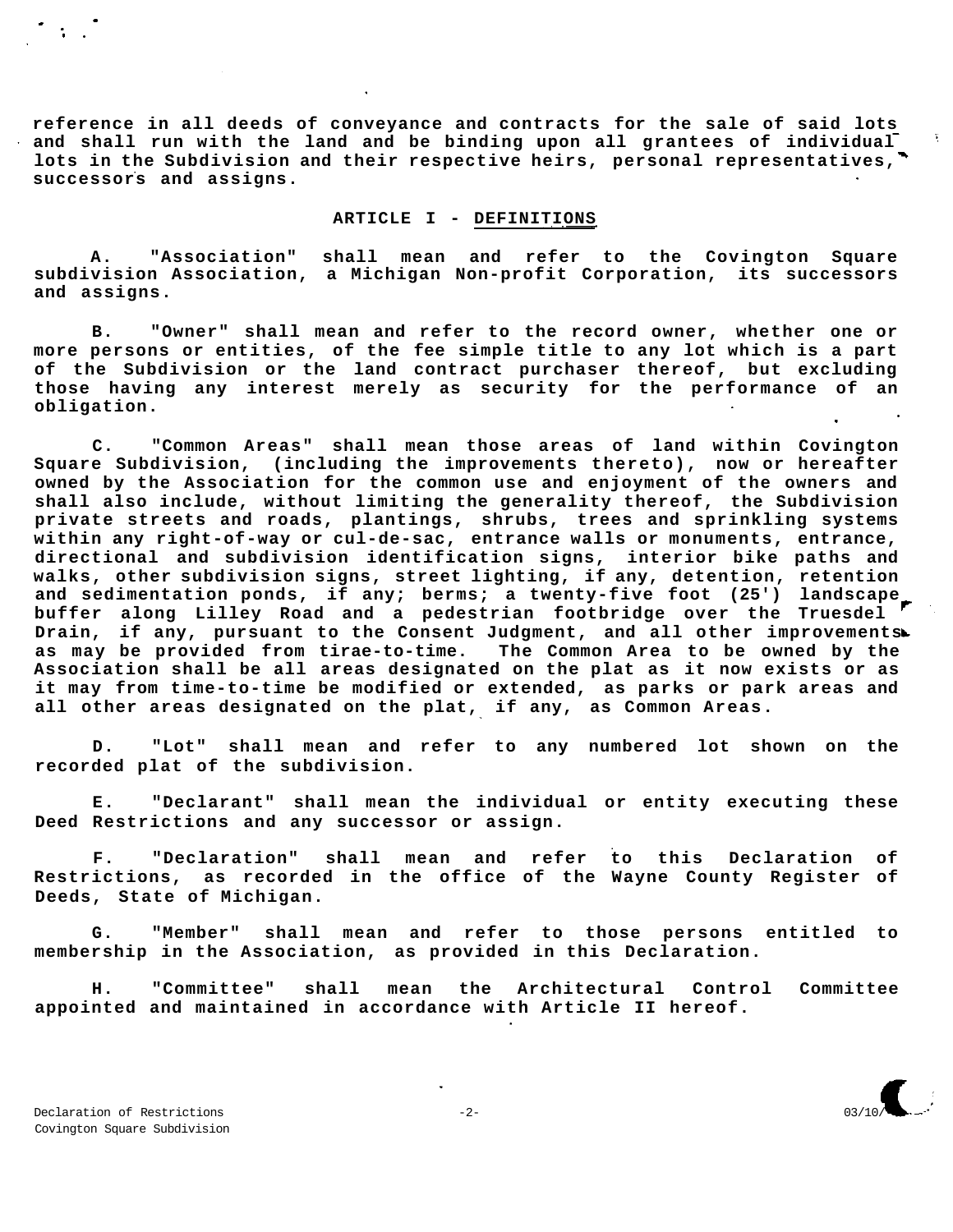**I. "Wetlands" shall mean that area, if any, described within the orded plat of Covington Square Subdivision, if identified within such plat as a wetland.** 

**J. "Woodlands" shall mean that area, if any, within the recorded plat of Covington Square Subdivision, if identified as a woodland area.** 

K. **"Consent Judgment"** shall mean that Judgment entered on June **1993 in the Wayne County Circuit Court being Case No. 93-310833 CZ entitled Grand/Sakwa Properties, Inc. v. Charter Township of Canton, et al,** 

# **ARTICLE II - ARCHITECTURAL CONTROL**

**No house, building, fence, wall, deck, swimming pool, outbuilding or other structure, landscaping or exterior improvement shall be commenced, erected or maintained on any lot, nor shall any exterior addition to or change or alteration therein or change in the exterior appearance thereof or change in landscaping be made until the plans and specifications showing the nature, kind, size, shape, height, colors, materials, topography and location of the same on the lot shall have been submitted to and approved in writing by the Architectural Control Committee, (the "Committee"), composed of three (3) persons appointed by the Declarant. Each member of the Committee shall serve for a period of one (1) year or until replaced by a subsequent appointee.** 

**A. Plans and specifications for final approval by the Committee shall lude the following:** 

**1. Complete plans and specifications sufficient to secure a building permit in the Township of Canton, including a dimensioned plot plan showing lot and placement of residence, garage, outbuildings and fences, (if any).** 

**2. Front elevation, side elevations and rear elevation of building, plus elevations of walls and fences, (if any).** 

**3. A perspective drawing, if deemed necessary by the Committee, to interpret adequately the exterior design.** 

**4. Data as to size, materials, colors and texture of all exteriors including roof coverings, fences, (if any), and walls.** 

**5. One set of blueprints shall be left with the Committee until construction is completed.** 

**B. Preliminary plans may first be submitted for preliminary approval.** 

**C. No approval by the Committee shall be valid if the structure or improvement violates any of the restrictions set forth in Article III and IV of this Declaration, except in cases where waivers have been granted as provided for in said Articles.** 

 $\bullet$  .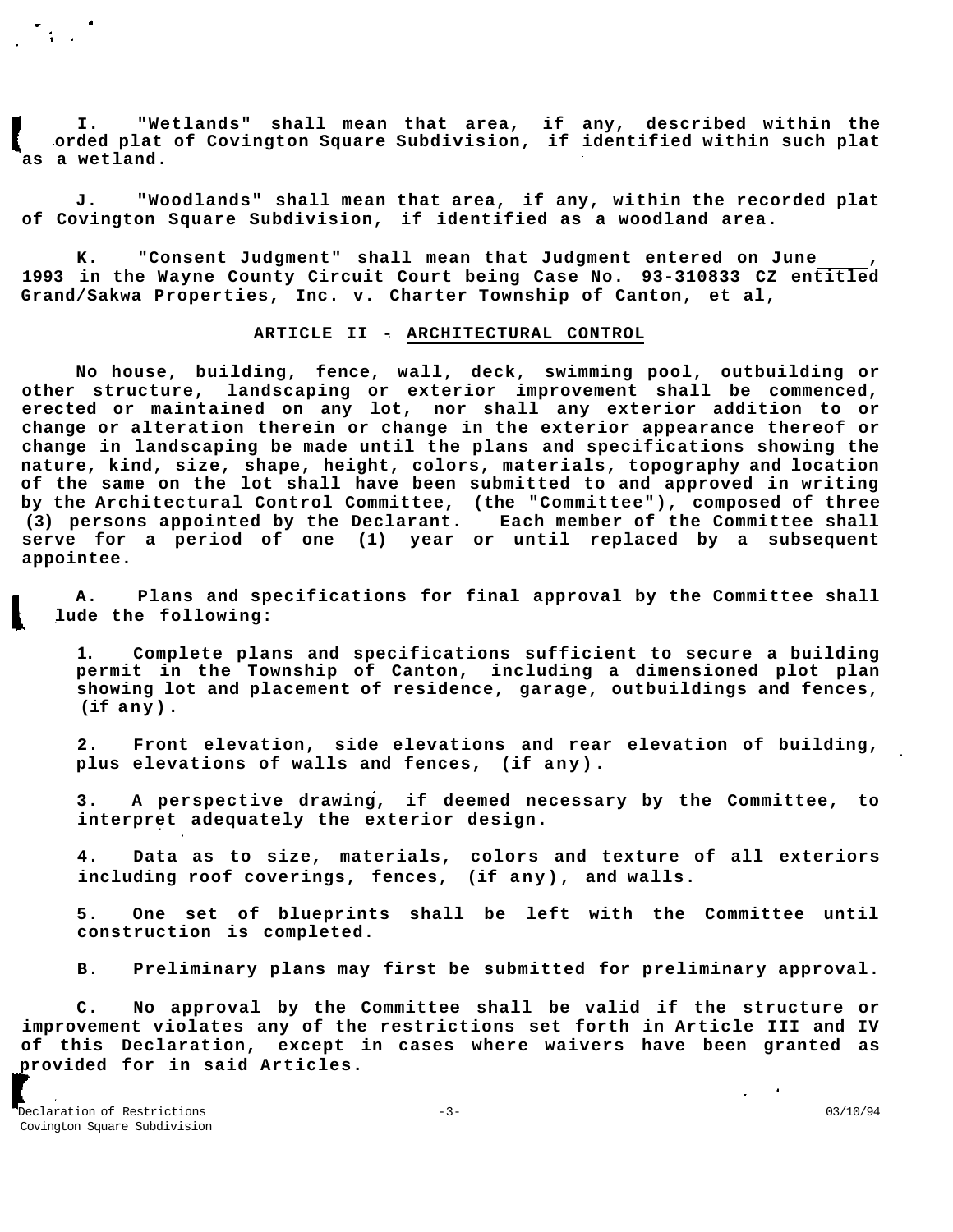**D. The Committee may disapprove plans because of non-compliance with any of the restrictions set forth in Articles III through VI of this\> Declaration or because of reasonable dissatisfaction with the grading and drainage plan, the location of the structure on the lot, the materials used, proportions, shape, the color scheme, the finish, design, height, style, repetition, or appropriateness of the proposed improvement or alteration or because of any matter or thing, which in the reasonable judgment of the Committee, would render the proposed improvement or alteration inharmonious or out of keeping with the objections of the Committee or with improvements erected on other lots in the Subdivision. All owners, by accepting ownership of their lot, acknowledge that the primary purpose for providing for architectural control is to insure the proper and harmonious development of the Subdivision in order to maximize the aesthetic beauty of the Subdivision and its blending with the surrounding area. To this end, Declarant or the Architectural Control Committee, as the case may be, shall be deemed to have broad discretion in terms of determining what dwellings, fences, walls, hedges, structures or improvements will be permitted and are in keeping with the aesthetic beauty and desirability of the Subdivision and are otherwise consistent with the purposes of these Restrictions.** 

**E. In the event the Committee fails to approve or disapprove plans within thirty (30) days after submission, then such approval will not be required, but all other limitations, conditions and restrictions set forth in this Declaration shall apply and remain in force as to such plans.** 

**F. Committee approval shall be deemed given if the plans and specifications submitted for approval are marked or stamped as having beenft finally approved by the Committee and are dated and signed by two (2) members of the Committee who were validly serving on the Committee on the date of such approval.** 

**G. In no event shall either Declarant or the Committee have any liability whatsoever to anyone for their approval or disapproval of plans, drawings, specifications, elevations or the dwellings, fences, walls, hedges or other structures subject thereto, whether such alleged liability is based on negligence, tort, express or implied contract, fiduciary duty or otherwise. By way of example, neither Declarant nor the Committee shall have liability to anyone for approval of plans, specifications, structures or the like which are not in conformity with the provisions of this Declaration, or for disapproving plans, specifications, structures or the like which arguably are in conformity with the provisions hereof. In addition, the Committee shall not be required to pass upon any technical aspects of construction or whether construction meets zoning, building code or safety requirements. The Committee's approval shall merely mean that the plans are in compliance with the intent and purpose of these Restrictions and shall not be construed as to imply that the Committee has passed upon any other aspects of the plans, nor shall such approval imply that the building plans or specifications comply with zoning, building codes, safety requirements or regulations.** 

**H. At the time that plans are submitted for approval, the party submitting the plans shall pay Declarant the sum of Two Hundred Fifty and**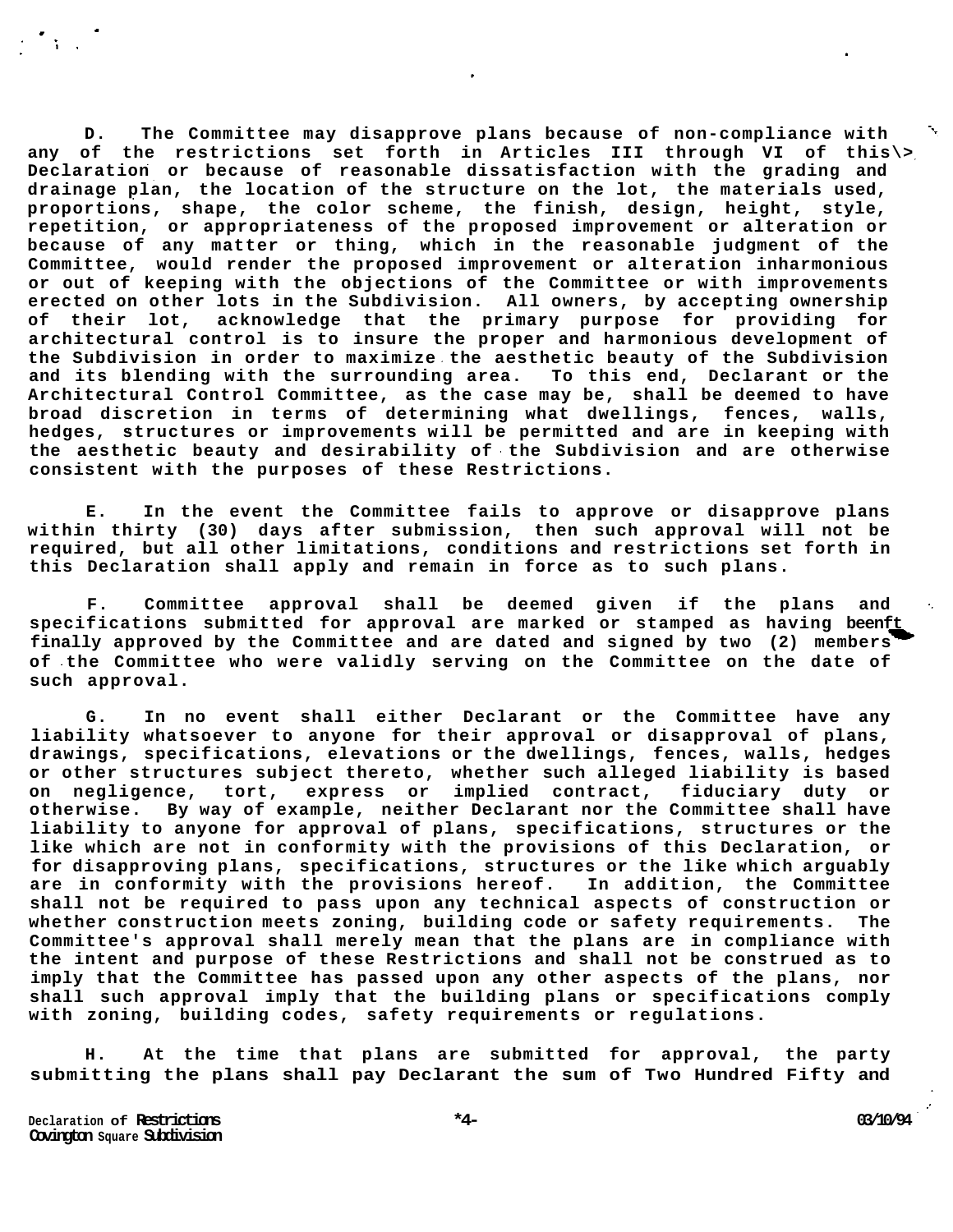**/100 (\$250.00) Dollars to defray the costs of architectural control ivities.** 

**I. At such time as all of the lots in the Subdivision are sold by Declarant and dwellings are erected thereon, or at such earlier time as Declarant may, in its sole discretion, elect, Declarant may assign, transfer and delegate architectural control responsibilities to the Association or to any other party or entity. At that time, the Association or such other party or entity shall become responsible for electing or appointing the Committee members and Declarant shall have no further responsibilities or duties.** 

### **ARTICLE III - BUILDING AND USE RESTRICTIONS FOR THE SUBDIVISION**

**A. Use of Lots. All lots shall be used and occupied for single family residence only and no building of any kind whatsoever shall be erected, reerected, moved or maintained thereon except one single family dwelling house and appurtenant buildings on each lot, as hereinafter provided. Such dwelling house shall be designed and erected for occupation by a single private family. A private attached garage for the sole use of the respective owner or occupant of the lot upon which said garage is erected, shall be erected and maintained.** 

**B. Character and Size of Buildings; Exterior surface of Dwelling. All houses are to be completed in accordance with the minimum size houses allowed under the former Special Land Use Ordinance and as provided in the Consent judgment: a one (1) story, single family residence shall not be less than ??00 square feet which has a basement, or 1,500 square feet without a basement. A one and one-half** (1 1/2) **story residence shall contain not less than 1,600 square feet. A two (2) story residence shall contain not less than 1,800 square feet. All homes shall have two (2) car, attached garages. Any home that is one and one-half (IV) or two (2) stories shall be brick on the first floor and may have brick, brick veneer, wood and/or stone in any combination on such other exterior portions, stucco, aluminum siding and/or ledge rock (but not vinyl siding or texture 1-11) may also be used alone or in combination for the remaining exterior portions of the home. A single story home shall be constructed of brick, brick veneer, wood and/or stone in any combination. Stucco, aluminum siding and/or ledge rock (but not vinyl siding or texture 1-11) may also be used so long as any of those materials alone or in combination do not exceed twenty-five (25%) of the total of all visible exterior walls.** 

**All computations of livable floor area for determination of the permissibility of erection of a residence shall be exclusive of garage, porches, or terraces. All garages must be attached and architecturally related to the dwelling. No garage shall provide space for less than two (2) automobiles nor more than three (3) automobiles. Carports are specifically prohibited.** 

**The use of cement block, slag, cinder block, imitation brick, asphalt and/or any type of commercial siding is expressly prohibited, windows and floors shall not be included in calculating the total area of visible exterior**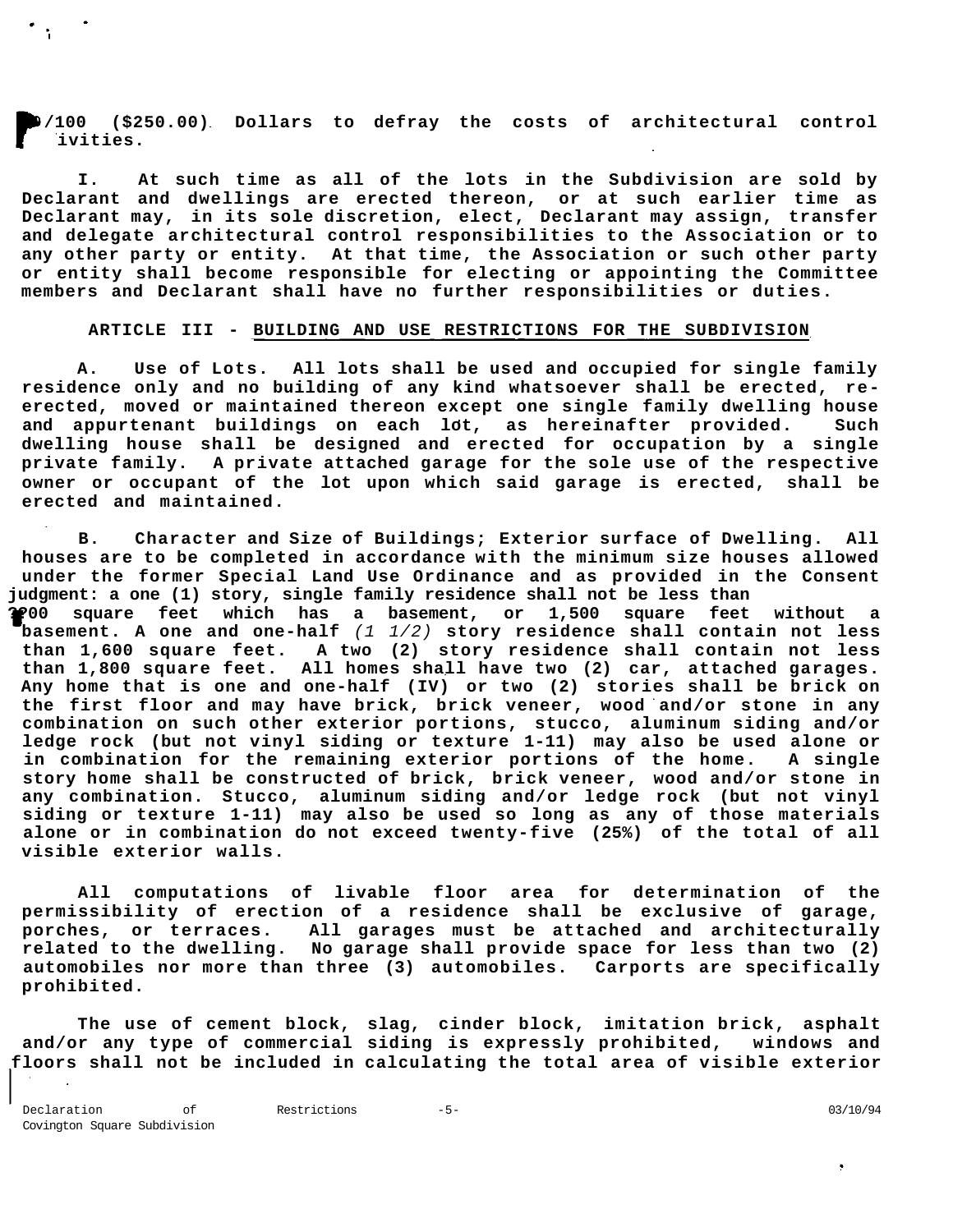walls. The Committee may grant such exceptions to this restriction as **deems suitable in its discretion.** 

**C Minimum Yard Requirements. No building on any lot shall be erected nearer than:** 

**1. Twenty (20) feet from the front lot line; nor** 

**2. Thirty (30) feet from the rear lot line; nor** 

**3. Side lot setback five (5) feet, except as provided herein and in the Consent Judgment for staggered setbacks on straight streets.** 

**Approval of any other variance by both the Committee and the Township of Canton Board of Appeals permitting front, rear or side yards smaller or greater than the above shall be deemed a valid waiver of this Restriction. No variance, however, shall be effective unless it is also agreed- to in writing by the Committee.** 

**No structures shall be permitted in the twenty-five foot {25') landscaped buffer area along Lilley Road. In order to give a more curvilinear appearance on straight streets, there shall be staggered setbacks of up to five feet (5') on straight streets, with a minimum offset of at least five feet (5') from the setback designated or established on the adjacent lots; provided that any staggered setback in the front of a lot**  which increases the front setback shall also correspondingly decrease the <sup>\*\*</sup> **rear yard setback by an additional five feet (5') to offset the front setback and to maintain the usable building envelopes allowed under former Section 6.03(D) of the Township Zoning Ordinances, all in an effort to achieve a certain staggered effect.** 

**D. Minimum Width. The minimum dwelling width shall be subject to the discretion of the Committee, which shall attempt to maintain uniform standards throughout the Subdivision.** 

**£. Animals. No farm animals, livestock or wild animals shall be kept, bred or harbored on any lot, nor shall any animals be kept or bred for commercial purposes. Domestic animals commonly deemed to be household pets may be kept by the owner and members of his household, so long as such pets shall have such care so as not to be objectionable or offensive to others. In no event shall more than two (2) dogs be kept or harbored on any lot.** 

**Any dog kept by a resident on his premises shall be kept on a leash or in a dog run or pen, and shall not be allowed to run loose or unattended. No dog runs or pens shall be permitted to be erected or maintained unless located within the rear yard (only) adjacent to a wall of the main dwelling or garage and facing the rear or the interior of the lot, nor shall such runs or pens extend beyond the end of the dwelling or garage into the side yard. Written permission for such dog run(s) must be obtained from the Architectural Control Committee.**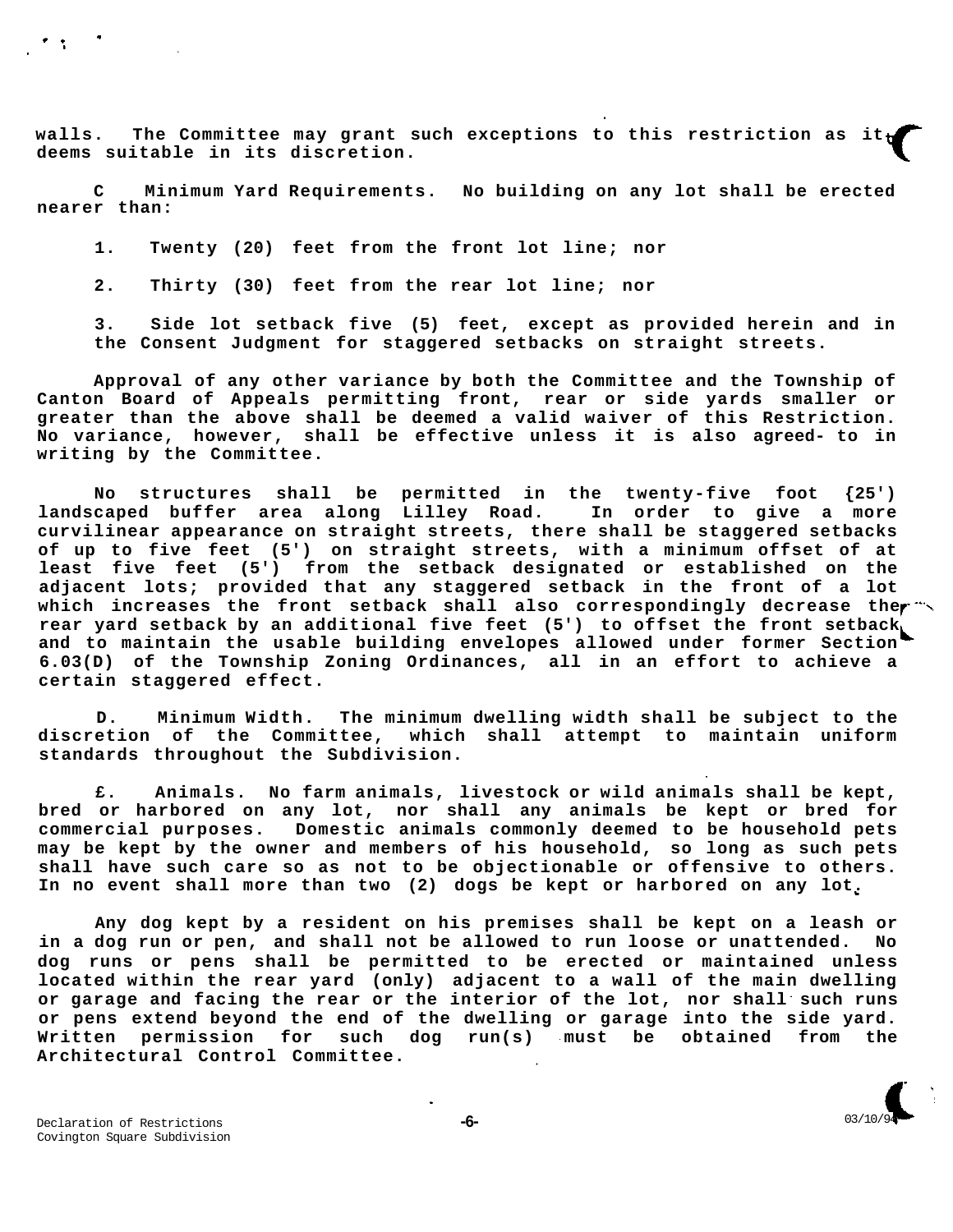**F. Fences, Walls, Hedges, Etc. No fence, wall or hedge of any kind shall be erected or maintained on any lot without the prior written approval of the Committee. No fence, wall or hedge shall be maintained or erected which block or hinder vision at street intersections. No chain link fence shall be permitted. No fence, wall or hedge shall be erected, grown or maintained in front of or along the front building line of a lot.** 

**Rear fencing shall be allowed for all lots whose rear yard abuts Stonegate and Century Subdivisions in accordance with the Township's Fence Ordinance. However, there shall be no fencing, siding or backing to Lilley Road. Appropriate fencing for in-ground swimming pools shall be allowed pursuant to the requirements of the Township Ordinances.** 

**G. Easements.** 

**1. Easements for the installation and maintenance of utilities, underground television cable, sewer lines, water mains, drainage lines, surface drainage swales, or any other improvements which would serve the residents of the Subdivision, as established by Declarant, its successors and assigns, are shown on the recorded plat. The use of all or a part of such easements may, at any time or times hereafter, be granted or assigned by Declarant, its successors or assigns, to any person, firm, corporation, governmental unit or agency which furnishes such services or utilities.** 

**2. A permanent easement is established by Declarant on and upon the rear and side setback areas of Lots 58 and 67 of Covington Square Subdivision Declarant for placement of Subdivision identification sign(s). All signs shall comply with the ordinances of the Township of Canton, including any variances granted.** 

**3. No buildings may be constructed or maintained over or on any easements; however, after the aforementioned utilities have been installed, planting, fencing, (where permitted), or other lot line improvements shall be allowed, so long as they do not violate the provisions of this Article and do not interfere with, obstruct, hinder or impair the drainage plan of the Subdivision, and so long as access be granted, without charge or liability for damages, for the installation and/or maintenance of the utilities, drainage lines and/or additional facilities; and provided as to Lots 58 and 67 of Covington Square Subdivision, such plantings and shrubs do not interfere with the visibility or maintenance of signs placed within such areas by Declarant.** 

**4. Private easements for public utilities have been granted and reserved on the plat of the Subdivision.** 

**H. Wells. No well shall be dug, installed or constructed on any lot.** 

**I. Temporary Structures. Trailers, tents, shacks, sheds, barns, or any temporary buildings of any description whatsoever, are expressly prohibited and no temporary occupancy shall be permitted in unfinished presidential buildings. However, the erection of a temporary storage building** 

**-7- 03/10/94**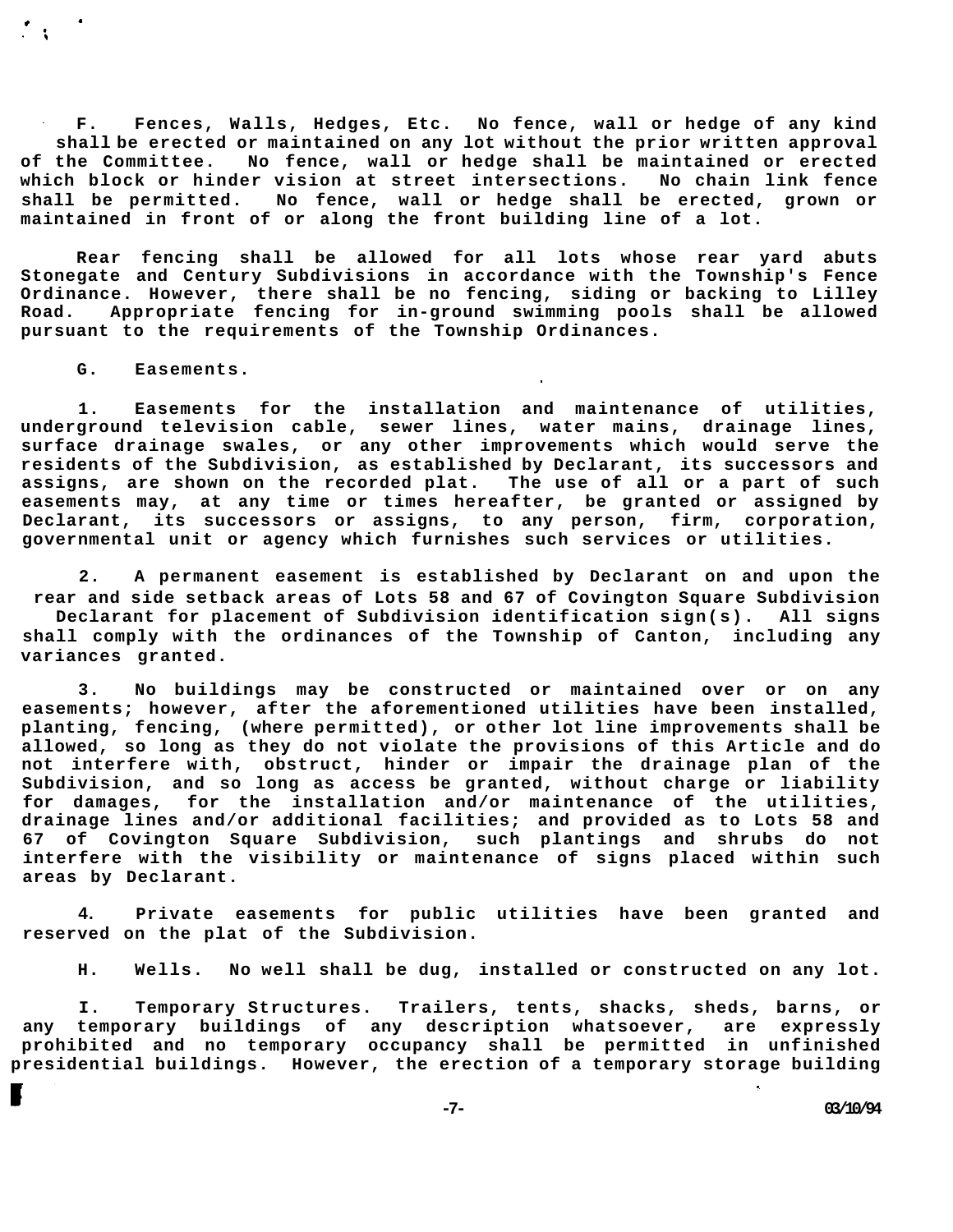**for materials and supplies to be used in the construction of a dwelling by a licensed builder, and which shall be removed from the premises upon completion of the building, may be permitted, upon prior written permission from the Declarant.** 

**J. Sales Agency and/or Business Office. Notwithstanding anything to the contrary elsewhere set forth herein, Declarant and/or any builders which it may designate, may construct and maintain a sales agency and a business office upon any lots which they may select, or may use a model house for such purposes, and Declarant and such designated builders may continue to do so until such time as all of the lots in which Declarant or such designated builders have an interest are sold by them.** 

**K. Lease Restrictions. No owners of any lot shall lease and/or sublet less than the whole of any dwelling on any lot.** 

**L.- signs. No sign or billboard shall be placed, erected, or maintained on any lot, except one sign advertising the lot or the house and lot for sale or lease, which said sign shall have a surface of not more than five (5) square feet, and the top of which shall not be more than three (3) feet above the ground; provided, however, that such sign shall have been constructed and installed in a professional manner. Any such sign shall be kept clean and in good repair during the period of its maintenance on said lot, and shall in no event be placed and maintained nearer than twenty-five (25) feet from the front lot line. The provisions of this paragraph shall not apply to such signs as may be installed or erected on any lot by Declarant, or any builder which it may designate during the initial period of construction of houses, or during such periods as any residence is used as a model or for display purposes.** 

**M. Destruction of Building by Fire, etc. Any debris resulting from the destruction in whole or in part of any dwelling or building on any lot shall be removed with all reasonable dispatch from such lot in order to prevent an unsightly condition.** 

**N. Landscaping. Upon the completion of a residence on any of the lots, the owner thereof, (and the word "owner", as used in this connection, is intended to mean the party who purchases a residence from the builder thereof, and each subsequent purchaser), shall cause the lot owned by him to be finish-graded and seeded or sodded and suitably landscaped as soon after the completion of construction as weather permits, but not later than four (4) months from such date. The lot and the drainage ditch, if any, contiguous to each lot shall be kept free of weeds by the owner thereof. All landscaping and lawns shall be well-maintained at all times.** 

**0. Driveways. All driveways shall be constructed of concrete or concrete with paving brick unless the Committee shall approve an alternate paving material. The initial plans, submitted to the committee in accordance with Article II hereof, shall designate the location of the driveway and,the building materials to be used for approval by the Committee.**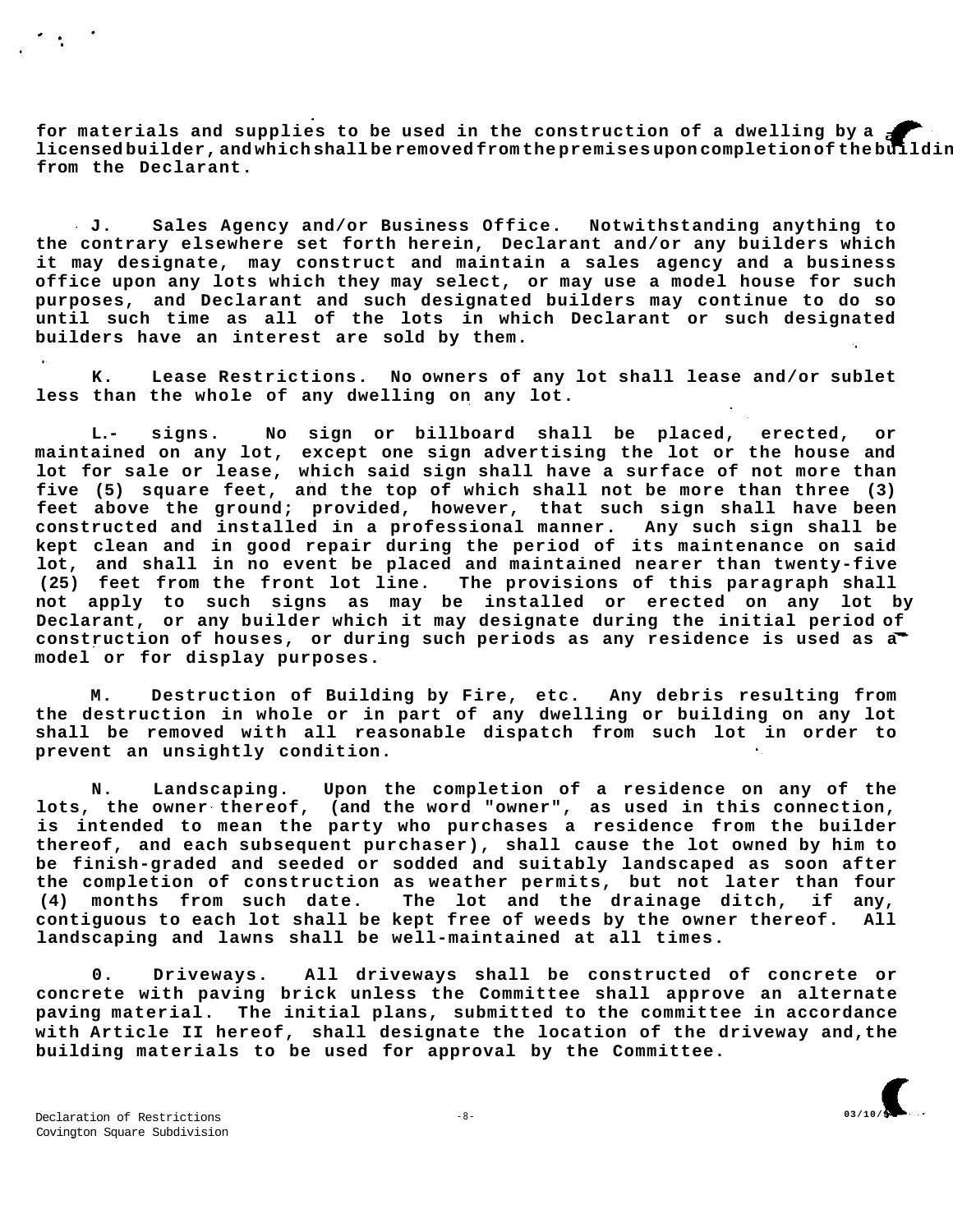**P. General Conditions.** 

**1. No'lot shall be used or maintained as a dumping ground for rubbish, trash, garbage or other waste and the same shall not be kept except in sanitary containers properly concealed from public view. Garbage containers shall not be left at the road for more than twenty-four (24) hours in any one week.** 

**2. No house trailers, commercial vehicles, boat trailers, boats, camping vehicles or camping trailers, snowmobiles, jet-skis, waverunners, all terrain vehicles, gliders, airplanes, etc. may be parked on or stored on any lot, unless stored fully enclosed with an attached garage. Commercial vehicles and trucks shall not be parked in the Subdivision or on any lot therein, except while making normal deliveries or pickups in the normal course of business. However, a construction trailer may be maintained by each builder offering new houses for sale, only during the period when new houses are under construction in the Subdivision by that builder.** 

**3. No laundry shall be hung for drying in such a way as to be visible from the street on which the dwelling fronts, and in the case of corner lots, such laundry shall not be hung so that it will be visible from the streets on which the dwelling fronts and sides.** 

**4. All homes shall be equipped with electric garbage disposal units in the kitchen.** 

**5. The grade of any lot or lots in the Subdivision may not be changed without the written consent of the Committee. This restriction is intended to prevent interference with the master drainage plans for the Subdivision.** 

**6. No "through-the-wall" air conditioners may be installed on the front wall or in any front window of any building.** 

**7. No outside compressors for central air conditioning units may be located other than in the rear yard and must be installed and maintained in such a manner so as to create no nuisance to the residents of adjacent dwellings.** 

**8. No swimming pool may be built which is higher than one (1) foot above the existing lot grade. No above ground swimming pools shall be erected or maintained on any lot.** 

**9. No basketball backboards or hoops may be installed or placed on any lot in such a manner as to be visible from the street on which the dwelling fronts, and in the case of corner lots, such basketball backboards or hoops shall not be installed or placed so that they will be visible from the streets on which the dwelling fronts and sides.** 

**10. All Lots in the Subdivision shall be used exclusively for single family residential purposes. Except as specifically permitted herein, no structure shall be erected, altered, placed or permitted to remain on any lot** 

 $\mathbf{q}^{\prime}$  .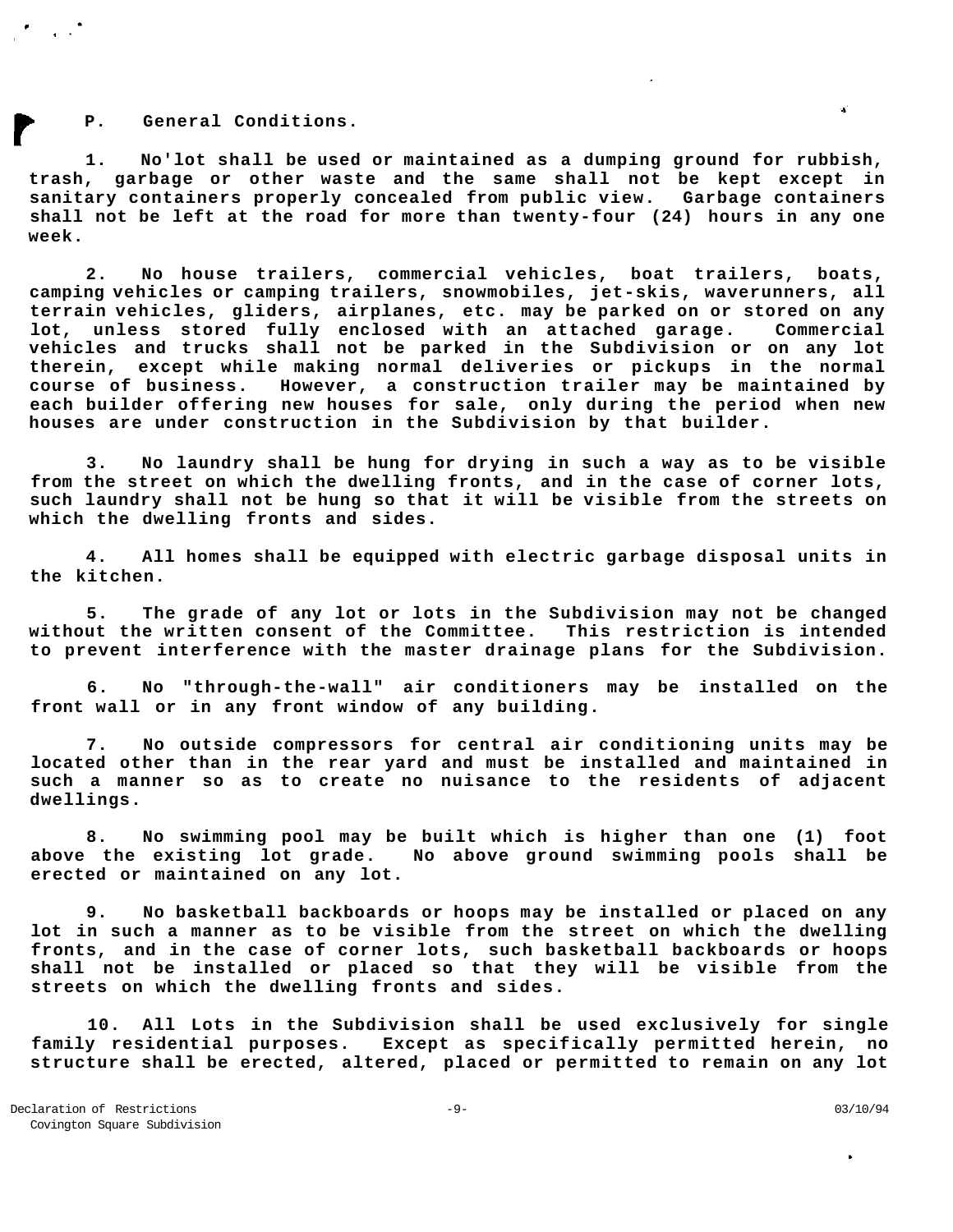**other than one (1) single family dwelling not to exceed two and one-half (2 1/2) stories in height, which may include an attached garage.** 

**11. No part of any dwelling or other structure shall be used for any activity normally conducted as business.** 

**12. No lot shall be subdivided, except with the written consent of Declarant, in compliance with local ordinance and the Michigan Subdivision Control Act.** 

**13. No outside television antenna or other antenna or aerial, saucer or similar device shall be placed, constructed, altered or maintained on any lot or any home constructed thereon, unless the Committee or the Declarant determines, in their sole discretion, that the absence of any such device creates a hardship with respect to a particular lot.** 

**14. It shall be the responsibility of each lot owner to prevent the occurrence of any unclean, unsightly, or unkept condition of buildings or grounds on each owner's lot. No lawn ornaments, sculptures or statues shall be placed or remain on any lot without the prior written permission of the Committee or the Declarant.** 

**15. No noxious or offensive activities shall be carried on upon any lot, nor shall anything be done thereon tending to cause embarrassment, discomfort, annoyance or nuisance to the neighbor.** 

**16. No lot shall be subdivided, or its boundary lines changed, except with the written consent of the Committee or Declarant in compliance with local ordinance and the Subdivision Control Act. However, Declarant hereby expressly reserves the right to replat any two (2) or more lots shown on the plat or preliminary plat of the Subdivision according to Section 560.104(a) of the Subdivision Control Act, in order to create a modified building lot or lots and to take such other steps as are reasonably necessary to make such replatted lots suitable or fit as building sites to include, but not be limited to, the relocation of easements, walk-ways and right-of-ways to conform to the new boundaries of said replatted lot.** 

**17. Declarant hereby expressly reserves to itself the right to re-plat any two (2) or more lots shown on the plat or any preliminary plat of the Subdivision according to Section 560.104(a) of the Subdivision Control Act, in order to create a modified building lot or lots and to take such other steps as are reasonably necessary to make such replatted Lots suitable and fit as a building site to include, not be limited to, the relocation of easements, walk-ways, and right-of-ways to conform to new boundaries of said replatted Lot.** 

**18. No building or structure shall be permitted in the twenty-five foot (25') landscaped buffer along Lilley Road.** 

**Anything contained herein to the contrary notwithstanding, no building and use restriction contained in this Article shall be deemed to limit the** 

**Declaration of Restrictions**  $-10-$  **03/10/94 Covington Square Subdivision**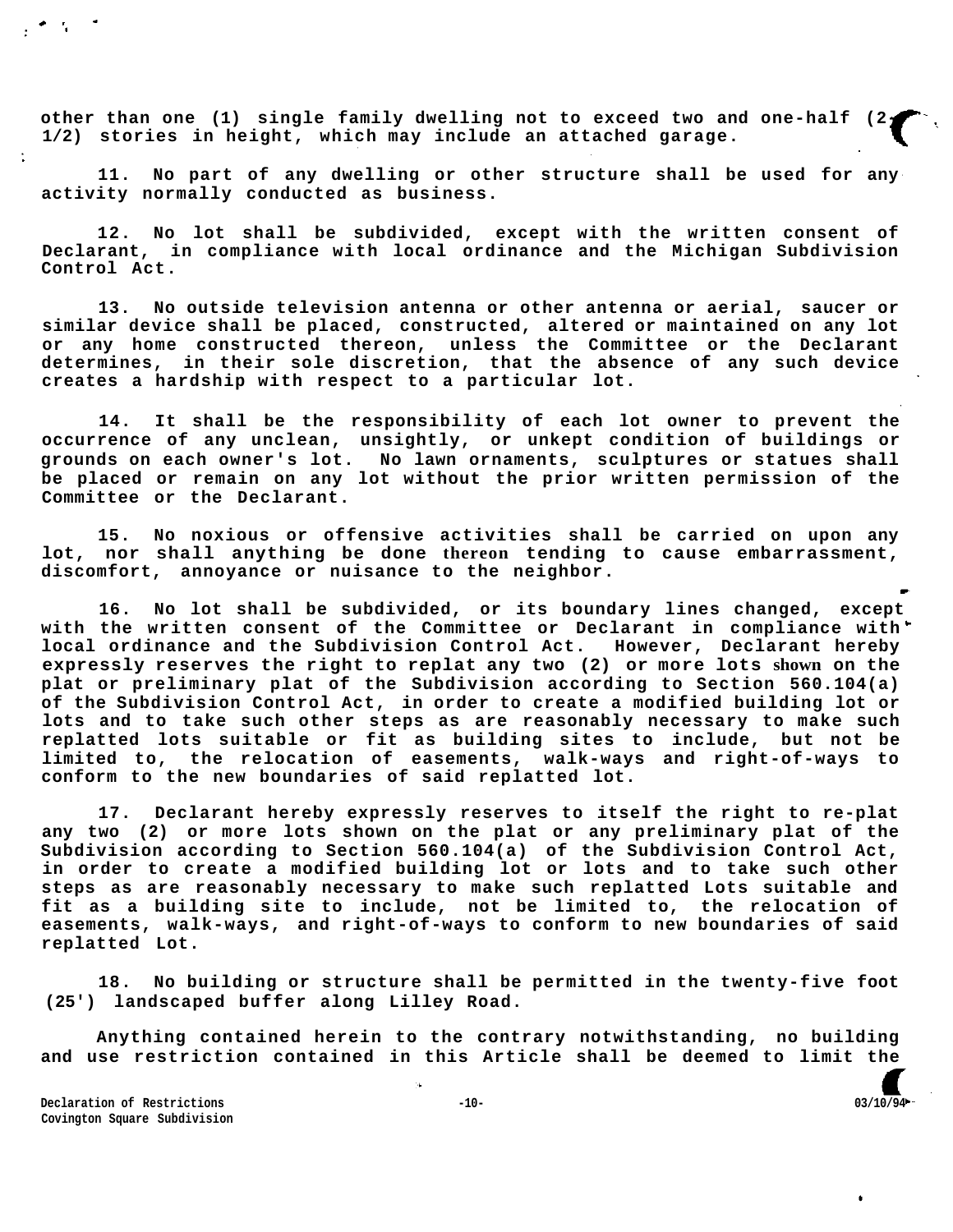**Authority, control and power of the Committee with respect to its right to approve plans for construction on on the Committee with respect on the induction on**  $\mathbf{r}$  **construction on**  $\mathbf{r}$  **and**  $\mathbf{r}$  **and**  $\mathbf{r}$  **an** 

# **ARTICLE IV - PRIVATE ROAD MAINTENANCE PROVISIONS**

**The roads in Covington Square Subdivision are private roads. The Charter Township of Canton, (the "Township") , has required that the Declarant provide for the roads to be constructed in accordance with Wayne County standards to protect the public health, safety and welfare.** 

**The Declarant shall construct the roads in accordance with requirements of such standards and thereafter the private roads shall be maintained by the Covington Square Subdivision Homeowners' Association.** 

**The following restrictions and conditions are covenants running with the land and binding upon the heirs, personal representatives, successors, assigns and all platted lots in Covington Square Subdivision:** 

**1. Each lot owner in Covington Square Subdivision, being a mandatory member of the Association, agrees to each pay a pro-rata portion of the property taxes and special assessments, if any, and a pro-rata portion of maintaining the roads, including, but not 1imited to, their repair, replacement, filling chuck holes, grading, regrading, paving, repaving, surfacing, resurfacing, cutting of weeds, maintenance of drainage ditches, maintenance of street signs and traffic control devices and the removal of**  snow and ice. The pro-rata share shall be determined by dividing the cost of such repair, mai **Square Subdivision, i.e., one hundred forty-one (141) lots.** 

**2. All costs shall be paid by the owners to the Association as they are incurred, within ten (10) days of notice that such is due.** 

**3. If the Association fails to properly maintain the roads in a manner that is safe and convenient for vehicular travel, the appropriate governmental authority having jurisdiction shall have the right, but not the duty, to maintain the roads and streets, and to charge each lot owner of Covington Square Subdivision for all costs and expenses so incurred.** 

**4. In the event that the Association should fail to maintain the roads and streets, the appropriate governmental authority having jurisdiction, if any, shall notify all lot owners and the Association of its intent to cause any construction or maintenance by written notice to the lot owners and the Association at the address on the Township Tax Rolls and shall give the lot owners sixty (60) days to complete the work before the Township shall do so.** 

**5. In the event that the Association fails to maintain the roads and streets as set forth in Paragraphs 2 and 3 above and the appropriate governmental authority having jurisdiction thereof, if any, undertakes such obligation, such appropriate governmental authority having jurisdiction may demand payment upon written notice to the lot owners at the address set forth on the Township Tax Rolls and/or from the Association. In addition to other** 

 $\Delta$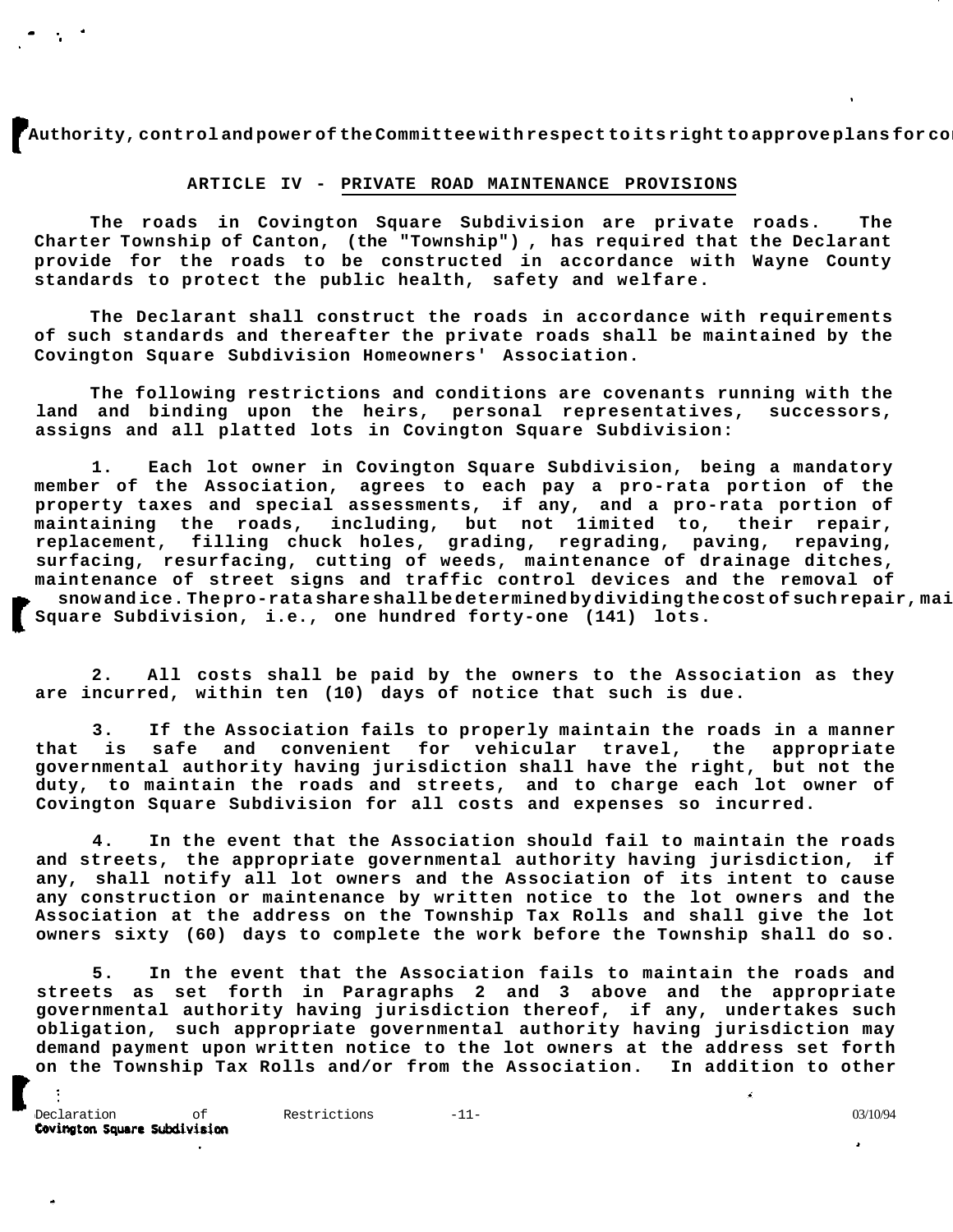**methods of collection, the appropriate governmental authority having jurisdiction thereof, if any shall have the right to place an assessment for the charges incurred on the Township Tax Rolls and to collect such assessments in the same manner as any Township property tax or assessment against each lot in Covington Square Subdivision. Such charges and assessments shall be a lien upon the lot for which the owner has failed to pay its share.** 

**6. Except for special assessments which shall be pro-rated and paid in accordance with the law, the need for any maintenance, repair, snow removal, construction on the road or drainage system as covered by this agreement shall be determined by the Association. Each lot owner shall pay its pro-rata share of the costs of the maintenance, construction, repair or snow removal within ten (10) days after the receipt of the written notice from the Association. In the event any lot owner fails to pay its pro-rata share of the taxes, special assessments, maintenance or snow removal costs, any lot owner who has paid his pro-rata share, as well as the Declarant, the Association shall have the right to file a lien against the property owned by the non-paying lot owner(s) or to take any other collection method allowed by law.** 

**7. Each lot owner, by taking title to their lot, agrees to refrain from prohibiting, restricting, or otherwise limiting the normal ingress and egress use by pedestrian or vehicular traffic of the other lot owners, their successors and assigns. The lot owners, further authorize the use of said**  road for any and all emergency vehicular traffic and any other vehicles owned<sup>6</sup> **and/or operated by a governmental entity.** 

8. **The Covington Square Subdivision Homeowners' Association covenants and agrees to maintain liability insurance for damages for injuries to real or personal property and/or bodily injury growing out of any act or deed or any omission to act of the Association in connection with the performance of this agreement.** 

**9. The terms of this Paragraph shall run with the land and may be enforced in a court of competent jurisdiction by a lot owner of record of Covington Square Subdivision, by the Township, by the Covington Square Subdivision Homeowners' Association, or by the Declarant.** 

**10. The Association may request that Wayne County or the appropriate governmental authority having jurisdiction, if any, take over maintenance of the road system in the future. There is, however, no assurance that Wayne County or any other governmental authority shall take over the maintenance of the road system in the future.** 

**11. Emergency Vehicle Access. There shall exist for the benefit of the Township of Canton or any emergency service agency, a license to use all roads in Covington Square for use by the Township and/or emergency vehicles. Said license shall be for purposes of ingress and egress to provide, without limitation, fire and police protection, ambulance and rescue services and other lawful governmental or private emergency services to**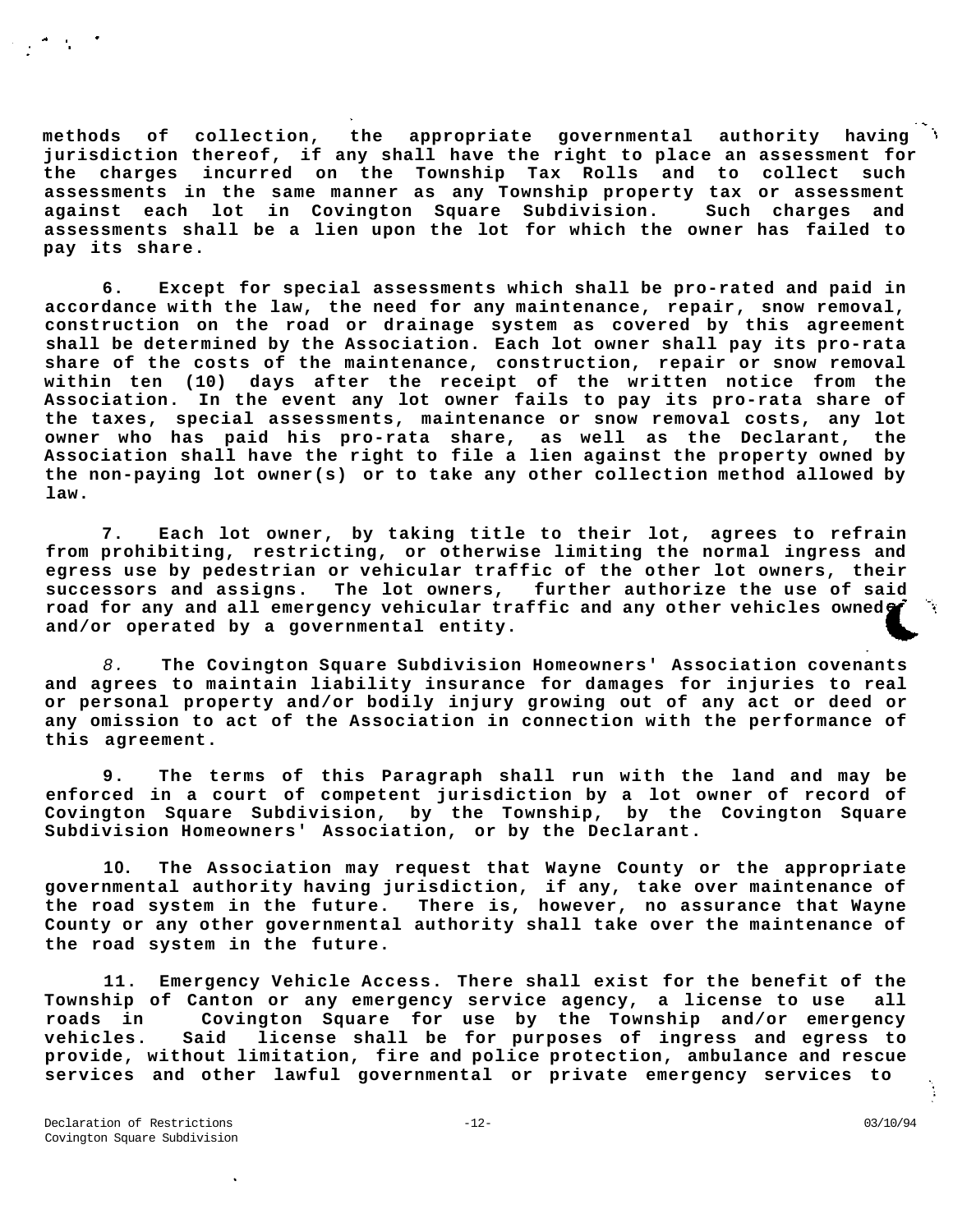**Covington Square and lot owners thereof. This license shall in no way be construed as a dedication of any streets, roads or driveways to the public.** 

**12. The Association shall maintain public liability insurance for bodily injury and/or property damage for injuries to persons or property occasioned in the common areas or with respect to property under the jurisdiction or control of the Association.** 

**13. The provisions of this section may not be modified unless approved by the majority of lot owners or of Covington Square Subdivision, their successors or assigns, the Township and the Declarant.** 

# **ARTICLE V - PRESERVATION OF TREES**

#### **Removal of Trees**

 $\mathcal{A}^{\mathcal{A}}$ 

**No trees measuring six (6) inches or more in diameter at ground level may be removed, (even if such a tree is located outside of a designated Woodland Area), without the written approval of the Committee, and a plan for preservation of trees in connection with the construction process is delivered to the Committee prior thereto. It shall be the responsibility of each lot owner to maintain and preserve all large trees on the owner's lot, which responsibility includes welling trees, if necessary. Provided, however, no permission shall be necessary for the removal of tree s which fall within the area being used for the construction of a home, which shall include all areas within ten (10) feet of the outer walls of a home and the areas within a driveway, utility easements or rights-of-way. Notwithstanding tne aforegoing, no tree shall be removed without compliance with the Township of Canton Tree Ordinance and attainment of all necessary permits.** 

# **ARTICLE VI - WETLANDS**

**No building, structure, or addition, deck, patio, swimming or wading pool, tennis court or other improvement or development of any kind shall be permitted within any designated wetland area depicted within the recorded plat of Covington Square Subdivision, if any.** 

**Any wetland area designated on the plat may only be used for passive recreational uses such as hiking and nature study and for installation and/or repair of improvements and utilities to the Subdivision as the Michigan Department of Natural Resources may allow.** 

**Any wetland area designated on the plat are to remain substantially in their natural condition, unless the designation of the wetland areas are ever altered by the Michigan Department of Natural Resources.** 

## **ARTICLE VII - HOMEOWNERS' ASSOCIATION RIGHTS AND RESPONSIBILITIES**

**A. Establishment of Non-Profit Corporation. There is hereby established an association of owners to be known as the COVINGTON SQUARE SUBDIVISION HOMEOWNERS' ASSOCIATION. Such Association shall be organized as**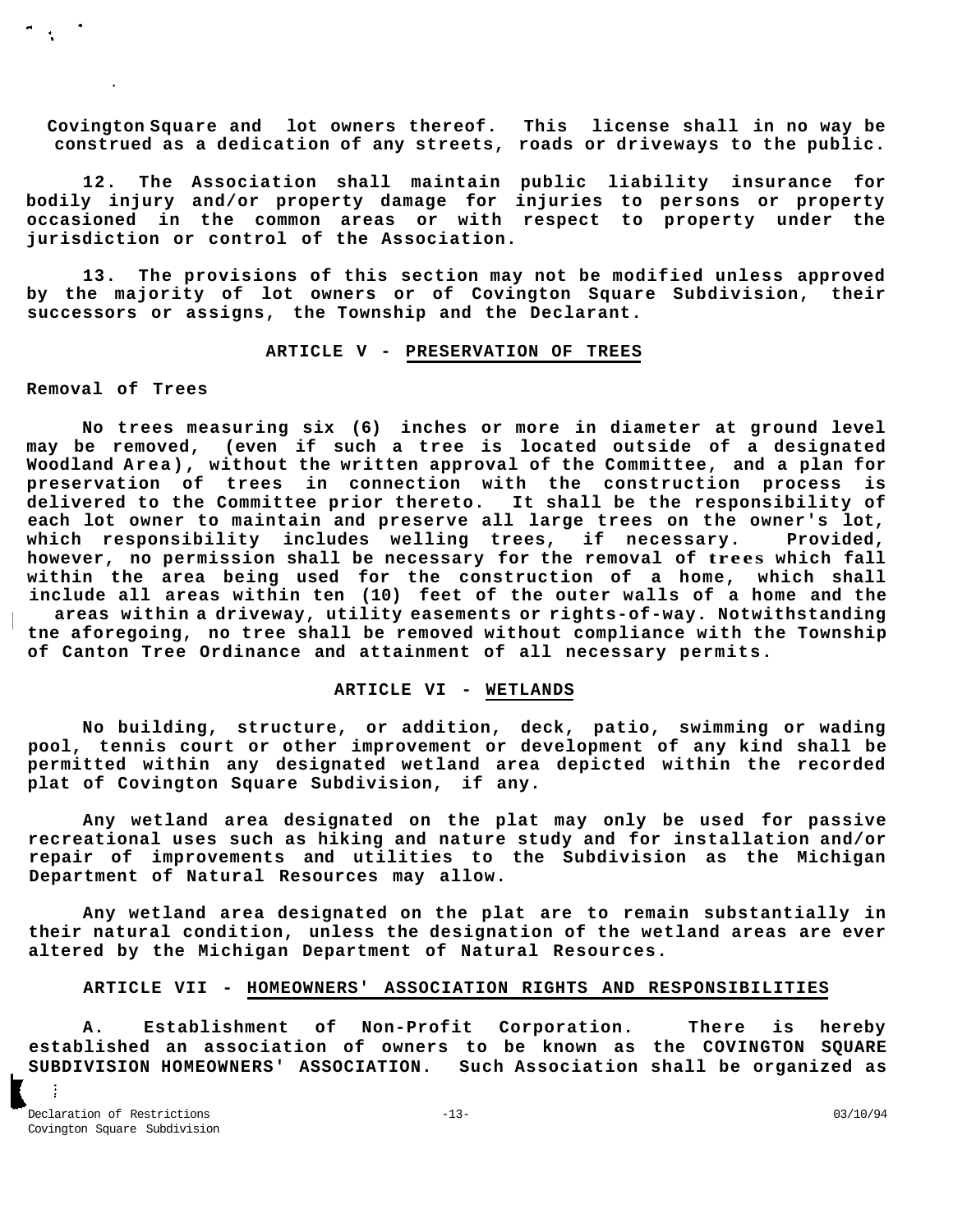**soon as practicable after the recording of these Deed Restrictions. The Association shall be organized as a non-profit corporation for a perpetual term under the laws of the State of Michigan and shall have such powers as are enumerated in this Declaration as well as those set forth in the corporate By-Laws for the Association.** 

**B. Dedication of Common Areas. Declarant agrees to dedicate and convey to the Association for the benefit of each owner of a lot in the subdivision a right and easement of enjoyment in and to any Common Areas and any facilities and improvements located thereon, if any, and all subdivision streets and roads. Declarant will convey the Common Areas, improvements, facilities, streets and roads to the Association, free and clear of all liens and encumbrances, within ninety (90) days of the recording of the plat. Title to the Common Areas and all Subdivision streets and roads shall vest in the Association, subject to the rights and easements of enjoyment in and to such Common Areas by the owners. Said easement of enjoyment shall not be personal, but shall be considered to be appurtenant to the lots and shall pass with the title to the lots whether or not specifically set forth in the deeds of conveyance of the lots.** 

**Any owner may delegate, in accordance with the By-Laws, his right of enjoyment to the Common Areas and facilities to the members of his family, his tenants, or purchasers who reside on his lot.** 

**C. Association Property Rights - Common Areas. The right and easement of enjoyment of each owner in and to the Common Areas shall be subject to the following prior rights of the Association:** 

**1. The right of the Association to dedicate or transfer all or any part of the Common Areas, facilities or improvements to any public agency, authority, governmental body or utility for such purposes, including maintenance and/or ownership of the Subdivision streets and roads and subj ect to such conditions as may be agreed to by the members. No such dedication, grant or transfer shall be effective unless an instrument agreeing to such dedication, grant or transfer signed by two-thirds (2/3) of the members entitled to vote has been recorded.** 

**2. The right of the Association to levy assessments, as set forth in Section E hereof and as provided in Article IV.** 

**D. Membership and Voting Rights.** 

**1. Every owner of a lot in the Subdivision shall be a mandatory member of the Association. Membership shall be appurtenant to and may not be separated from ownership of any lot which is subject to assessment.** 

**2. The Association shall have two classes of voting membership:** 

**Class A. Class A members shall be all owners, with the exception of the Declarant and its builder/purchasers. Class A members shall have no voting rights until the following shall occur:** 

 $\sigma_{\rm{eff}}=0.05$ 

瘦

A.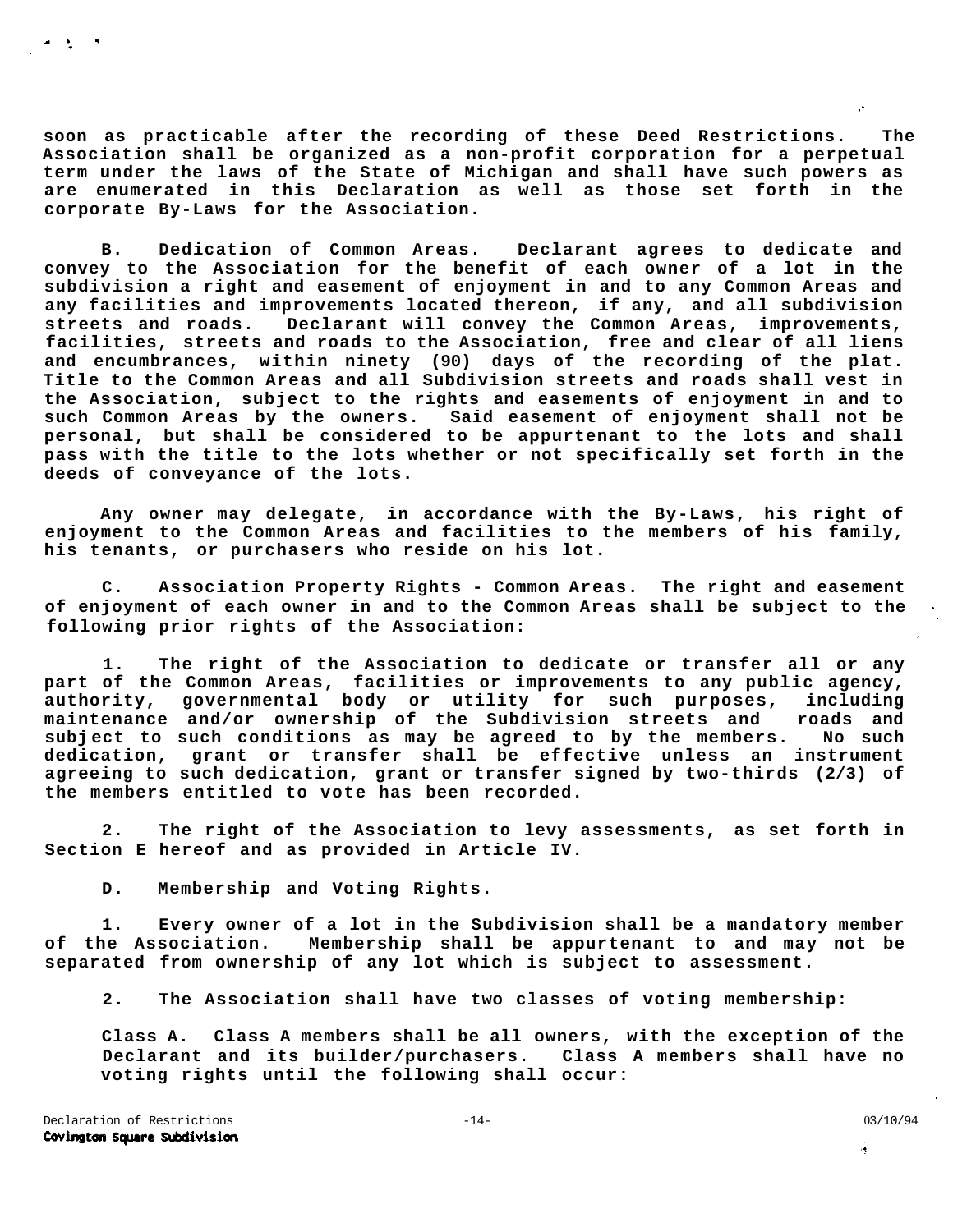**(i) The Class A members of Covington Square Subdivision having attained at least seventy-five percent (75%) or more of the number of votes of the original Class B members as hereinafter cefined; or** 

**(ii) Four (4) years from the date of recording of the plat of the Subdivision; or** 

**(iii) The date that the Class B members elect in writing to waive the requirements of D. 2 (i) and (ii).** 

**Upon the happening of the first to occur of such events, the Class A members shall be entitled to one vote for each lot owned. When more than one person holds an interest in any lot, all such persons, collectively, shall be members, and the vote for each such lot shall be exercised as they determine, provided that in no event shall more than one vote be cast with respect to any one lot.** 

**Class B. The Class B members shall be the Declarant and/or its builder/ purchasers. Class B members shall be entitled to one vote for each lot owned.** 

**E. Membership Fees and Purpose. In order to pay the cost of carrying out its responsibilities hereunder, including the maintenance of the roads as provided in Article IV, the Association shall levy fees, dues or assessments on each lot in the Subdivision, whether or not the lot owner is an active member of the Association. Lots owned by Declarant or by a builder prior to occupancy shall only be subject to fees, dues or assessments on each lot for the cost of maintenance of the streets and roads as set forth in article IV. In no event shall Declarant or such a builder be obligated to pay fees, dues or assessments to the Association other than those required for the maintenance of the Subdivision roads as provided in Article IV. All fees, dues or assessments shall be charged equally to each lot and may be enforced through the lien provided for in Section G of this Article, Paragraph 5 of Article IV or by any other lawful means of collecting debts.** 

**The fees, dues or assessments levied by the Association shall be used exclusively to promote the recreation, health, safety and welfare of the residents in the Subdivision and in particular, for the improvement and maintenance of the Common Areas, Subdivision entrance-ways now or hereafter owned by the Association and facilities thereon, the maintenance and repair of the Subdivision streets and roads as set forth in Article IV, and other property under the control of the Association; for planting and maintenance of trees, shrubs and grass; for construction, operation and maintenance of recreational facilities and all other facilities and improvements for the benefit of the members; for repair, maintenance and reconstruction of any pedestrian footbridge over the Truesdell Drain, if any and for the maintenance of the landscape buffer area along Lilley Road and berm as set forth in the Consent Judgment; for repair and maintenance, reconstruction of any retention, detention and sedimentation facilities; for street lighting, if any; for caring for vacant lots; for providing community services; for the protection of the owners; for maintenance and preservation of any wetland and** 

Declaration of Restrictions  $-15-$  03/10/94 Covington Square Subdivision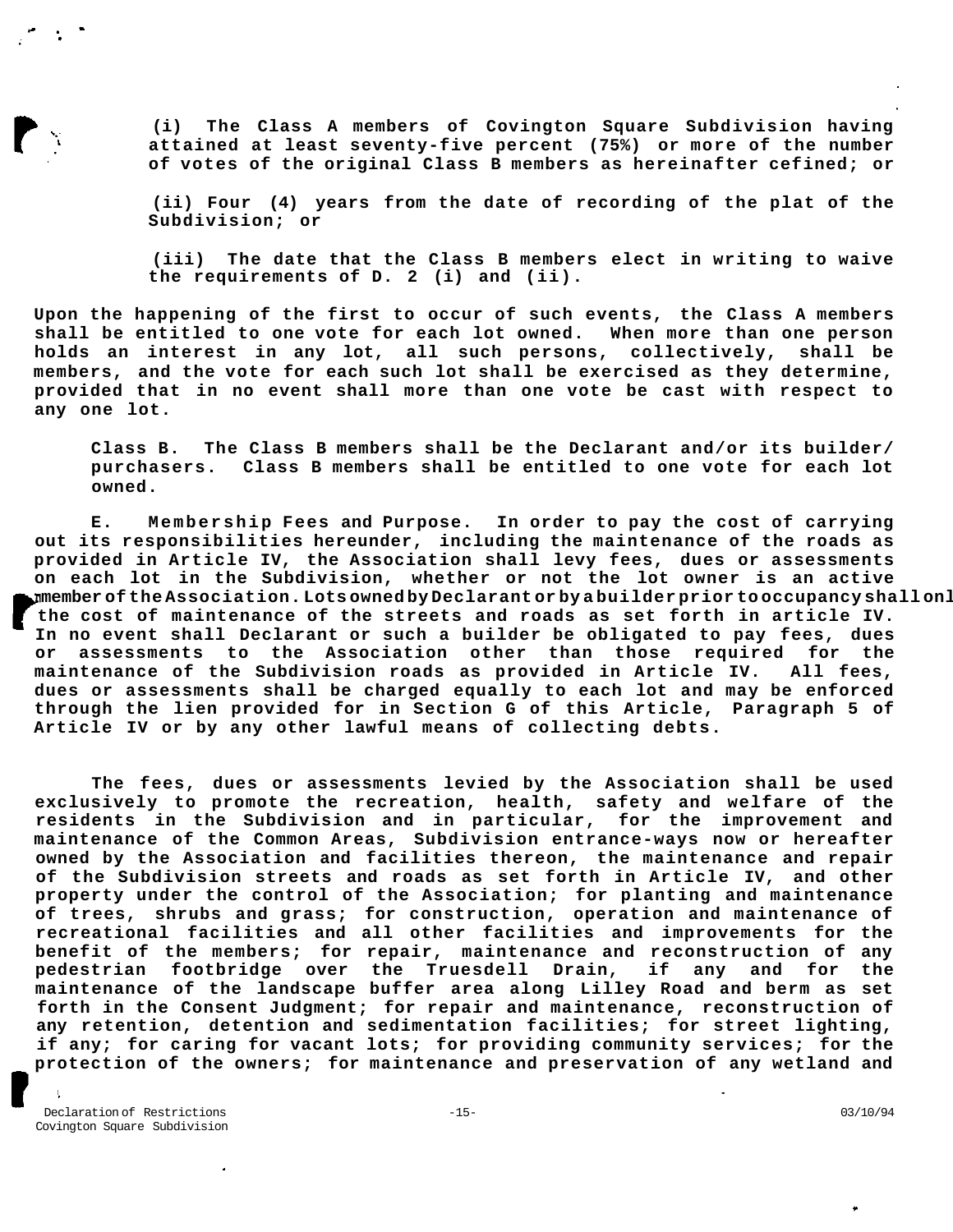**woodland areas designated on any Plat; for maintenance and repair of any Subdivision signs, internal sidewalks and/or bike paths, if any; forV. maintenance and repair of any sprinkling or irrigation systems serving common areas and/or improvements; for payment of legal, accounting, professional fees and insurance; and for such personnel and employees as may be required to fulfill the obligations herein.** 

**Anything contained herein to the contrary notwithstanding, there shall be no membership fee due for any lot until a home is constructed on the lot and the home is first occupied by a purchaser.** 

**F. special Assessments for Capital Improvements. In addition to the annual assessments authorized above and special assessments as provided by law, the Association may levy against each owner, in any assessment year, a special assessment applicable to that year only, for the purpose of defraying, in whole or in part, the cost of any reconstruction, major repair or replacement of the Subdivision streets and roads or of any improvement upon the Common Areas, including any pedestrian footbridge and other areas under the control of the Association, including Subdivision entrances, retention, detention and sedimentation ponds, the Subdivision landscaping, fixtures and personal property, provided that any such assessment shall have the assent of two-thirds (2/3rds) of the votes of members who are then entitled to vote, voting in person or by proxy, at a meeting duly called for that purpose.** 

G. Lien. Any fees, dues or asses sments established by the Association, and any amou: **shall constitute a lien on the lot of each lot owner responsible for such**  feesorexpenses. Declarant or the Association, (or the appropriate governmental authority **as the case may be, may enforce the lien by recording appropriate instruments confirming the existence of the lien and foreclosing the lien by appropriate legal action. In such legal action, a court of competent jurisdiction shall be empowered to order a sale of the lot subject to the lien in order to satisfy the lien. The lien shall be subordinate and junior to the lien of any first mortgage securing a loan for the acquisition or improvement of any lot in the Subdivision.** 

**H. Exempt Property. All property exempt from taxation by state or local governments and dedicated for public use shall be exempt from the assessments, charge and lien created herein, including the Subdivision roads, if such are ever conveyed or dedicated to a governmental and/or municipal body and/or agency and accepted for maintenance by such entity.** 

**I. subordination of the Lien to Mortgages. The lien of the assessments provided for herein shall be subordinate to the lien of any first mortgage. Sale or transfer of any lot shall not affect the assessment lien. The sale or transfer of any lot pursuant to mortgage foreclosure proceedings or a judgment of foreclosure, shall extinguish the lien of such assessments** 

**Declaration of Restriction\* -16- Covington Square Subdivision** 

 $\ddot{\phantom{0}}$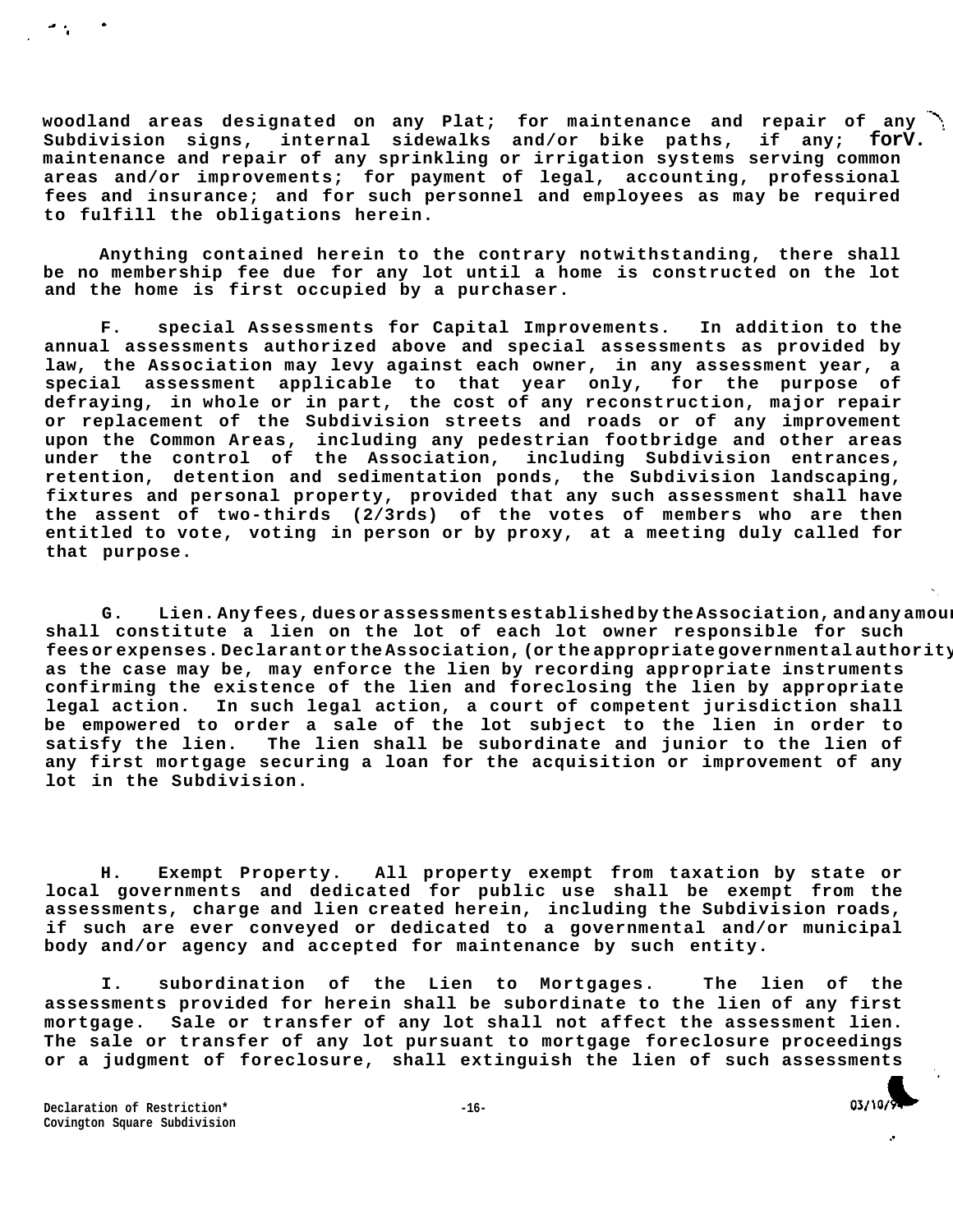**to payments which became due prior to such foreclosure sale but shall not relieve such lot from liability for any future assessments thereafter becoming due or from the** 

**J. Liability of Board Members. Neither any Member of the Board nor the Declarant shall be personally liable to any owner, or to any other party, for damage, loss or prejudice suffered or claimed on account of any act or omission of the Association, the Board, the Declarant or any other representatives or employees of the Association.** 

**K. Association By-Lavs. Any sale or purchase of a lot in Covington Square Subdivision shall be subject to such By-Laws for the Association as Declarant may hereafter establish, and each lot owner agrees to abide by and observe such By-Laws. Until the Association is created. Declarant shall have the right to modify, amend or supplement the By-Laws. When the Association is created, it may amend or modify the By-Laws upon the affirmative vote of three-fourths (3/4) of members then entitled to vote.** 

**L. Transfer of Subdivision Streets to a Governmental, Regulatory or Municipal Body: The Association shall have the right, at any time, to transfer and convey to any governmental, regulatory or municipal body, all right, title and interest in and to the Subdivision streets and roads, free of encumbrance, provided such entity will accept all future responsibility and obligation for the repair and maintenance of such roads. Upon conveyance, transfer or dedication of the Subdivision roads and acceptance by such body, the Association shall have no further responsibility, obligation or liability for their repair and/or maintenance.** 

# **ARTICLE VIII - ANNEXATION OF ADDITIONAL LOTS AND/OR COMMON AREAS**

**Declarant reserves the right, in its sole and absolute discretion, at any time or times in the future, to amend this Declaration and by recording such with the Wayne County Register of Deeds Office to add to it one or more lots or one or more additional subdivisions of land contiguous and adjacent to the Subdivision, hereafter developed and platted by Declarant or its assigns. Such Amendment need only to be signed by the Declarant. Additional lots and/or subdivisions may or may not contain additional common areas, wetlands, woodlands and/or improvements. Any such amendment(s) to this Declaration shall provide that the owners of all of the residential lots added to the Subdivision or in additional subdivisions shall be required to be members of the Association and shall be subject to the covenants, restrictions, easements, charges and liens set forth herein. Such amendment(s) shall also provide that the common areas contained within the Subdivision and all common areas later added to the Subdivision or future subdivisions shall be for the benefit and use of all owners of all lots in the subdivisions. Additional common areas may be annexed to the Association by Declarant without the consent or approval of the Association or of its members or any owner. Any common area so added shall be owned and maintained by the Association in accordance with the terms of these Deed Restrictions. Annexation by action of the Association shall require the consent of twothirds (2/3) of its members then entitled to vote.** 

**Declaration of Restrictions**  $-17-$  03/10/94 **Covington Square Subdivision** 

 $\sim$  1  $\sim$   $\sim$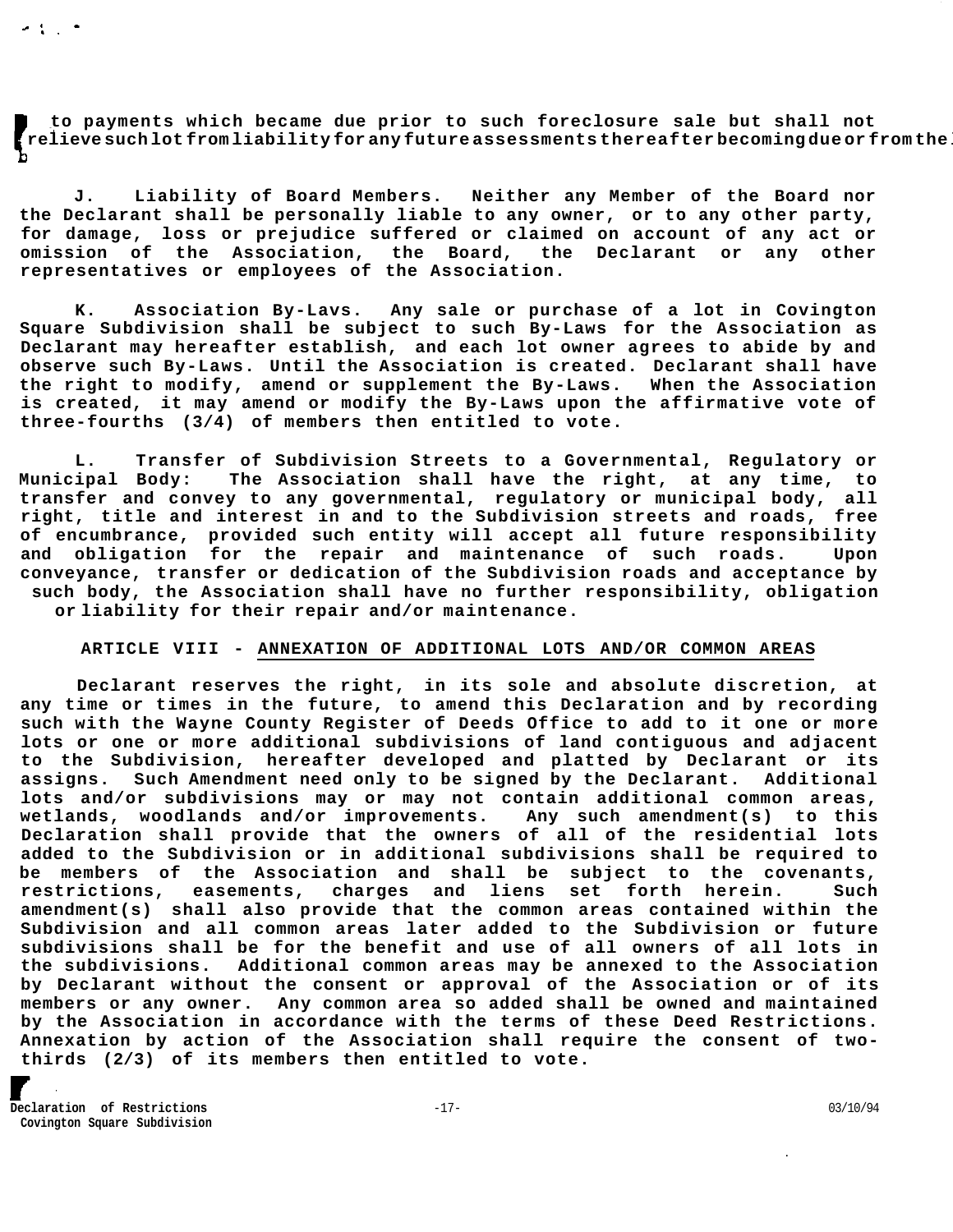# **ARTICLE IX - OPERATION & MAINTENANCE PROGRAM FOR THE STORM WATER DRAINAGE SYSTEM**

**A. RESPONSIBILITIES. The Association shall have the sole responsibility to finance and administer and to employ a competent contractor to operate and maintain the following elements of the storm Water Drainage and Management System:** 

**Detention Basin, including Low-Flow Channel and Standpipe Outlet.** 

**Storm Sewers and Appurtenances (traps, catch basins, manholes and inlets, excluding sump pump leads).** 

**B. MANPOWER/EQUIPMENT/MATERIALS AND PERFORMANCE LEVELS. The type of manpower, equipment, materials and performance levels associated with the operation and maintenance of the elements of the Storm Water Drainage and Management System is described below.** 

**1. Storm Sewers. A properly equipped operation and maintenance crew for storm sewer and associated appurtenances shall consist of the following:** 

> **i. 1 Vacu-truck and operation; ii. 1 Laborer with shovel and rake.**

**2. Detention Basin. A properly equipped crew shall consist of the following:** 

- **i. 1 Five yard dump truck and operator;**
- **ii. 1 Mower and operator;**

**iii. 1 Laborer with shovel and rake;** 

**iv. l Vacu-truck and operator.** 

**C. FREQUENCY OF OPERATION AND MAINTENANCE FUNCTIONS. The frequency of operation and maintenance for each element of the Storm Water Drainage and Maintenance System are different from one another. A description of the need for operation and maintenance for each of the facilities is as follows:** 

**1. Storm Sewers. The major component that affects the operation of a storm sewer is the build-up of sediments and the subsequent collection of litter such as paper, rags and small branches. The frequency at which storm sewers experience this problem is dependent, for the most part, on the velocities in the pipe and the street maintenance program. Typically, storm sewers are relatively flat and consequently have minimal velocities which are conducive to deposition of sediment. Most streets are cleaned at least twice per year. Based upon minimal velocities and typical street maintenance operations, the frequency at which storm sewers and the catch basin traps shall be inspected and cleaned is once every two years.** 

**2. Detention Basin. The major component that affects the operation of the basin is the maintenance of the turf section and removal of accumulated sediment and debris which are deposited within the bottom of the basin. The**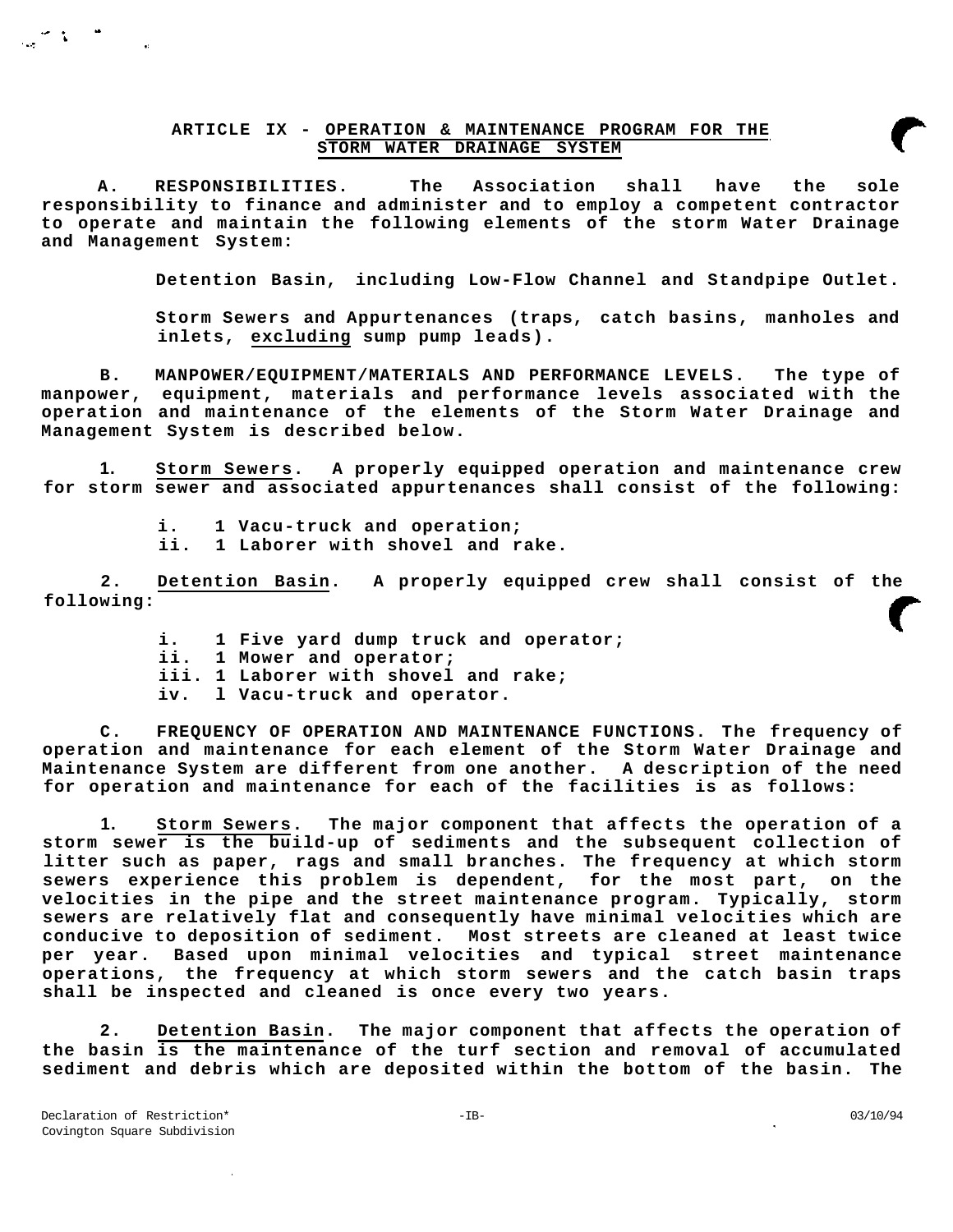**Frequency at which the turf requires maintenance dictates the frequency at which maintenance functions are performed. Grass mowing and weed cutting should be performed once every two (2) weeks during the months of May through October. The standpipe should be inspected once a year and after heavy rainstorms. Extreme care should be exercised to insure that the outlet holes in the standpipe do not become clogged with sediment. If necessary, the chock stone around the standpipe should be removed and replaced with clean, fresh material.** 

**D. TERMINATION OF MAINTENANCE PROGRAM. The required operation and maintenance program set forth in this Article IX shall automatically cease two (2) years from the date of construction of the Storm Water Drainage and Management System, i.e., storm sewers and detention basins.** 

# **ARTICLE X - ASSIGNMENT**

**A. Declarant hereby reserves the unequivocal right to assign to the Association, in whole or in part, from time-to-time, any or all of the rights and powers, titles, easements and estates hereby reserved or given to Declarant herein, including the right and power to approve or disapprove any use, act, proposed action, or any other matter or thing. Any such assignment or transfer shall be made by appropriate instrument in writing and such assignee shall thereupon have the same rights and powers, and be subject to the same obligations and duties as herein given and reserved to and assumed**  by Declarant in connection with the rights, powers, and easements so assigned, and such instrum

**B. Declarant hereby reserves the unequivocal right to assign to others, in whole or in part, at any time and from time-to-time, any or all of the rights and powers, titles, easements and estates hereby reserved or given to Declarant herein, including the right and power to approve or disapprove any use, act, proposed action, or any other matter or thing. Any such assignment or transfer shall be made by appropriate instrument in writing and such assignee shall thereupon have the same rights and powers, and be subject to the same obligations and duties as herein given and reserved to and assumed by Declarant in connection with the rights, powers, and easements so assigned, and such instrument, when executed by such assignee, shall, without further act, release said Declarant from all obligations, duties and liabilities in connection therewith.** 

# **ARTICLE XI - EXEMPTION OF DECLARANT**

**Nothing in the Covington Square Subdivision Declaration of Restrictions shall limit the right of Declarant to complete excavation, grading and construction of improvements to any property within the Subdivision or to alter the foregoing or to construct such additional improvements or facilities as Declarant deems advisable in the course of development, so long as any lot as described in the recorded Plat of Covington Square Subdivision remains unsold, or the right to use any structure in the Subdivision as a** 

 $\frac{1}{\sqrt{2}}\sum_{i=1}^{N} \frac{1}{\sqrt{2}}\sum_{i=1}^{N} \frac{1}{\sqrt{2}}\sum_{i=1}^{N} \frac{1}{\sqrt{2}}\sum_{i=1}^{N} \frac{1}{\sqrt{2}}\sum_{i=1}^{N} \frac{1}{\sqrt{2}}\sum_{i=1}^{N} \frac{1}{\sqrt{2}}\sum_{i=1}^{N} \frac{1}{\sqrt{2}}\sum_{i=1}^{N} \frac{1}{\sqrt{2}}\sum_{i=1}^{N} \frac{1}{\sqrt{2}}\sum_{i=1}^{N} \frac{1}{\sqrt{2}}\sum_{i=1}^{N}$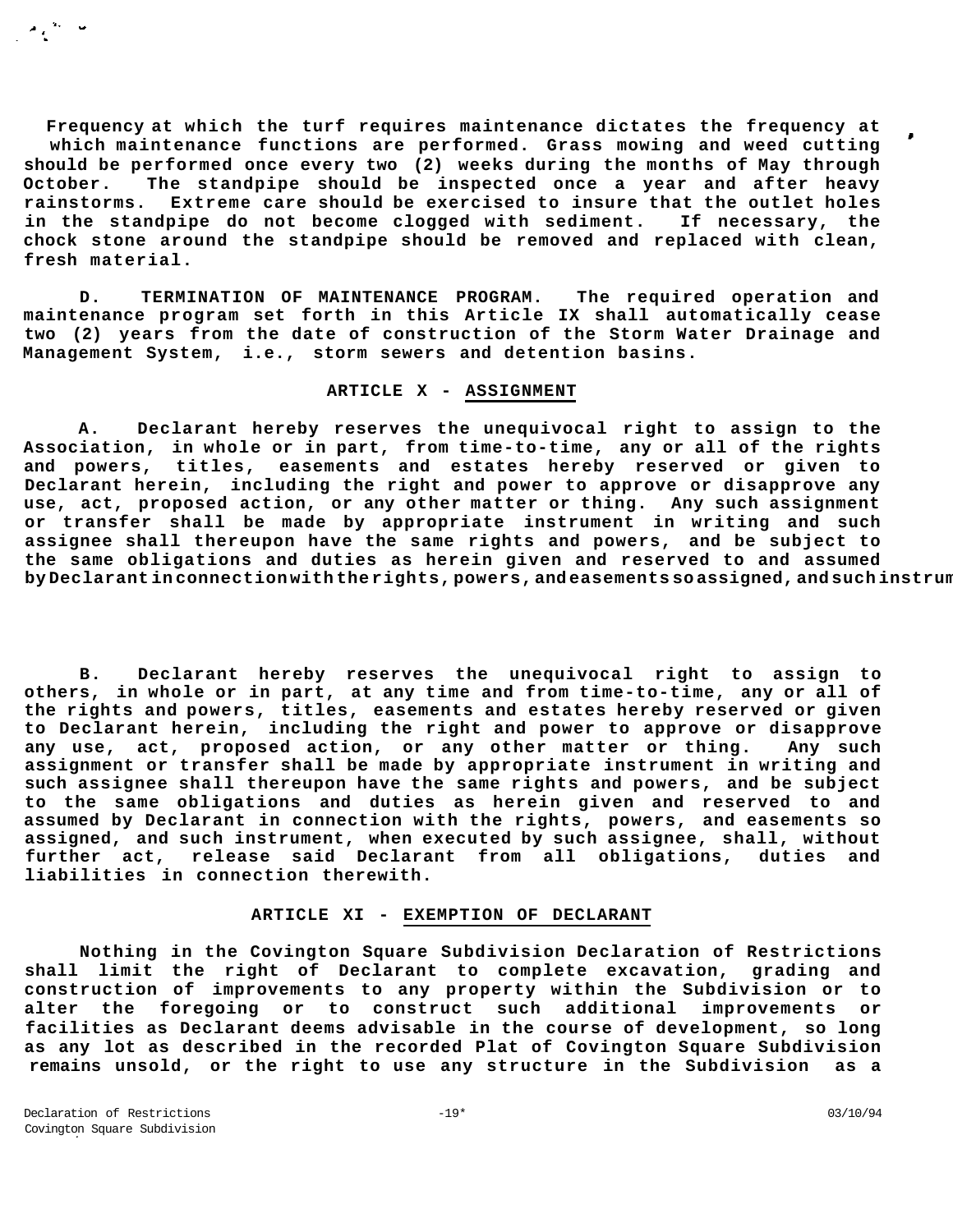**model home or real estate sales or leasing office. Declarant need not seek or obtain Architectural approval of any improvement constructed or placed by Declarant on any property in the Subdivision owned by Declarant and as to itself, may deviate from or waive, in its sole discretion, any or all of the Covenants and Restrictions as set forth herein. The rights and any obligations of Declarant hereunder and elsewhere in these Restrictions may be assigned by Declarant to any party or entity.** 

# **ARTICLE XII - GENERAL PROVISIONS**

**A. Severability. Invalidation of any one of these covenants or restrictions by judgment or court order shall in no way affect any other provisions which shall remain in full force and effect.** 

**B. Amendment. The covenants and restrictions of this Declaration shall run with and bind the land for a term of twenty (20) years from the date this Declaration is recorded, after which time they shall be automatically extended for successive periods of ten (10) years. This Declaration may be amended during the first twenty (20) year period by an instrument signed solely by the Declarant or by an instrument signed by not less than ninety (90%) percent of the lot owners; and thereafter, by an instrument signed by not less than seventy-five (75%) percent of the lot owners. Any amendment must be recorded with the Wayne County Register of Deeds.** 

**C. Assignment or Transfer of Rights and Powers. Any or all of the rights and powers, titles, easements and estates hereby reserved or given to Declarant may be assigned by it to the Association, composed of the owners of the properties in the Subdivision or to any other party or entity. Any such assignment or transfer shall be made by appropriate instrument, in writing and such assignee shall thereupon have the same rights and powers, and be subject to the same obligations and duties as herein given and reserved to and assumed by Declarant in connection with the rights, powers and easements so assigned, and such instrument shall, without further act, release. the Declarant from the obligations and duties in connection therewith.** 

**D. Deviations by Agreement with Declarant. Declarant hereby reserves the right to enter into agreements with the grantee of any lot or lots (without the consent of grantees of other lots or adjacent property) to deviate from any or all of the Covenants set forth in Article III, provided there are practical difficulties or particular hardships evidenced by the grantee and determined by Declarant, in its sole discretion, and any such deviation, (which shall be manifested by an agreement in writing), shall not constitute a waiver of any such covenant as to the remaining lots in Covington Square Subdivision.** 

**E. If a court of competent jurisdiction shall hold invalid or unenforceable any part of any covenant or provision contained in this Declaration, such holding shall not impair, invalidate or otherwise affect the remainder of this Declaration, which shall remain in full force and effect.** 

Ŷ.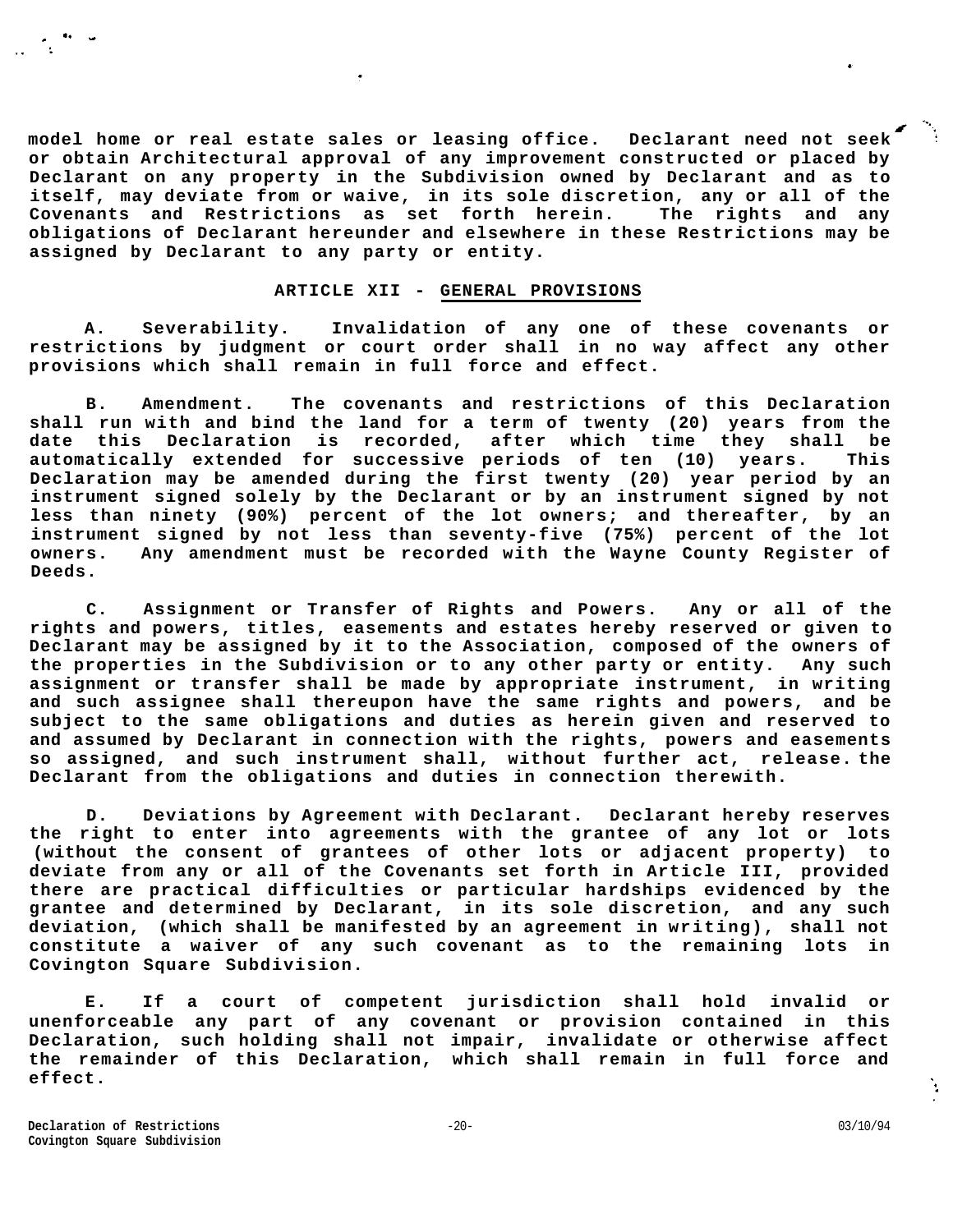**F. Each owner of a lot in Covington Square Subdivision shall file the correct mailing address of such owner with Declarant and shall notify Declarant promptly in writing of any subsequent change of address. Declarant shall maintain a file of such addresses and make the same available to the Association. A written or printed notice, deposited in the United states Post Office, postage prepaid and addressed to any owner, at the last address filed by such owner with Declarant, shall be sufficient and proper notice to such owner whenever notices are required in this Declaration.** 

### **ARTICLE XIII - ENFORCEMENT**

**Declarant or the Association, shall have the right at any time or times to proceed at law or in equity against any person violating or attempting to violate any provision contained herein, to prevent or abate such violations, to compel compliance with the terms hereof, to enter upon any land within the Subdivision and correct any condition in and remove any building, structure or improvement erected, installed or maintained in violation of the terms hereof at the Lot Owner's expense, and to recover damages or other dues for any violation. Any such entry shall not constitute a trespass. Declarant may recover against a Lot Owner violating the provisions of this Declaration all reasonable costs incurred by it in enforcing such provisions in any of the foregoing ways, including the cost of removing offending structures and actual attorneys fees and other litigation costs.** 

**Failure to enforce any provision contained herein in any particular**  instance shall not be deemed a waiver of the right to do so as to any continuing, subsequent or ot

# **ARTICLE XIV - BUILDINGS AFFECTED BY FLOOD PLAIN**

**A. Location of Flood Plain. There is a 100-year flood depicted within the plat of Covington Square Subdivision.** 

**No filling or occupation of the Flood Plain shall take place without prior written approval from the Michigan Department of Natural Resources. The Flood Plain restrictions contained herein are to be observed in perpetuity and excluded from any time limitations set forth in the Declaration, and may not be amended.** 

**B. Residences within the Areas Affected by Flood Plains. Any building used or capable of being used for residential purposes and occupancy within or affected by a flood plain shall:** 

**1. Be located on a lot having a minimum buildable site of 3,000 square feet of its area at its natural grade above the elevation of the contour defining the flood plain limits. The requirement that the building site have 3,000 square feet of area at its natural grade above the flood plain limit may be waived if the building site is to be filled and the lowest floor, including the basement, is to be constructed above the flood plain elevation and if the requirements of Section 194(c) of the Act and Sections 2a, 3, 4, 5a and 5b of Act No. 245 of the Public Acts** 

Declaration of Restrictions -21- 03/10/94 Covington Square Subdivision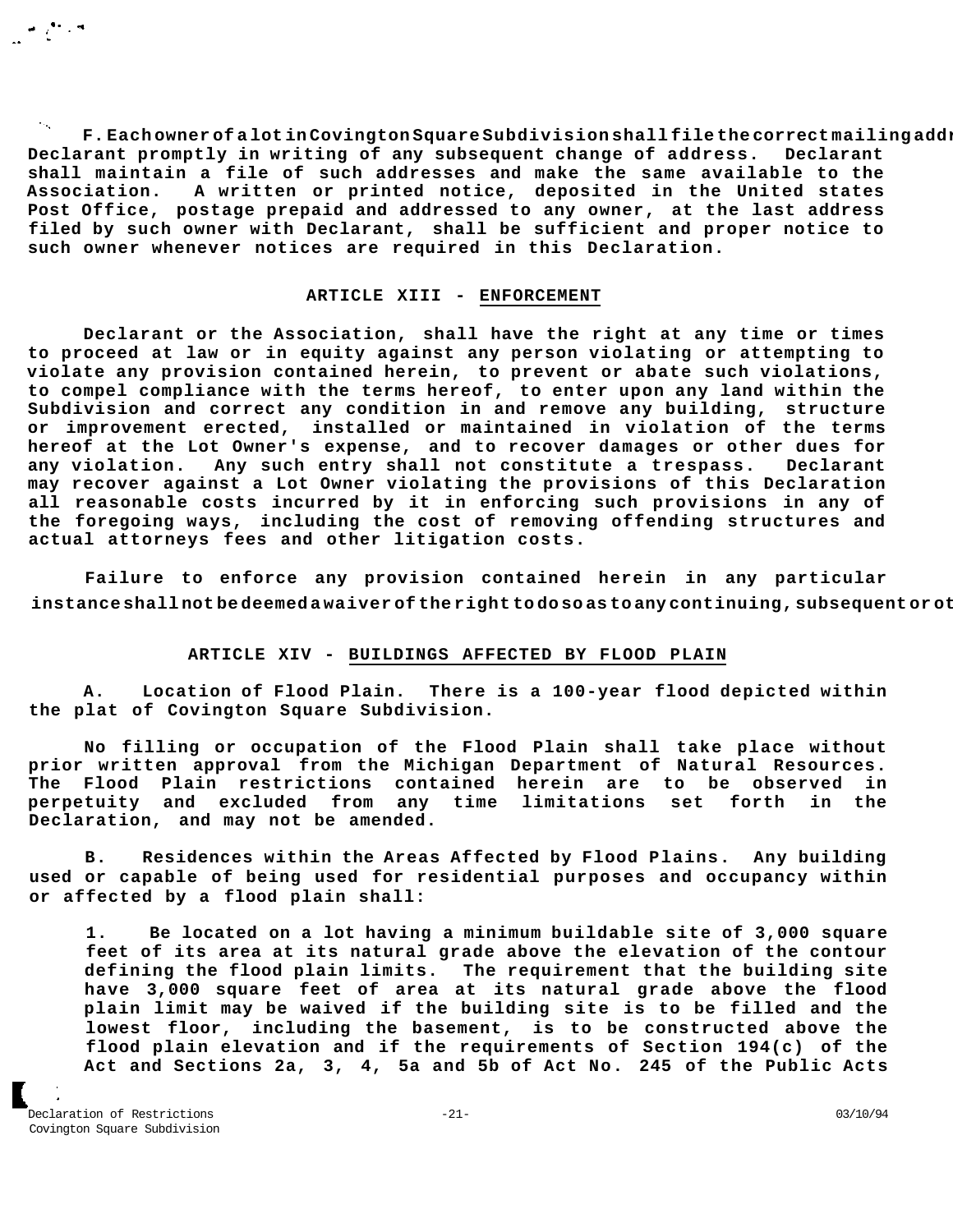**of 1929, as amended, being §323.2a, 323.3, 323.4, 323.5a and 323.5b of the Michigan Compiled Laws, Sections 3 and 7 of Act No. 346 of the Public Acts of 1972, as amended, being §281.953 and 281.957 of the Michigan Compiled Laws and Sections 5 and 9 of Act No. 203 of the Public Acts of 1979 as amended, being §281.705 and 281.709 of the Michigan Compiled Laws, where applicable, are set.** 

**2. Be served by streets within the proposed subdivision having surfaces not lower than one (1) feet below the elevation of the contour defining the flood plain limits.** 

**3. Have lower floors, excluding basements, not lower than the elevation of the contour defining the flood plain limits.** 

**4. Have openings into the basement not lower than the elevation of the contour defining the flood plain limits.** 

**5. Have basement walls and floors, below the elevation of the contour defining the flood plain limits, watertight and designed to withstand hydrostatic pressures from a water level equal to the elevation of the contour defining the flood plain limits following methods and procedures outlined in Chapter 5, type A construction and Chapter 6 for class 1 loads found in "Flood Proofing Regulations" EP 1165 2 314 prepared by the Office of the Chief of Engineers, U.S. Army, Washington D.C. June 1972. Figure 5, Page 14.5 of the regulations shown typical foundations drainage and waterproofing details. This document is available, at no cost, from the Department of Natural Resources, Land and Water Management Division, Steven T. Mason Building, P.O. Box 30028, Lansing, Michigan 48909, or Department of the Army, Corps of Engineers, Publications Depot, 890 S. Pickett, Alexandria, Virginia 22304.** 

**6. Be equipped with a positive means of preventing sewer backup from sewer lines and drains which serve the building.** 

**7. Be properly anchored to prevent flotation.** 

 $\mathcal{L}^{\mathcal{L}}$ 

光度

**WITNESSETH: DECLARANT:** 

**GRAND/SAKWA OF CANTON, a Michigan Copartnership BY: Grand/Canton, Inc., a Michigan Corporation** 

**BY: STEPHEN GRAND, Its President** 

Declaration of Restrictions -22- 03/10/9\* Covington Square Subdivision